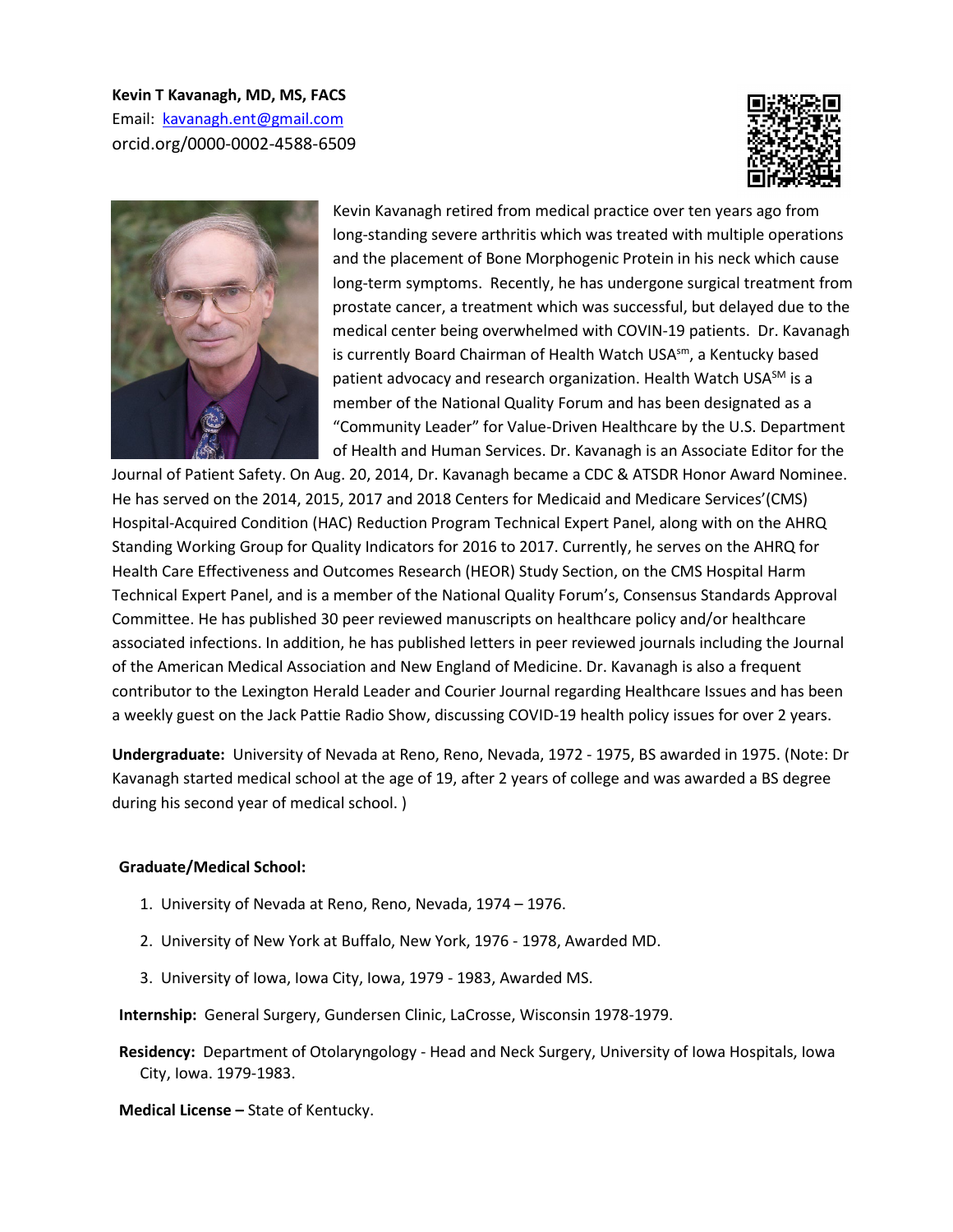# **Board Certification**

- 1. National Board of Medical Examiners (#192409), July 2, 1979.
- 2. American Board of Otolaryngology Head and Neck Surgery, October 25, 1983

### **Recognitions and Awards**

- **1. MNA Advocate for Nursing Award.** Massachusetts Nurses Association nursing advocacy award. October 2021.
- **2. CDC & ATSDR Honor Award Nominee.** "For forging a novel partnership aimed at eliminating infections in healthcare settings and protecting patients." Aug. 20, 2014**.**
- **3. Honor Award Certificate. National Center for Emerging and Zoonotic Infectious Disease.** "For forging a novel partnership aimed at eliminating infections in healthcare settings and protecting patients." Jun. 28, 2014.
- **4.** MNA Advocate for Nursing Award. Massachusetts Nursing Award. October 2021.

# **Editorial Boards**

- Software Review and Computer Applications Editor for "The Annals of Otology, Rhinology and Laryngology." Jan 1991 to June 2004.
- Member of the Editorial Board of the Journal of Patient Safety Dec. 2012 to Present.
- Associate Editor of the Journal of Patient Safety Jul. 2014 to Present.
- Editorial Board Infection Control Today. Apr. 2020 to Present.

# **Federal & National Advisory Panels**

- Centers for Medicare and Medicaid Services, 2014 Hospital-Acquired Condition (HAC) Reduction Program Technical Expert Panel (TEP).
- Centers for Medicare and Medicaid Services, 2015 Hospital-Acquired Condition (HAC) Reduction Program Technical Expert Panel (TEP).
- Agency for Healthcare Research and Quality (AHRQ), 2016 Quality Indicator (QI) Standing Workgroup (SWG).
- Centers for Medicare and Medicaid Services, Technical Expert Panel (TEP) for the Hospital Harm Performance Measure. 2017-2020.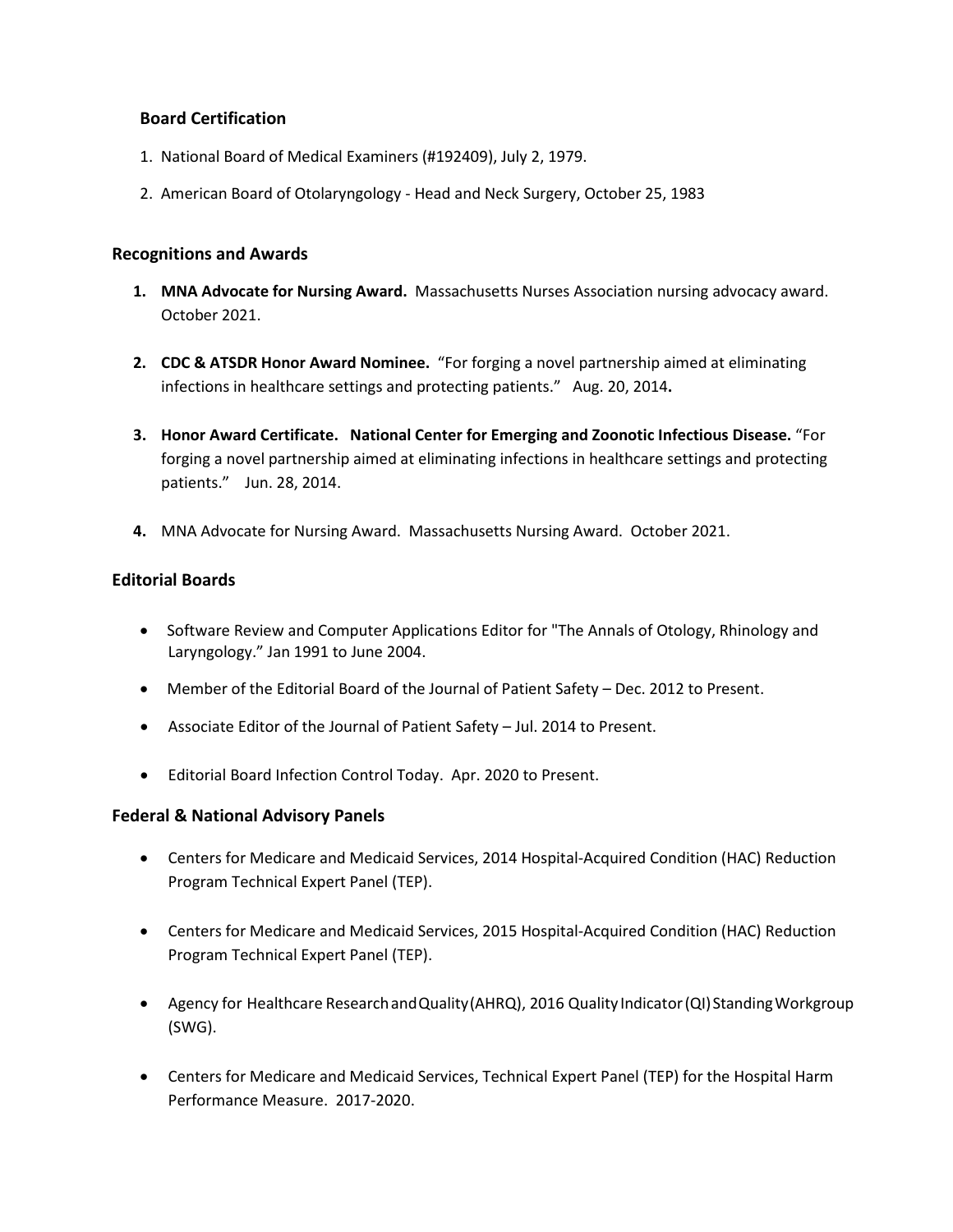- Study Section (grant review board) for Health Care Effectiveness and Outcomes Research (HEOR) Study Section. Agency for Healthcare Research and Quality. Feb., 2018 to Present. <https://www.ahrq.gov/funding/process/study-section/heorrst.html>
- National Quality Forum. Member of the Consensus Standards Approval Committee (CSAC). Interim term appointment May 9, 2018-September 30, 2018. Reappointed to serve Jan. 1, 2019 to Dec. 31, 2020.
- Patient Safety Action Networks (PSAN) liaison to the CDC's Healthcare Infection Control Practices Advisory Committee (HICPAC), Nov. 5, 2020 to Present.

# **University Appointments**

- 1. Assistant Professor, Department of Otolaryngology, University of Tennessee, Memphis, 1983 to 1987.
- 2. Associate Professor, Department of Otolaryngology, University of Tennessee, Memphis, 1987 to 1989.
- 3. Tenured Associate Professor, Department of Otolaryngology, University of Tennessee, Memphis, 1989 to 1992.
- 4. Associate Clinical Professor, Department of Surgery, Division of Otolaryngology, University of Kentucky, Lexington, 1993. Dr. Kavanagh left clinical practice on Feb. 5<sup>th</sup> 2010.

# **Peer Reviewed Articles on Healthcare Policy & Treatment Standards:**

- 1. Kavanagh KT, Smith T, Golden G, Tate N, and Hinkle W. Multivariate analysis of family risk factors in predicting appointment attendance in a pediatric otology and communication clinic. Journal of Health and Social Policy, 2:85-102,1991. PMID: 10116396
- 2. Kavanagh KT, Tate NP. Models to promote medical health care delivery for indigent families: Computerized tracking to case management. Journal of Health and Social Policy, 2:21-34,1990 PMID: 10119066
- 3. (Editorial) Kavanagh KT and Tate NP. Indigent medical care: Current challenges and solutions. Journal of Health and Social Policy, 2:1-7,1990 PMID: 10119065
- 4. (Editorial) Kavanagh KT and Hinkle W. National health care reform: Choice Opportunities. Journal of Health and Social Policy. 6(1):1-12, 1994 PMID: 10140435
- 5. Kavanagh KT. Financial Incentives to Promote Health Care Quality: The Hospital Acquired Conditions Nonpayment Policy. Soc Work Public Health. 2011 Aug 31;26(5):524-41. PMID: 21902485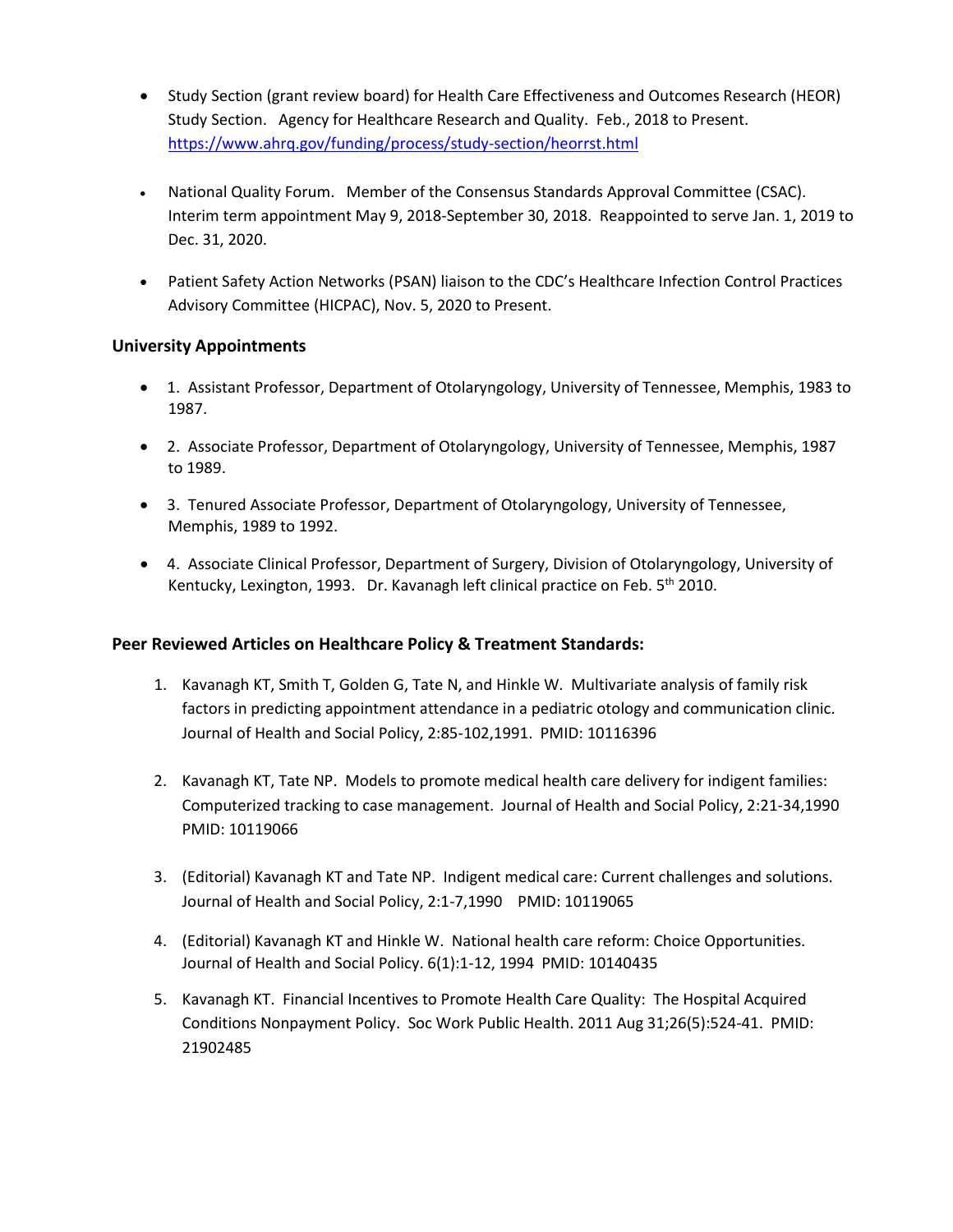- 6. Kavanagh KT. Health care integration: Will physicians lose their voice? Bulletin of the American College of Surgeons, June 2011. PMID: 22315908 [https://www.facs.org/~/media/files/publications/bulletin/2011/2011%20june%20bulletin.ashx](https://www.facs.org/%7E/media/files/publications/bulletin/2011/2011%20june%20bulletin.ashx)
- 7. Kavanagh K, Abusalem S, Saman DM. A Perspective on the Evidence Regarding Methicillinresistant Staphylococcus aureus Surveillance. J Patient Saf. 2012 Sep;8(3):140-3. doi: 10.1097/PTS.0b013e3182627b89. PMID 22874134 https://journals.lww.com/journalpatientsafety/Fulltext/2012/09000/A Perspective on the Evi [dence\\_Regarding.6.aspx](https://journals.lww.com/journalpatientsafety/Fulltext/2012/09000/A_Perspective_on_the_Evidence_Regarding.6.aspx)
- 8. Kavanagh KT, Cimiotti JP, Abusalem S and Coty MB. Moving Healthcare Quality Forward With Nursing-Sensitive Value-Based Purchasing. Journal of Nursing J Nurs Scholarsh. 2012 Dec;44(4):385-95. doi: 10.1111/j.1547-5069.2012.01469.x. Epub 2012 Oct 15. PMID: 23066956 <http://onlinelibrary.wiley.com/doi/10.1111/j.1547-5069.2012.01469.x/full>
- 9. Saman DM, Kavanagh KT (corresponding author) and Abusalem S. Redefining the Standardized Infection Ratio to Aid in Consumer Value Purchasing. Journal of Patient Safety. 2013 Jun;9(2):55- 8. PMID: 23370222 [https://journals.lww.com/journalpatientsafety/Fulltext/2013/06000/Redefining\\_the\\_Standardiz](https://journals.lww.com/journalpatientsafety/Fulltext/2013/06000/Redefining_the_Standardized_Infection_Ratio_to_Aid.1.aspx) ed Infection Ratio to Aid.1.aspx
- 10. Saman DM, Kavanagh KT, Johnson B, Lutfiyya MN. Can Inpatient Hospital Experiences Predict Central Line-associated Bloodstream Infections? Plos One. April. 5, 2013. PMID: 23577195 <https://journals.plos.org/plosone/article?id=10.1371/journal.pone.0061097>
- 11. Kavanagh KT, Calderon LE, Saman DM. The Relationship Between Tort Reform and Medical Utilization. J Patient Saf. 2013 Oct 7. [Epub ahead of print] PMID: 24104483 http://journals.lww.com/journalpatientsafety/Fulltext/2014/12000/The Relationship Between Tort Reform and Medical.7.aspx
- 12. Kavanagh KT, Saman DM, Yu Y. A Perspective on How the United States Fell behind Northern Europe in the Battle against Methicillin-Resistant Staphylococcus aureus. Antimicrob Agents Chemother. 2013 Dec;57(12):5789-91. doi: 10.1128/AAC.01839-13. Epub 2013 Oct 7. PMID: 24100502 <http://aac.asm.org/content/57/12/5789.long>
- 13. Saman DM, Kavanagh KT. Assessing the Necessity of the Standardized Infection Ratio for Reporting Central Line Associated Bloodstream Infections. Plos One. Nov. 4, 2013. PMID 24223966<http://www.plosone.org/article/info%3Adoi%2F10.1371%2Fjournal.pone.0079554>
- 14. Kavanagh KT, Calderon LE, Saman DM. Research Letter: Much Work Still to Be Done to Prevent Central Line–Associated Bloodstream Infections. American Journal of Medical Quality 1062860613513317, first published on December 13, 2013 as doi:10.1177/1062860613513317 PMID: 24335078<http://ajm.sagepub.com/content/early/2013/12/13/1062860613513317.extract>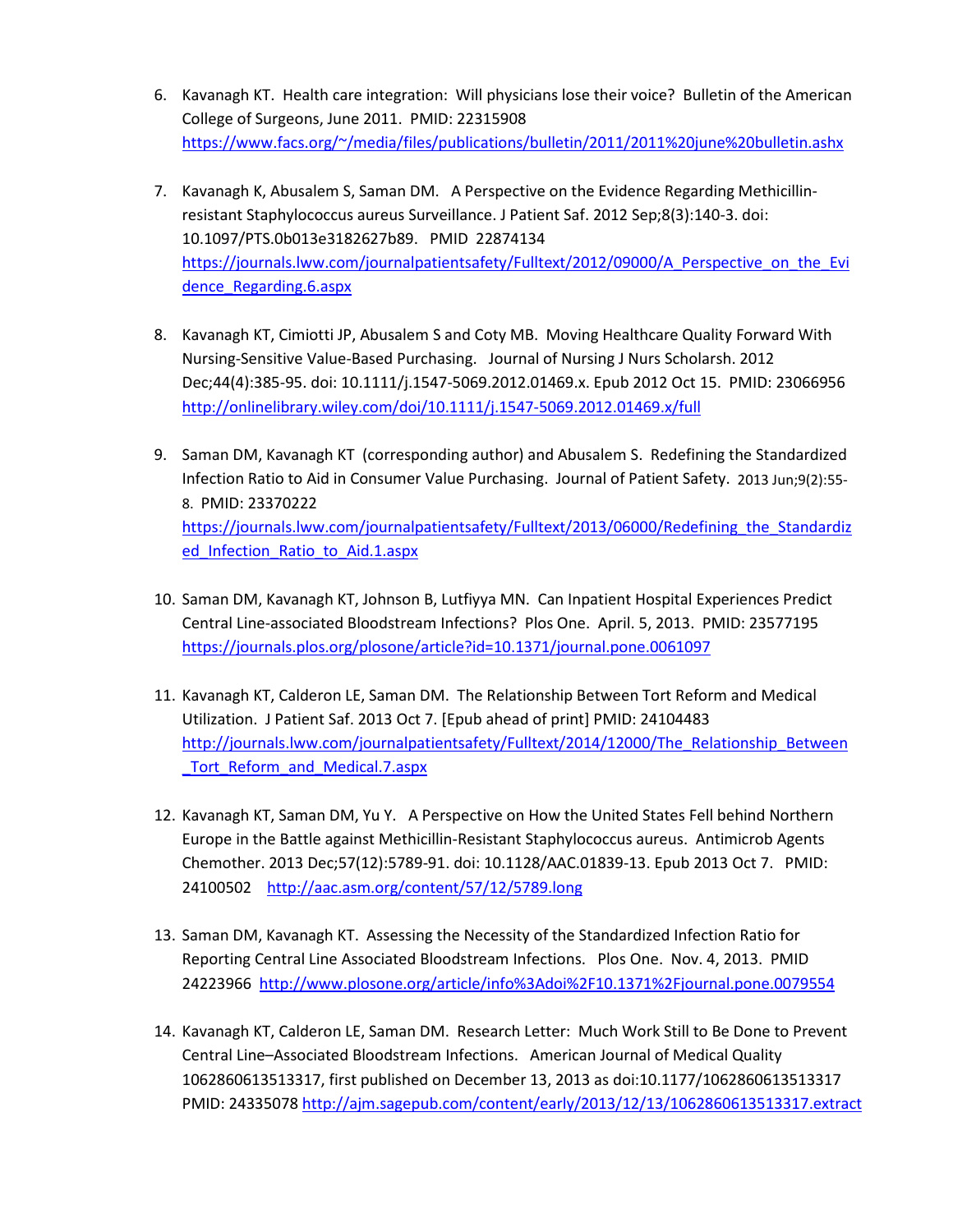- 15. Kavanagh KT, Calderon LE, Saman DM, Abusalem SK. The use of surveillance and preventative measures for methicillin-resistant staphylococcus aureus infections in surgical patients. Antimicrob Resist Infect Control. 2014 May 14;3:18. eCollection 2014. PMID: 24847437 <http://www.aricjournal.com/content/3/1/18>
- 16. Kavanagh KT. How I Was Prescribed an Unnecessary Antibiotic While Traveling to a Conference on Antibiotic Resistance. JAMA Intern Med. 2014 Sep;174(9):1433-4. doi: 10.1001/jamainternmed.2014.3412. <http://archinte.jamanetwork.com/article.aspx?articleid=1892183>
- 17. Wu AW, Kavanagh KT, Pronovost PJ, Bates DW. Conflict of interest, Dr Charles Denham and the Journal of Patient Safety. J Patient Saf. 2014 Dec;10(4):181-5. PMID: 25408235 [https://journals.lww.com/journalpatientsafety/Fulltext/2014/12000/Conflict\\_of\\_Interest,\\_Dr\\_Charle](https://journals.lww.com/journalpatientsafety/Fulltext/2014/12000/Conflict_of_Interest,_Dr_Charles_Denham_and_the.1.aspx) s Denham and the.1.aspx
- 18. Kavanagh KT, Calderon LE and Saman DM Viewpoint: a response to "Screening and isolation to control methicillin-resistant Staphylococcus aureus: sense, nonsense, and evidence." Antimicrobial Resistance and Infection Control 2015, 4:4 (5 February 2015) <http://www.aricjournal.com/content/4/1/4>
- 19. Calderon LE, Kavanagh KT, Rice MK. Questionable Validity of the Catheter Associated Urinary Tract Infection Metric Used for Value Based Purchasing. American Journal of Infection Control. Published Online Jul 1, 2015. [http://www.ajicjournal.org/article/S0196-6553%2815%2900613-](http://www.ajicjournal.org/article/S0196-6553%2815%2900613-6/fulltext) [6/fulltext](http://www.ajicjournal.org/article/S0196-6553%2815%2900613-6/fulltext)
- 20. Kavanagh KT, Tower SS, Saman DM. A perspective on the principles of integrity in infectious disease research. Journal of Patient Safety. Published Online Mar. 24, 2016. PMID 27010326 https://journals.lww.com/journalpatientsafety/Fulltext/2016/06000/A Perspective on the Pri [nciples\\_of\\_Integrity\\_in.1.aspx](https://journals.lww.com/journalpatientsafety/Fulltext/2016/06000/A_Perspective_on_the_Principles_of_Integrity_in.1.aspx)
- 21. Landers TF, Kavanagh KT. Missing opportunities on the Presidential Advisory Council on Combating Antibiotic Resistance (PACCARB). Am J Infect Control. 2016 Nov 1;44(11):1356-1359. doi: 10.1016/j.ajic.2016.07.008. Epub 2016 Sep 2.
- 22. Kavanagh KT, Saman DM, Bartel R, Westerman K. Estimating deaths due to hospital-related medical error: A perspective from patient advocates. Journal of Patient Safety. 2017 Feb 9:  $13(1):1-5.$ [https://journals.lww.com/journalpatientsafety/Fulltext/2017/03000/Estimating\\_Hospital\\_Relat](https://journals.lww.com/journalpatientsafety/Fulltext/2017/03000/Estimating_Hospital_Related_Deaths_Due_to_Medical.1.aspx) [ed\\_Deaths\\_Due\\_to\\_Medical.1.aspx](https://journals.lww.com/journalpatientsafety/Fulltext/2017/03000/Estimating_Hospital_Related_Deaths_Due_to_Medical.1.aspx)
- 23. Kavanagh KT, Abusalem S, Calderon LE. The incidence of MRSA infections in the United States. Is a more comprehensive tracking system needed? Antimicrobial Resistance and Infection Control. April 7, 2017. 6:34 DOI: 10.1186/s13756-017-0193-0 [https://rdcu.be/KRmU](http://em.rdcu.be/wf/click?upn=lMZy1lernSJ7apc5DgYM8aqe-2B6tWVskhU7I0U1uVDCQ-3D_suQTUKmeoHHtEdERkCdvmoP8n9-2BEAkvfnYE17RCqIO-2BAgUXx0q8R-2B28r9b7WvDd5G6NRQ1jvpdOsMgyTOKoMTwWEgZmYvFcnzJ3UgjH2k2VQ1F9osKB-2BJigkrHGRHyB1am4MH9l-2FkRtq6lxt3lmv8UiI0TVeHvHSNjoZmQCmrJ5Hd-2BMtwOnef3q1AozH9BAS2Xponi9NeCJTfLETsMiYCIkL-2F23sDYOdpqABML6uuzCFxZ601i4Bt5jKyx-2Fdyq9JHAj6zop4DZc-2FvU5eoayiRA-3D-3D)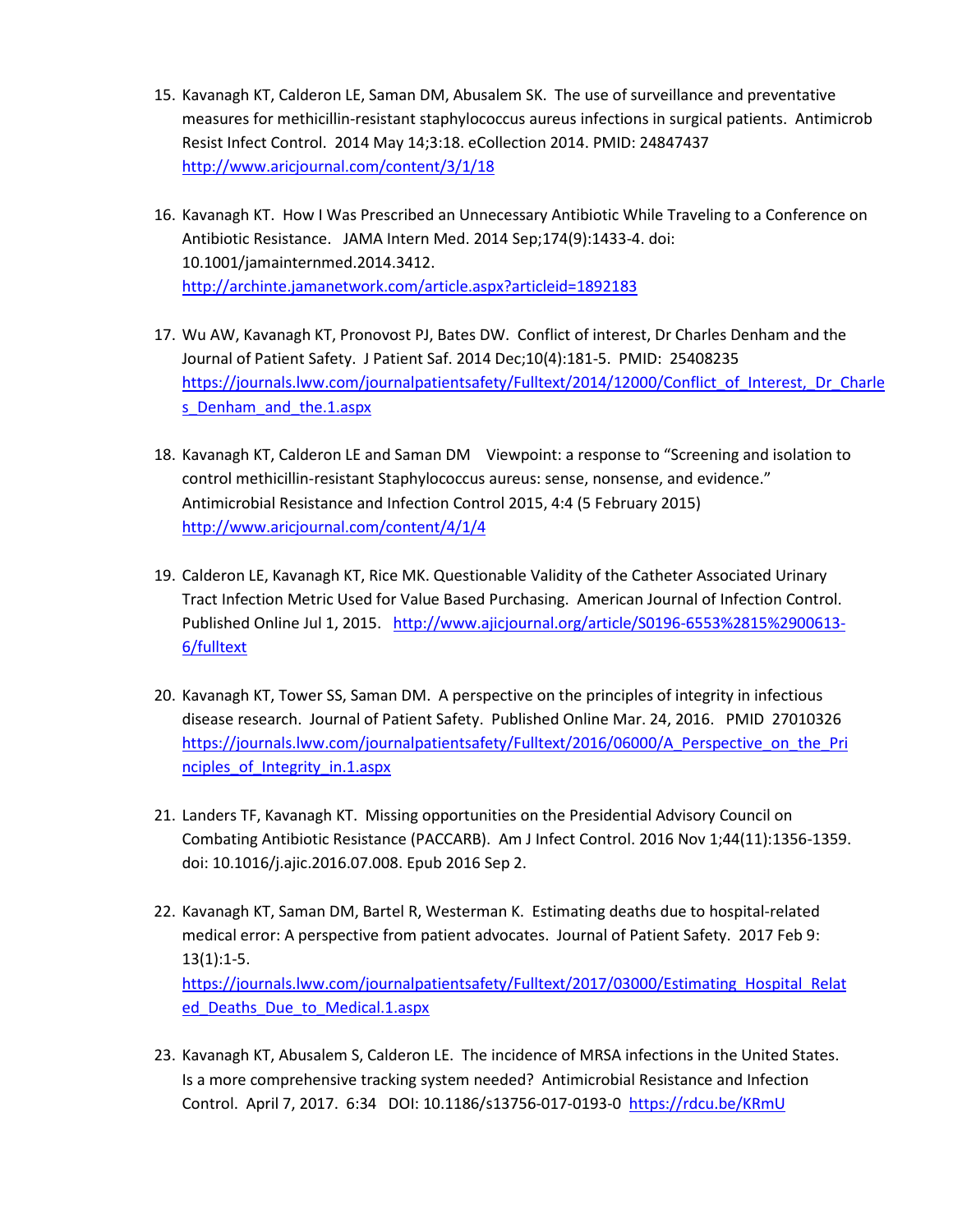- 24. Kavanagh KT, Kraman S. An Analysis of the FDA MAUDE Database and the Search for Cobalt Toxicity in Class 3 Johnson & Johnson/DePuy Metal-on-Metal Hip Implants. Journal of Patient Safety: October 10, 2018 - Volume Publish Ahead of Print - Issue - p doi: 10.1097/PTS.0000000000000534 . https://journals.lww.com/journalpatientsafety/Abstract/2018/12000/An\_Analysis\_of\_the\_FDA MAUDE Database and the.12.aspx
- 25. Kavanagh KT, Abusalem S, Calderon LE. View point: gaps in the current guidelines for the prevention of Methicillin-resistant Staphylococcus aureus surgical site infections. Antimicrob Resist Infect Control. 2018 Sep 18;7:112. doi: 10.1186/s13756-018-0407-0. eCollection 2018. <https://aricjournal.biomedcentral.com/articles/10.1186/s13756-018-0407-0>
- 26. Kavanagh KT, Control of MSSA and MRSA in the United States: Protocols, policies, risk adjustment and excuses. Antimicrobial Resistance and Infection Control. DOI: 10.1186/s13756-019-0550 June 19, 2019 <https://aricjournal.biomedcentral.com/articles/10.1186/s13756-019-0550-2>
- 27. Kavanagh KT, Brown RE, Kraman SS, Calderon LE, Kavanagh SP. Reporter Occupation and Source of Adverse Device Event Reports Contained in the FDA's MAUDE Database. Patient Related Outcome Measures. DOI: 10.2147/PROM.S212991 July 1, 2019. [https://www.dovepress.com/articles.php?article\\_id=46767](https://www.dovepress.com/articles.php?article_id=46767)
- 28. Kavanagh KT, Dykes PC. Hospital Pressure Injury Metrics, an Unfulfilled Need of Paramount Importance. Journal of Patient Safety. March 12, 2020. doi: 10.1097/PTS.0000000000000694 [https://journals.lww.com/journalpatientsafety/Citation/9000/Hospital\\_Pressure\\_Injury\\_Metrics](https://journals.lww.com/journalpatientsafety/Citation/9000/Hospital_Pressure_Injury_Metrics,_an_Unfulfilled.99204.aspx) [,\\_an\\_Unfulfilled.99204.aspx](https://journals.lww.com/journalpatientsafety/Citation/9000/Hospital_Pressure_Injury_Metrics,_an_Unfulfilled.99204.aspx)
- 29. Kavanagh KT, Pare J, Pontus, C. COVID-19: Through the Eyes through the Front Line, an International Perspective. Antimicrobial Resistance and Infection Control. Nov. 7, 2020. 179, <https://aricjournal.biomedcentral.com/articles/10.1186/s13756-020-00850-2>
- 30. Kavanagh KT, Pare J, Pontus C, Cormier LE. COVID-19 Lessons Learned: A Global Perspective. Antimicrobial Resistance and Infection Control. Aug. 26, 2021. <https://aricjournal.biomedcentral.com/articles/10.1186/s13756-021-00992-x>

# **Letters-To-Editor in Peer Reviewed Journals:**

- 1. Kavanagh KT. The supply of rural physicians. JAMA. 10;269(6):744-5, 1993. PMID: 8423648
- 2. Kavanagh KT. In response to "Assessing nursing staffing ratios: variability in workload intensity". Policy Polit Nurs Pract. 2007 Aug;8(3):182. PMID: 18178924
- 3. Kavanagh K, Abusalem S. Mounting evidence supports universal surveillance for MRSA in preoperative patients. J Am Col Surg. 2011 Aug;213(2):335-6. PMID: 21787990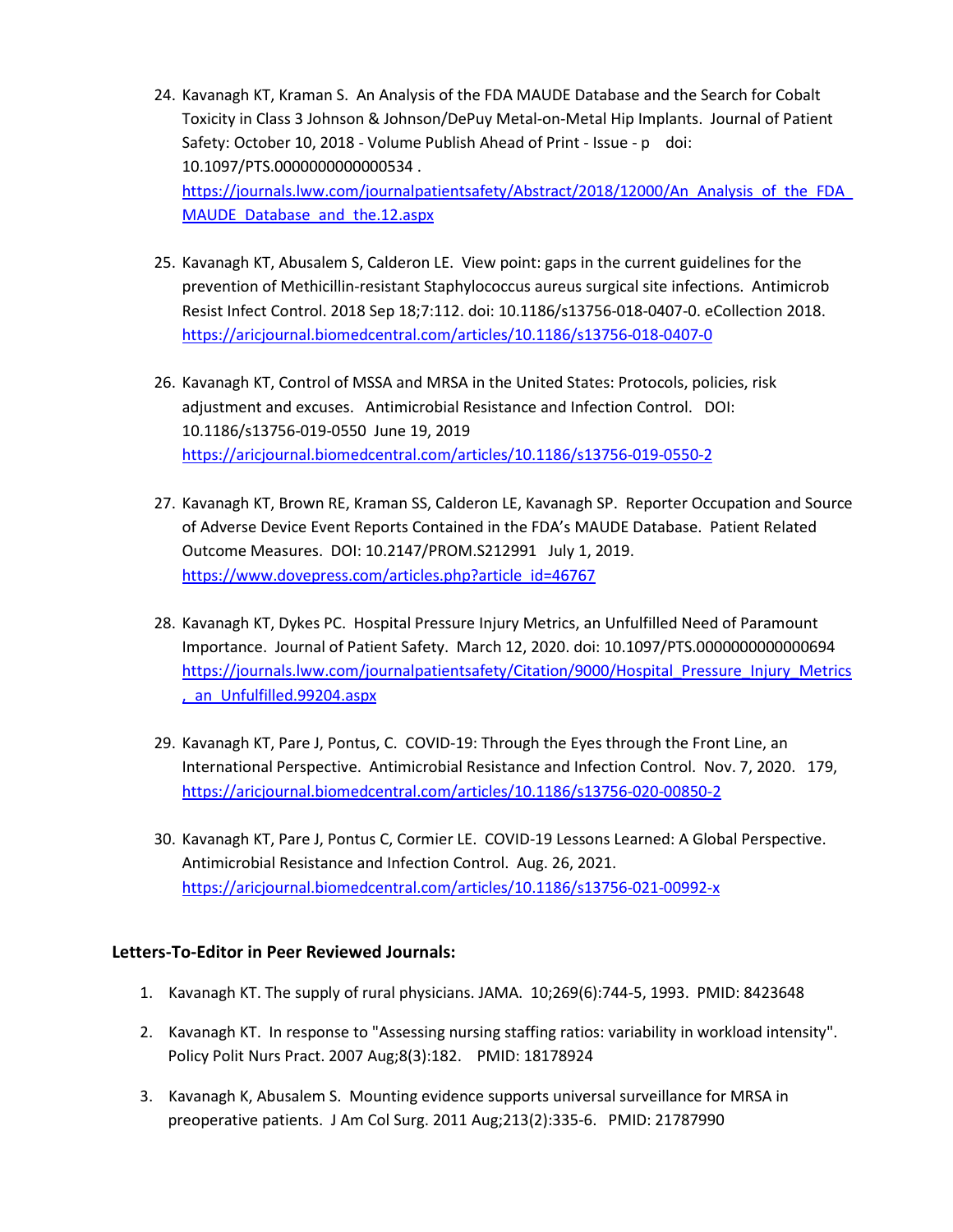- 4. Kavanagh KT. A comment on: Jha AK, Joynt KE, Orav EJ, Epstein AM. The Long-Term Effect of Premier Pay for Performance on Patient Outcomes. N Engl J Med. 2012 Apr 26;366(17):1606-15. Epub 2012 Mar 28. PMID: 22455751; N Engl J Med. July 26, 2012; 367:381-383. PMID: 22830476
- 5. Kavanagh KT. A comment on: Lee GM, Kleinman K, Soumerai SB, Tse A, Cole D, Fridkin SK, Horan T, Platt R, Gay C, Kassler W, Goldmann DA, Jernigan J, Jha AK. Effect of nonpayment for preventable infections in U.S. hospitals. N Engl J Med. 2012 Oct 11;367(15):1428-37. New England Journal of Medicine. 2013; Jan. 368:191-192. PMID: 23301747
- 6. Saman DM, Kavanagh KT. Response to Patient Satisfaction as a Possible Indicator of Quality Surgical Care. JAMA Surgery. JAMA Surg. 2013 Oct 1;148(10):985. doi: 10.1001/jamasurg.2013.3408. PMID: 24132396
- 7. Kavanagh KT, Saman DM, Yu Y. Reply to "Planned Analyses of the REDUCE MRSA Trial". Antimicrob Agents Chemother. 2014 Apr;58(4):2486-7. doi: 10.1128/AAC.02821-13. PMID: 24643844 [http://www.healthwatchusa.org/HWUSA-Publications/PDF-Downloads/20140318-](http://www.healthwatchusa.org/HWUSA-Publications/PDF-Downloads/20140318-Antimicrob_Agents_Chemother-2014-Kavanagh-2486-7.pdf) [Antimicrob\\_Agents\\_Chemother-2014-Kavanagh-2486-7.pdf](http://www.healthwatchusa.org/HWUSA-Publications/PDF-Downloads/20140318-Antimicrob_Agents_Chemother-2014-Kavanagh-2486-7.pdf)
- 8. Kavanagh KT. Letter to the editor regarding: The effectiveness of Medicare's non-payment of hospital-acquired conditions policy. Health Policy. Aug 27, 2014. PMID: 25201486 DOI: <http://dx.doi.org/10.1016/j.healthpol.2014.08.006> [http://www.healthwatchusa.org/HWUSA-Publications/PDF-Downloads/20140829-JHP-HAC-](http://www.healthwatchusa.org/HWUSA-Publications/PDF-Downloads/20140829-JHP-HAC-Letter.pdf)[Letter.pdf](http://www.healthwatchusa.org/HWUSA-Publications/PDF-Downloads/20140829-JHP-HAC-Letter.pdf)
- 9. Kavanagh KT, Calderon LE, Rice M. Author's Response to Letter Regarding: "Questionable validity of the catheter-associated urinary tract infection metric used for value-based purchasing". AJIC. Accepted Dec, 8, 2015, Published Online Jan. 29, 2016. DOI: 10.1016/j.ajic.2015.12.002 PMID: 26827094<http://www.ajicjournal.org/article/S0196-6553%2815%2901229-8/pdf>
- 10. Kavanagh KT, Saman DM. Comment Regarding: Electronic hand hygiene monitoring as a tool for reducing health care–associated methicillin-resistant Staphylococcus aureus infection. Journal of Patient Safety. [Am J Infect Control.](https://www.ncbi.nlm.nih.gov/pubmed/27908436) 2016 Dec 1;44(12):1761-1762. doi: 10.1016/j.ajic.2016.08.021. [http://www.ajicjournal.org/article/S0196-6553\(16\)30904-X/abstract](http://www.ajicjournal.org/article/S0196-6553(16)30904-X/abstract) .

(Non-peer Reviewed PubMed Commons Comment) Kavanagh KT, Saman DM. Comment on PMID: 27908437: Response to Letter Regarding Manuscript: "Electronic Hand Hygiene Monitoring as a Tool for Reducing Nosocomial Methicillin-resistant Staphylococcus aureus Infection" In: PubMed Commons [Internet]. Bethesda (MD): National Library of Medicine; 2016 Dec. 16. Available from: [https://www.ncbi.nlm.nih.gov/pubmed/27908437#cm27908437\\_34333](https://www.ncbi.nlm.nih.gov/pubmed/27908437#cm27908437_34333)

# **Poster Presentations**

1. Kavanagh KT and Saman DM. Meaningful Definition of the Standardized Infection Ratio. The 2012 HAI Data Summit. US Dept. of Health and Human Services. Kansas City, MO. May 31, 2012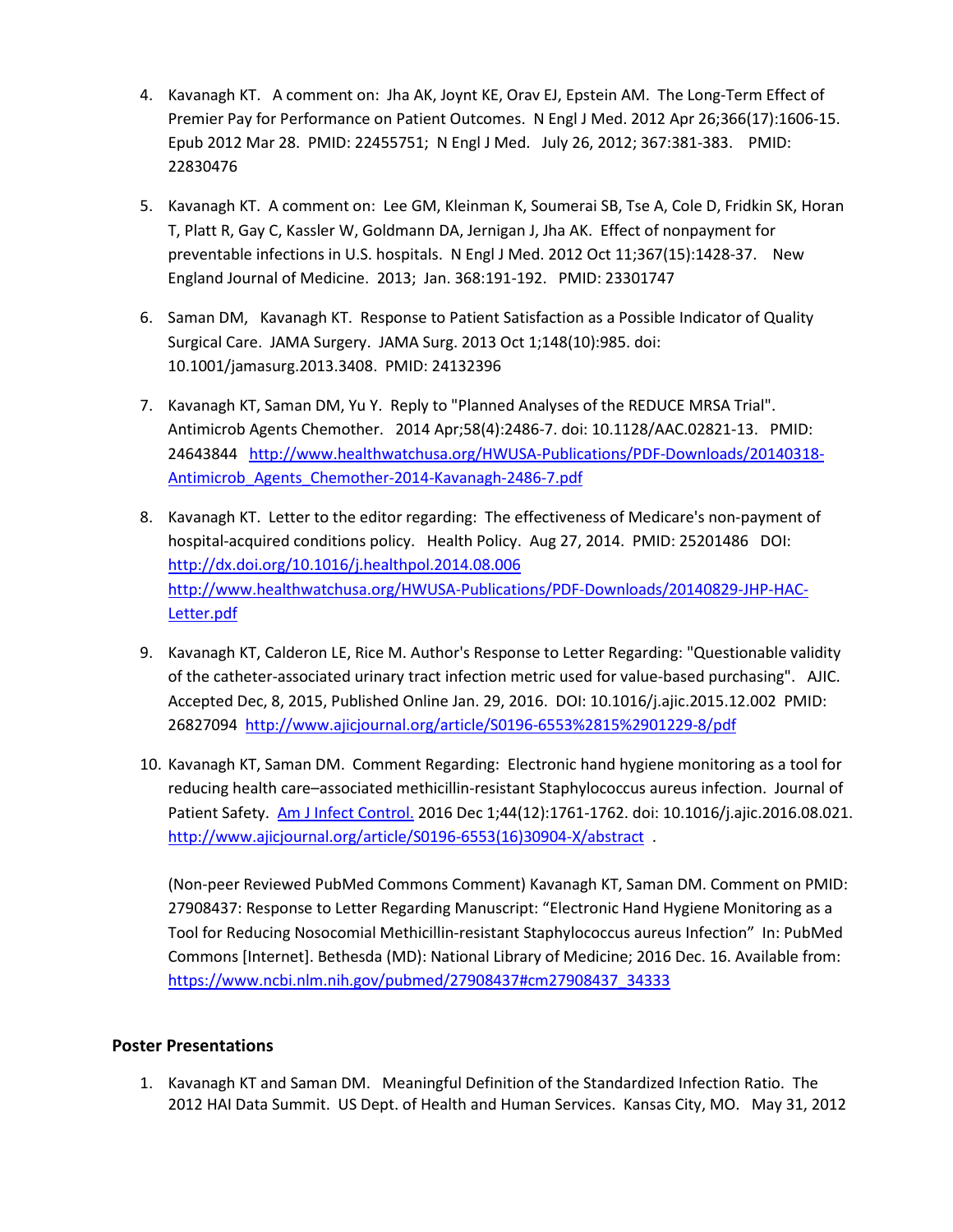### **Recent Op-Eds in Major State and National Newspapers:**

- 1. Kavanagh KT. State Reporting on Hospital Infections, Lax, Dangerous Lexington Herald Leader, Lexington, Kentucky, Jan. 21, 2011. [http://www.kentucky.com/opinion/op](http://www.kentucky.com/opinion/op-ed/article44075886.html)[ed/article44075886.html](http://www.kentucky.com/opinion/op-ed/article44075886.html)
- 2. Kavanagh KT. Revising Health Care Reform Courier Journal, Louisville, Kentucky, Jan. 21, 2011.
- 3. Kavanagh KT. UK Wrong To Downplay Loss of Nursing Honor Herald Leader, Lexington, Kentucky, Mar. 21, 2011. <http://www.kentucky.com/opinion/op-ed/article44085474.html>
- 4. Kavanagh KT. Tracking of Hospital Acquired Infections Courier Journal, Louisville, Kentucky, Apr. 20, 2011 .
- 5. Saman DM, Kavanagh KT. Public, patients have right to know hospitals' infection rates Herald Leader, Lexington Kentucky, July 11, 2011. [http://www.kentucky.com/opinion/op](http://www.kentucky.com/opinion/op-ed/article44115336.html)[ed/article44115336.html](http://www.kentucky.com/opinion/op-ed/article44115336.html)
- 6. Kavanagh KT. Investigate staffing, infection rates at UK hospital Herald Leader, Lexington, Kentucky, September 4th, 2011. <http://www.kentucky.com/opinion/op-ed/article44124081.html>
- 7. Saman DM, Kavanagh KT. Outpatient Antibiotic Utilization Highest in West Virginia and Kentucky. The Center for Disease Dynamics, Economics & Policy. Nov. 17, 2011. [http://www.cddep.org/blog/posts/outpatient\\_antibiotic\\_utilization\\_highest\\_west\\_virginia\\_and\\_k](http://www.cddep.org/blog/posts/outpatient_antibiotic_utilization_highest_west_virginia_and_kentucky) [entucky](http://www.cddep.org/blog/posts/outpatient_antibiotic_utilization_highest_west_virginia_and_kentucky)
- 8. Kavanagh KT. One in Seven Hospitalizations Results in Harm: Hospital performance tied to Board Engagement. Medical News. Nov 2011. [http://www.healthwatchusa.org/HWUSA-](http://www.healthwatchusa.org/HWUSA-Publications/PDF-Downloads/20111120-Hospital-Boards-26-27.pdf)[Publications/PDF-Downloads/20111120-Hospital-Boards-26-27.pdf](http://www.healthwatchusa.org/HWUSA-Publications/PDF-Downloads/20111120-Hospital-Boards-26-27.pdf)
- 9. Kavanagh KT. Don't tell culture a plague on healthcare. Herald Leader, Lexington, Kentucky, December 5, 2011.<http://www.kentucky.com/opinion/op-ed/article44141691.html>
- 10. Kavanagh KT, Saman DM. Hospital Infections are Under Reported. Courier Journal, Louisville, Kentucky, January 31, 2012. [http://www.courier](http://www.courier-journal.com/apps/pbcs.dll/article?AID=2012302010056)[journal.com/apps/pbcs.dll/article?AID=2012302010056](http://www.courier-journal.com/apps/pbcs.dll/article?AID=2012302010056)
- 11. Kavanagh KT, Bukulmez H. More doctors controlled by hospitals mean restricted care. Herald Leader, Lexington, Kentucky, March 1, 2012. [http://www.kentucky.com/opinion/op](http://www.kentucky.com/opinion/op-ed/article44157999.html)[ed/article44157999.html](http://www.kentucky.com/opinion/op-ed/article44157999.html)
- 12. Kavanagh KT, Saman DM. Patients dissatisfied with unnecessary, expensive care. Herald Leader, Lexington, Kentucky, June 25, 2012 [http://www.kentucky.com/opinion/op](http://www.kentucky.com/opinion/op-ed/article44365779.html)[ed/article44365779.html](http://www.kentucky.com/opinion/op-ed/article44365779.html)
- 13. Kavanagh KT. Assessing changes in reform. August 27, 2012 Courier Journal. <http://www.healthwatchusa.org/HWUSA-Publications/HW-USA-editorials.htm>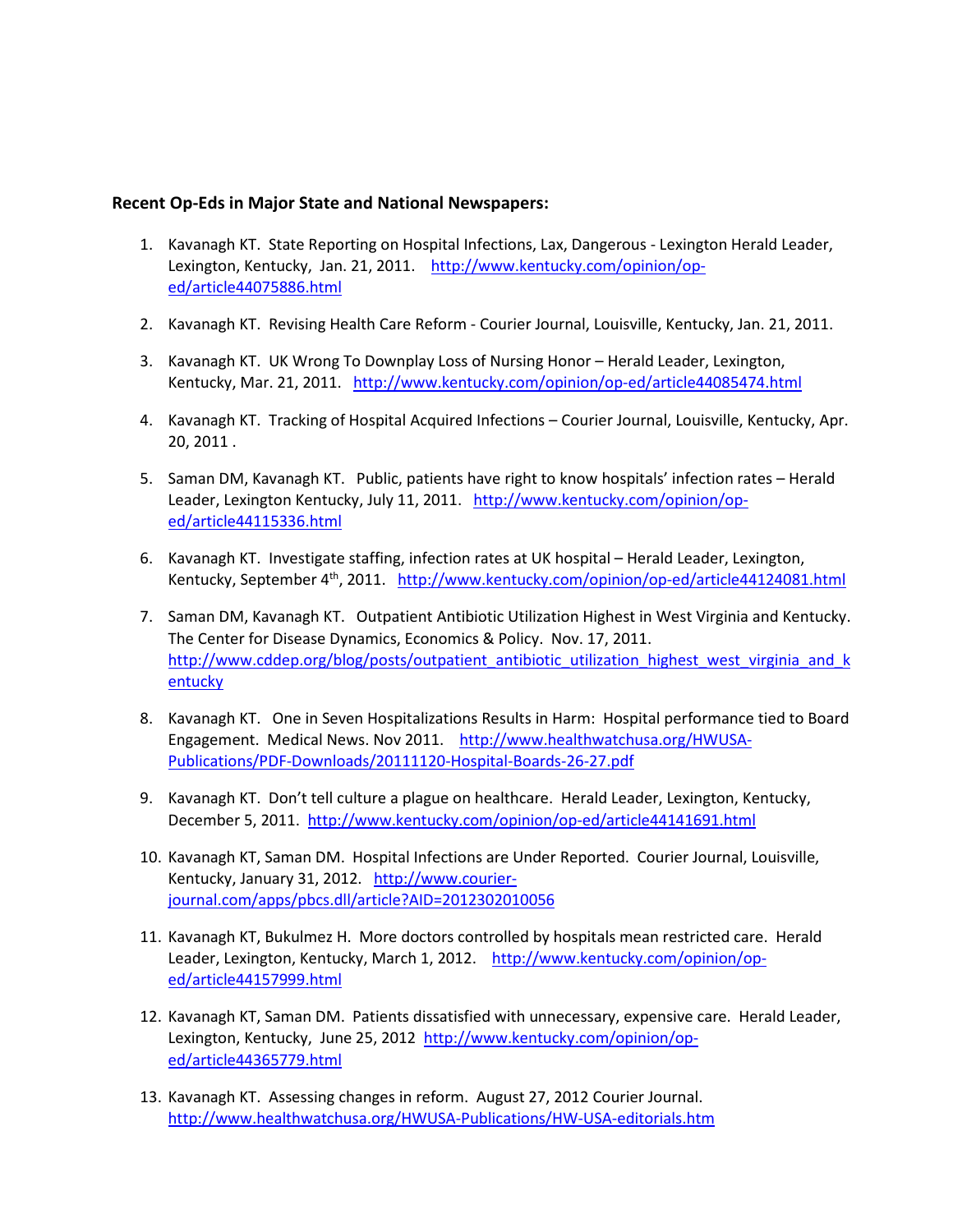- 14. Kavanagh KT. The changing role of the physician. American College of Surgeons, Surgical News. Oct 23, 2012. [http://www.acssurgerynews.com/opinions/editorials/single-article/the-changing](http://www.acssurgerynews.com/opinions/editorials/single-article/the-changing-role-of-the-physician/9dbaf6056dcb9a966c5beef8cb438de6.html)[role-of-the-physician/9dbaf6056dcb9a966c5beef8cb438de6.html](http://www.acssurgerynews.com/opinions/editorials/single-article/the-changing-role-of-the-physician/9dbaf6056dcb9a966c5beef8cb438de6.html)
- 15. Kavanagh KT, Saman DM. Consumers must scrutinize details of hospital rankings. Herald Leader, Lexington, Kentucky, Nov. 7, 2012. [http://www.kentucky.com/opinion/op](http://www.kentucky.com/opinion/op-ed/article44388219.html)[ed/article44388219.html](http://www.kentucky.com/opinion/op-ed/article44388219.html)
- 16. Kavanagh KT. Two Takes: Should Hospitals Be Allowed to Charge Facility Fees? US News & World Report. Jan 11, 2013. Hospital Facility Fees Raise Out-of-Pocket Costs for Medicare Patients. US News & World Report. Jan 28, 2013. [http://www.usnews.com/opinion/articles/2013/01/28/hospital-facility-fees-raise](http://www.usnews.com/opinion/articles/2013/01/28/hospital-facility-fees-raise-out-of-pocket-costs-for-medicare-patients)[out-of-pocket-costs-for-medicare-patients](http://www.usnews.com/opinion/articles/2013/01/28/hospital-facility-fees-raise-out-of-pocket-costs-for-medicare-patients)
- 17. Kavanagh KT. More Scrutiny on spread of Infections; Health Care Industry Resists Surveillance. Lexington Herald Leader. Feb. 11, 2013. [http://www.kentucky.com/opinion/op](http://www.kentucky.com/opinion/op-ed/article44402895.html)[ed/article44402895.html](http://www.kentucky.com/opinion/op-ed/article44402895.html)
- 18. Kavanagh KT. Costs soar when doctors work for hospitals Lexington Herald Leader. Apr. 22, 2013. <http://www.kentucky.com/opinion/op-ed/article44420115.html>
- 19. Kavanagh KT. Tough Diagnosis: Hospital rankings. Lexington Herald Leader. May 12, 2013. <http://www.kentucky.com/opinion/op-ed/article44423742.html>
- 20. Kavanagh KT, Saman DM. Better monitoring needed in a post-antibiotic era. Lexington Herald Leader. July 11, 2013. <http://www.kentucky.com/opinion/op-ed/article44433474.html>
- 21. Kavanagh KT. Disclosure key to curbing medical errors. UK board should demand it. Lexington Herald Leader. Aug. 11, 2013. http://www.kentucky.com/opinion/op-ed/article44438388.html
- 22. Kavanagh KT. Surcharge on smokers under Ky. health reform is unfair, shortsighted. Lexington Herald Leader. Sep. 5, 2013. <http://www.kentucky.com/opinion/op-ed/article44442471.html>
- 23. Kavanagh KT. Mandate reporting of Ky. health-care related infections. Lexington Herald Leader. Mar. 13, 2014. <http://www.kentucky.com/opinion/op-ed/article44476251.html>
- 24. Kavanagh KT. Dr. Kevin Kavanagh: Overuse of antibiotics aids attacks of deadly bacteria. Lexington Herald Leader. May 9, 2014. [http://www.kentucky.com/opinion/op](http://www.kentucky.com/opinion/op-ed/article44488443.html)[ed/article44488443.html](http://www.kentucky.com/opinion/op-ed/article44488443.html)
- 25. Kavanagh KT. VA lesson: Defend and deny bad health policy. Lexington Herald Leader. Jun. 22, 2014. <http://www.kentucky.com/opinion/op-ed/article44494533.html>
- 26. Kavanagh KT. Use hospital rankings to stay out of harm's way. Lexington Herald Leader. Aug. 9, 2014. <http://www.kentucky.com/opinion/op-ed/article44502048.html>
- 27. Kavanagh KT. Beshear moving to protect Kentuckians from health-care associated infections Lexington Herald Leader. Sept 15, 2014. [http://www.kentucky.com/opinion/op](http://www.kentucky.com/opinion/op-ed/article44510355.html)[ed/article44510355.html](http://www.kentucky.com/opinion/op-ed/article44510355.html)
- 28. Kavanagh KT. How Ebola reveals scary gaps in U.S. health care. Lexington Herald Leader. Oct 12, 2014. <http://www.kentucky.com/opinion/op-ed/article44515170.html>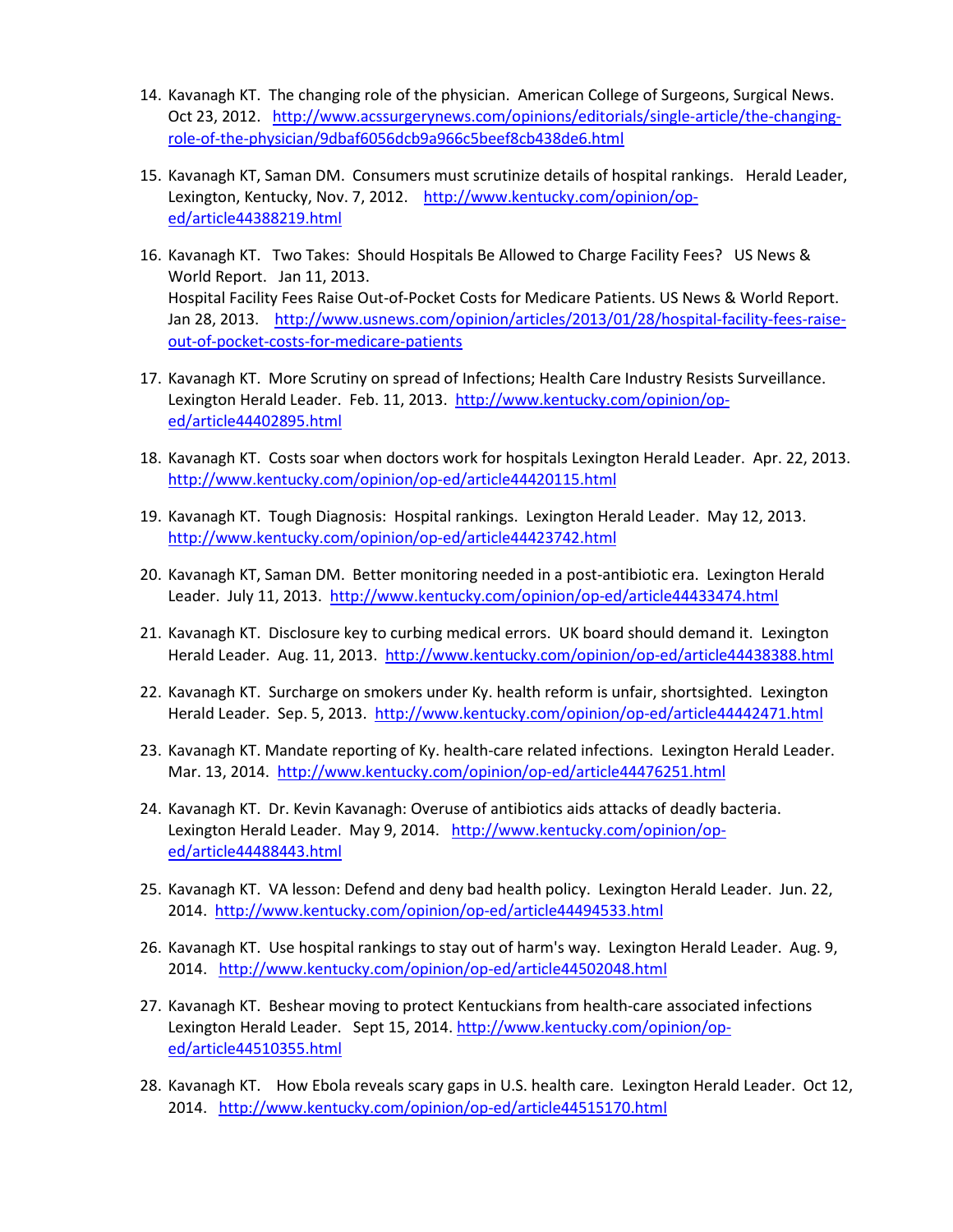- 29. Kavanagh KT. Legislative panel must support more hospital reporting of infection outbreaks Lexington Herald Leader. Jan. 13, 2015. [http://www.kentucky.com/opinion/op](http://www.kentucky.com/opinion/op-ed/article44546508.html)[ed/article44546508.html](http://www.kentucky.com/opinion/op-ed/article44546508.html)
- 30. Kavanagh KT. Ky. voices: Health-care non-profits may not be what they seem Herald Leader. Mar. 27, 2015. <http://www.kentucky.com/opinion/op-ed/article130669754.html>
- 31. Kavanagh KT. Single-payer health care may emerge as best option. Lexington Herald Leader. May 16, 2015. <http://www.kentucky.com/opinion/op-ed/article44599770.html>
- 32. Kavanagh KT. Dr. Kevin Kavanagh says hospitals should act as KY falls on key infection ranking. Lexington Herald Leader. June 18, 2015 [http://www.kentucky.com/2015/06/17/3905753/ky](http://www.kentucky.com/2015/06/17/3905753/ky-voices-dr-kevin-kavanagh-says.html)[voices-dr-kevin-kavanagh-says.html](http://www.kentucky.com/2015/06/17/3905753/ky-voices-dr-kevin-kavanagh-says.html)
- 33. Kavanagh KT. Without more monitoring, medical devices will keep harming patients. Lexington Herald Leader. Aug. 13, 2015.<http://www.kentucky.com/opinion/op-ed/article44615532.html>
- 34. Kavanagh KT. Needed: Greater Surveillance, New Norms in the Fight Against Antibiotic Resistance Center for Disease Dynamics, Economics and Policy. Oct. 8, 2015. http://cddep.org/blog/posts/needed\_new\_norms\_antibiotic\_resistance\_surveillance\_stewardship
- 35. Kavanagh KT. Buyer beware: No return, redo in hospital care. Lexington Herald Leader. Jan. 15, 2016. <http://www.kentucky.com/opinion/op-ed/article54997560.html>
- 36. Kavanagh KT. Non-profit hospitals an oxymoron. Lexington Herald Leader. May 20, 2016. <http://www.kentucky.com/opinion/op-ed/article78950937.html>
- 37. Kavanagh KT. U.S. health reform now needs reforming. Lexington Herald Leader. Aug. 20, 2016. <http://www.kentucky.com/opinion/op-ed/article96764732.html>
- 38. Kavanagh KT. Choosing a hospital? Read this first. Lexington Herald Leader. Feb. 2, 2017. <http://www.kentucky.com/opinion/op-ed/article130669754.html>
- 39. Kavanagh TK. Hospitals, doctors must come clean when patients are harmed. Lexington Herald Leader. Online Mar. 5, 2017, Print Mar. 8, 2017. [http://www.kentucky.com/opinion/op](http://www.kentucky.com/opinion/op-ed/article142832794.html)[ed/article142832794.html](http://www.kentucky.com/opinion/op-ed/article142832794.html)
- 40. Kavanagh TK. Shoddy research, deadly results. Lexington Herald Leader. July 29, 2017. <http://www.kentucky.com/opinion/op-ed/article163753803.html>
- 41. Kavanagh KT. Kentucky doctor says Medicare-style plan could curb costs, empower consumers. (Print Title: "The fix: Revive competition to cut health costs"). Lexington Herald Leader. Oct. 20, 2017. (Print Oct. 24, 2017) <http://www.kentucky.com/opinion/op-ed/article180025376.html>
- 42. Kavanagh KT. Survival tips in the age of drug-resistant bacteria. Lexington Herald Leader. Dec. 30, 2017. (Print Jan. 13, 2018) <http://www.kentucky.com/opinion/op-ed/article192221884.html>
- 43. Kavanagh KT. 'Roseanne' reflects how much opioid use is now engrained. Lexington Herald Leader. April 13, 2018. (Print April 15, 2018). [http://www.kentucky.com/opinion/op](http://www.kentucky.com/opinion/op-ed/article208884404.html)[ed/article208884404.html](http://www.kentucky.com/opinion/op-ed/article208884404.html)
- 44. Kavanagh KT. How to choose a hospital (spoiler: it's not getting any easier). Lexington Herald Leader. June 1, 2018. <https://www.kentucky.com/opinion/op-ed/article212390399.html>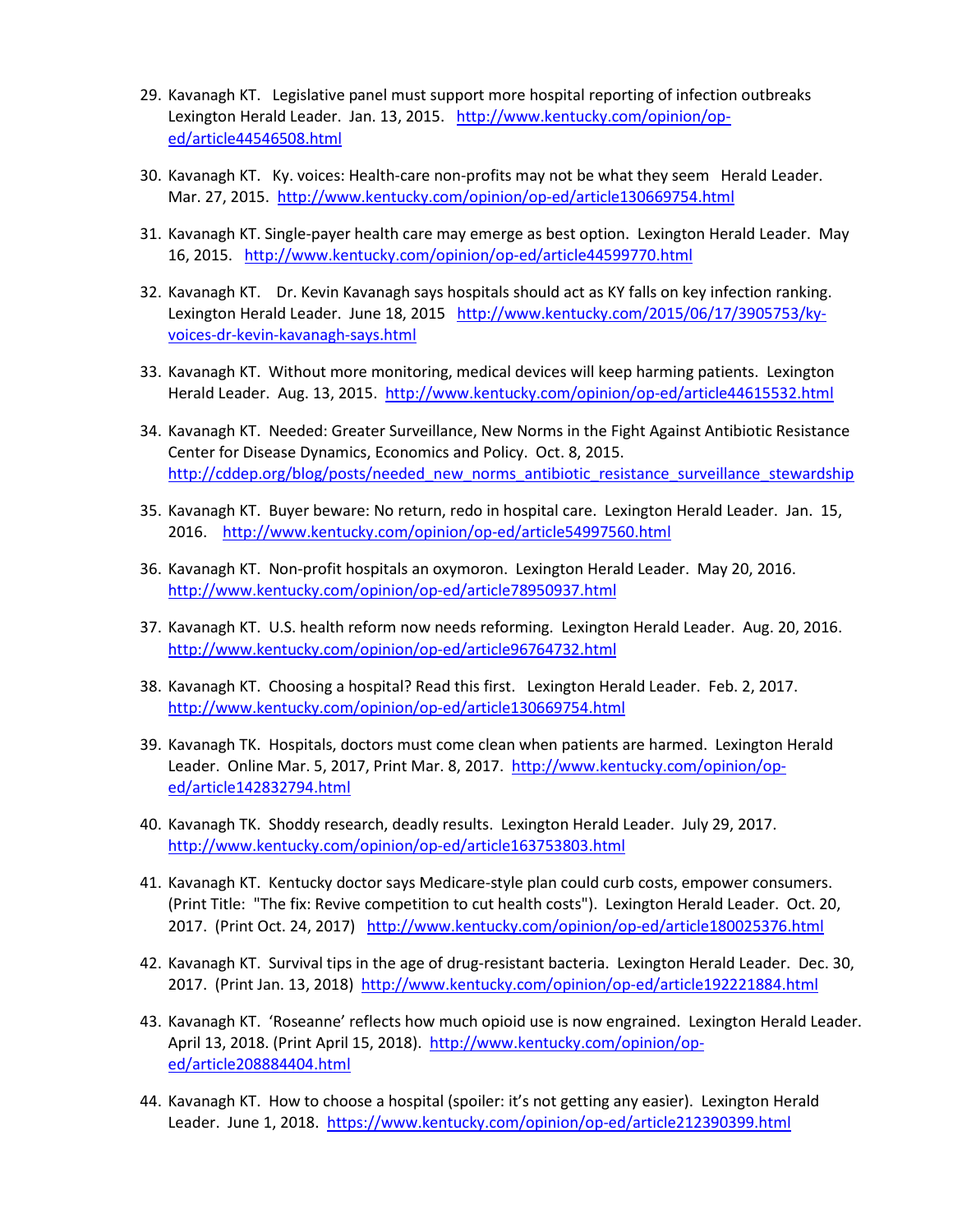- 45. Kavanagh KT. Politics is protecting pathogens, not patients. Lexington Herald Leader. Sept. 21, 2018. <https://www.kentucky.com/opinion/op-ed/article218837460.html>
- 46. Kavanagh KT. Patients have few remedies for spiraling health-care costs, but here are a few tips. Lexington Herald Leader. Online Dec. 27, 2018 [https://www.kentucky.com/opinion/op](https://www.kentucky.com/opinion/op-ed/article222240450.html)[ed/article222240450.html](https://www.kentucky.com/opinion/op-ed/article222240450.html)
- 47. Kavanagh KT. Patients now have more information about hospital prices, but will need patience to sort it out. Lexington Herald Leader. Online Feb. 25, 2019, Print Mar. 4, 2019. <https://www.kentucky.com/opinion/op-ed/article226598099.html>
- 48. Kavanagh KT. News on hospital infections in Kentucky, nationally is not good. What needs to change? Lexington Herald Leader. Online Mar. 8, 2019, Print Mar. 10, 2019. <https://www.kentucky.com/opinion/op-ed/article227301724.html>
- 49. Kavanagh KT. Collective ignorance and government timidity are public health threats. Los Angeles Times. May 16, 2019. [https://www.latimes.com/opinion/op-ed/la-oe-kavanagh-epidemics-health](https://www.latimes.com/opinion/op-ed/la-oe-kavanagh-epidemics-health-public-policy-20190516-story.html)[public-policy-20190516-story.html](https://www.latimes.com/opinion/op-ed/la-oe-kavanagh-epidemics-health-public-policy-20190516-story.html)
- 50. Kavanagh KT. From plague to parrot fever, history shows inequity of medical care. Don't let it continue. Lexington Herald Leader. July 10, 2019. <https://www.kentucky.com/opinion/article232140957.html>
- 51. Kavanagh KT. Data for Action, Not Complacency, is Needed to Stop Dangerous Pathogens. The Center For Disease Dynamics, Economics & Policy. July 22, 2019 [https://cddep.org/blog/posts/data-for-action-not-complacency-is-needed-to-stop-dangerous](https://cddep.org/blog/posts/data-for-action-not-complacency-is-needed-to-stop-dangerous-pathogens/)[pathogens/](https://cddep.org/blog/posts/data-for-action-not-complacency-is-needed-to-stop-dangerous-pathogens/)
- 52. Kavanagh KT. Healthcare may not be a right but it is a necessity for society. Lexington Herald Leader. Nov. 18, 2019 (print).<https://www.kentucky.com/opinion/op-ed/article237405224.html>
- 53. Kavanagh KT. Amid disgrace of U.S. nursing homes lurks epidemic of drug-resistant bacteria. Lexington Herald Leader. Jan. 16, 2020. [https://www.kentucky.com/opinion/op](https://www.kentucky.com/opinion/op-ed/article239272058.html)[ed/article239272058.html](https://www.kentucky.com/opinion/op-ed/article239272058.html)
- 54. Kavanagh KT. A Conversation With Kevin Kavanagh, MD: Infection Preventionists Are Underutilized and Underappreciated (Expanded and Updated). Infection Control Today. Jan. 21, 2020. [https://www.infectioncontroltoday.com/sterile-processing/conversation-kevin-kavanagh-md](https://www.infectioncontroltoday.com/sterile-processing/conversation-kevin-kavanagh-md-infection-preventionists-are-underutilized-and-underappreciated)[infection-preventionists-are-underutilized-and-underappreciated](https://www.infectioncontroltoday.com/sterile-processing/conversation-kevin-kavanagh-md-infection-preventionists-are-underutilized-and-underappreciated)
- 55. Kavanagh KT. Coronavirus is the biggest challenge our healthcare system has faced. Is Kentucky prepared? Lexington Herald Leader. Feb. 27, 2020. [https://www.kentucky.com/opinion/op](https://www.kentucky.com/opinion/op-ed/article240697331.html)[ed/article240697331.html](https://www.kentucky.com/opinion/op-ed/article240697331.html)
- 56. Kavanagh KT. The Untimely Reporting of Drug-Resistant Outbreaks in the United States. CDDEP. Mar. 3, 2020.<https://cddep.org/blog/posts/the-untimely-reporting-of-drug-resistant-outbreaks/>
- 57. Kavanagh KT. The United States has squandered resources it needs to fight coronavirus. The Lexington Herald Leader. March 24, 2020. [https://www.kentucky.com/opinion/op](https://www.kentucky.com/opinion/op-ed/article241422756.html)[ed/article241422756.html](https://www.kentucky.com/opinion/op-ed/article241422756.html)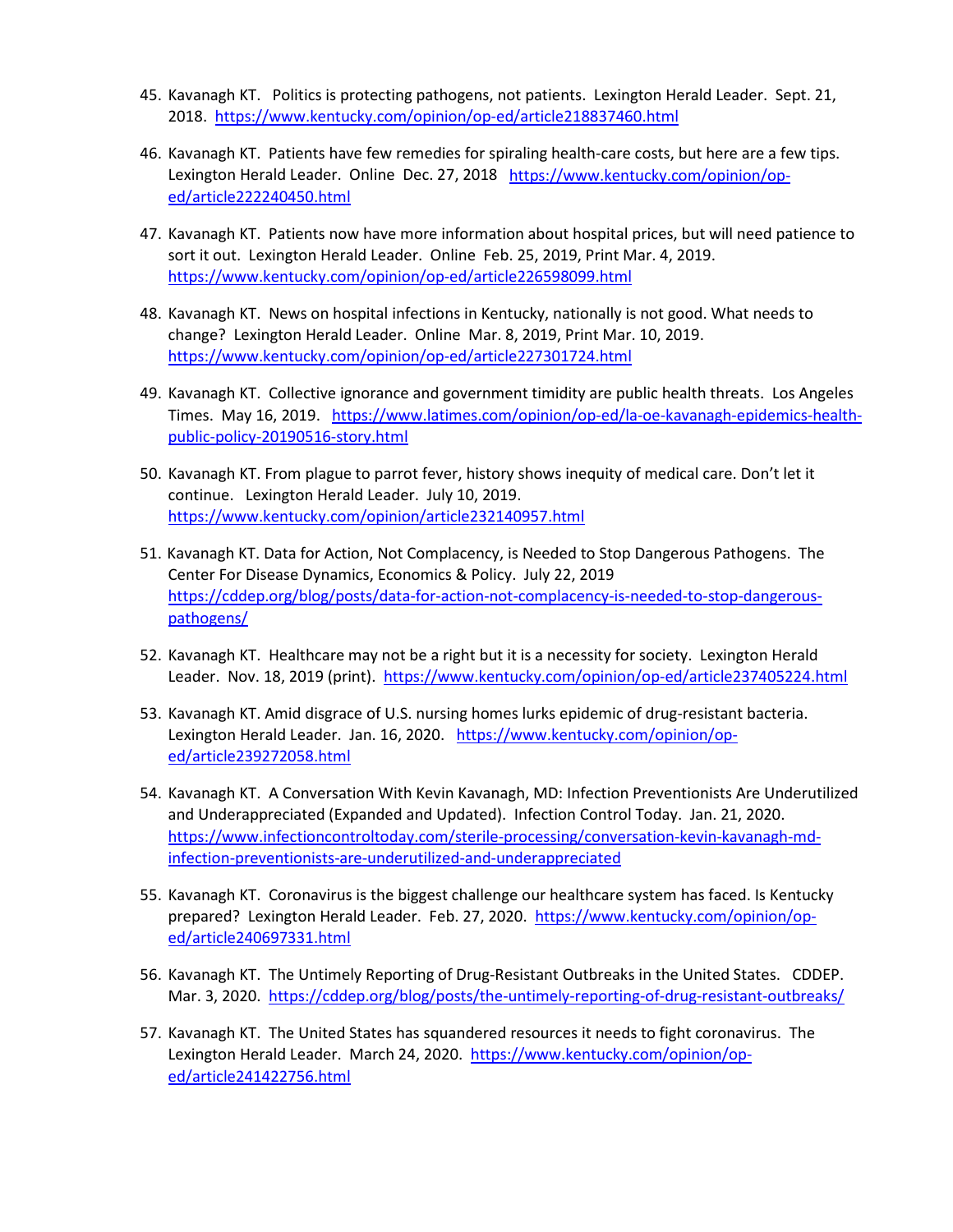- 58. Kavanagh KT. There's No Excuse for Lean Healthcare Systems Especially during COVID-19. Med Page Today. April 21, 2020. https://www.medpagetoday.com/infectiousdisease/covid19/86061
- 59. Kavanagh KT. Healthcare system's basic infrastructure left it unprepared for COVID-19. Lexington Herald Leader. April 27, 2020. <https://www.kentucky.com/opinion/op-ed/article242268966.html>
- 60. Kavanagh KT. Opinion: If we don't come together as a nation, the coronavirus will win the battle. Courier Journal. June 6, 2020. [https://www.courier](https://www.courier-journal.com/story/opinion/2020/06/16/coronavirus-kentucky-we-must-come-together-lose-battle/3191282001/)[journal.com/story/opinion/2020/06/16/coronavirus-kentucky-we-must-come-together-lose](https://www.courier-journal.com/story/opinion/2020/06/16/coronavirus-kentucky-we-must-come-together-lose-battle/3191282001/)[battle/3191282001/](https://www.courier-journal.com/story/opinion/2020/06/16/coronavirus-kentucky-we-must-come-together-lose-battle/3191282001/)
- 61. Kavanagh KT. On COVID-19, the U.S. is turning into a dangerous cult of bad information. Lexington Herald Leader. July 8, 2020. <https://www.kentucky.com/opinion/op-ed/article244032807.html>
- 62. Kavanagh KT. Our nation needs to learn how to live safely with the coronavirus. Courier Journal. Aug. 26, 2020. [https://www.courier-journal.com/story/opinion/2020/08/26/covid-19-pandemic](https://www.courier-journal.com/story/opinion/2020/08/26/covid-19-pandemic-how-live-safer-we-go-through/3402655001/)[how-live-safer-we-go-through/3402655001/](https://www.courier-journal.com/story/opinion/2020/08/26/covid-19-pandemic-how-live-safer-we-go-through/3402655001/)
- 63. Kavanagh KT. To successfully deal with COVID-19, we need to transform our way of life. Courier Journal. Nov. 5, 2020. [https://www.courier-journal.com/story/opinion/2020/11/05/to-deal-with](https://www.courier-journal.com/story/opinion/2020/11/05/to-deal-with-covid-19-we-must-transform-our-lives/6093570002/)[covid-19-we-must-transform-our-lives/6093570002/](https://www.courier-journal.com/story/opinion/2020/11/05/to-deal-with-covid-19-we-must-transform-our-lives/6093570002/)
- 64. Kavanagh KT. We can see a light at the end of the COVID tunnel, but we still have to be diligent. Lexington Herald Leader. Nov. 24, 2020. [https://www.kentucky.com/opinion/op](https://www.kentucky.com/opinion/op-ed/article247262694.html)[ed/article247262694.html](https://www.kentucky.com/opinion/op-ed/article247262694.html)
- 65. Kavanagh KT. In Battling COVID-19, Government Needs to Engage, Not Fight With Religious Communities. Courier Journal. Dec. 4, 2020. [https://www.courier](https://www.courier-journal.com/story/opinion/2020/12/04/kentucky-covid-19-government-should-work-churches-against-virus/6469881002/)[journal.com/story/opinion/2020/12/04/kentucky-covid-19-government-should-work-churches](https://www.courier-journal.com/story/opinion/2020/12/04/kentucky-covid-19-government-should-work-churches-against-virus/6469881002/)[against-virus/6469881002/](https://www.courier-journal.com/story/opinion/2020/12/04/kentucky-covid-19-government-should-work-churches-against-virus/6469881002/)
- 66. Kavanagh KT. With the coronavirus mutating and vaccinations behind schedule, here's what we must do now. Courier Journal. Jan. 8, 2021. USA Today. Jan 9, 2021. [https://www.usatoday.com/story/opinion/2021/01/09/coronavirus-vaccination-covid-19-britian](https://www.usatoday.com/story/opinion/2021/01/09/coronavirus-vaccination-covid-19-britian-schedule-column/6594484002/)[schedule-column/6594484002/](https://www.usatoday.com/story/opinion/2021/01/09/coronavirus-vaccination-covid-19-britian-schedule-column/6594484002/)
- 67. Kavanagh KT. Dangerous COVID-19 variants lurk, but there are signs of hope. Courier Journal. Jan. 29. 2021. [https://www.courier-journal.com/story/opinion/2021/01/28/dangerous-covid-19](https://www.courier-journal.com/story/opinion/2021/01/28/dangerous-covid-19-variants-lurk-but-there-signs-hope/4262830001/) [variants-lurk-but-there-signs-hope/4262830001/](https://www.courier-journal.com/story/opinion/2021/01/28/dangerous-covid-19-variants-lurk-but-there-signs-hope/4262830001/)
- 68. Kavanagh KT. Schools can be reopened safely amid COVID, but only if we take overdue steps. Courier Journal. Feb. 19, 2021. [https://www.courier](https://www.courier-journal.com/story/opinion/2021/02/19/louisville-school-reopenings-covid-19-orders-in-person-learning/6799161002/)[journal.com/story/opinion/2021/02/19/louisville-school-reopenings-covid-19-orders-in-person](https://www.courier-journal.com/story/opinion/2021/02/19/louisville-school-reopenings-covid-19-orders-in-person-learning/6799161002/)[learning/6799161002/](https://www.courier-journal.com/story/opinion/2021/02/19/louisville-school-reopenings-covid-19-orders-in-person-learning/6799161002/)
- 69. Kavanagh KT. The COVID-19 pandemic has shown the dangers of distorting science for political ends. Courier Journal. Mar. 4, 2021. [https://www.courier](https://www.courier-journal.com/story/opinion/2021/03/04/coronavirus-pandemic-has-taught-us-danger-distorting-science/6905786002/)[journal.com/story/opinion/2021/03/04/coronavirus-pandemic-has-taught-us-danger-distorting](https://www.courier-journal.com/story/opinion/2021/03/04/coronavirus-pandemic-has-taught-us-danger-distorting-science/6905786002/)[science/6905786002/](https://www.courier-journal.com/story/opinion/2021/03/04/coronavirus-pandemic-has-taught-us-danger-distorting-science/6905786002/)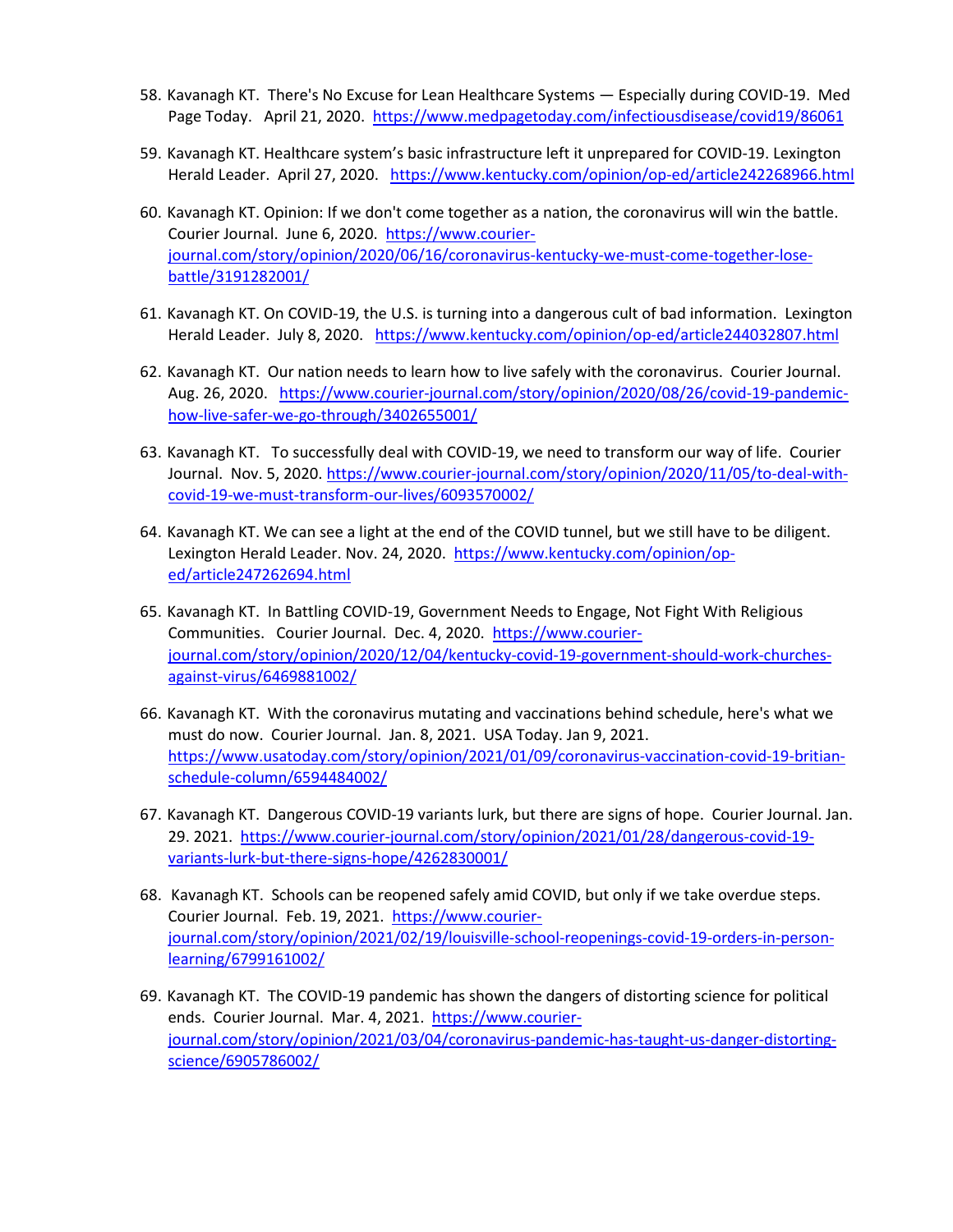- 70. Kavanagh KT. 'We are so close.' Let's not play Russian roulette with our nursing homes and COVID. Lexington Herald Leader. Mar. 20, 2021. [https://www.kentucky.com/opinion/op](https://www.kentucky.com/opinion/op-ed/article250011619.html)[ed/article250011619.html](https://www.kentucky.com/opinion/op-ed/article250011619.html)
- 71. Kavanagh KT. What stands in the way of ending COVID-19? Only variants and anti-vaxxers. Mar. 25, 2021. [https://www.courier-journal.com/story/opinion/2021/03/25/covid-variants-and-anti](https://www.courier-journal.com/story/opinion/2021/03/25/covid-variants-and-anti-vaxxers-stand-in-way-ending-pandemic/4797700001/)[vaxxers-stand-in-way-ending-pandemic/4797700001/](https://www.courier-journal.com/story/opinion/2021/03/25/covid-variants-and-anti-vaxxers-stand-in-way-ending-pandemic/4797700001/)
- 72. Kavanagh KT. With young people and sports, COVID-19 must be our main opponent. Courier Journal. Apr. 15, 2021. [https://www.courier-journal.com/story/opinion/2021/04/15/covid-19-and](https://www.courier-journal.com/story/opinion/2021/04/15/covid-19-and-youth-sports-virus-must-our-main-opponent/7187850002/)[youth-sports-virus-must-our-main-opponent/7187850002/](https://www.courier-journal.com/story/opinion/2021/04/15/covid-19-and-youth-sports-virus-must-our-main-opponent/7187850002/)
- 73. Kavanagh KT. COVID-19: Here are the four most common myths and how to keep yourself and others safe. Courier Journal, Apr. 29, 2021. [https://www.courier](https://www.courier-journal.com/story/opinion/2021/04/29/covid-19-four-most-common-myths-and-how-stay-safe/7390791002/)[journal.com/story/opinion/2021/04/29/covid-19-four-most-common-myths-and-how-stay](https://www.courier-journal.com/story/opinion/2021/04/29/covid-19-four-most-common-myths-and-how-stay-safe/7390791002/)[safe/7390791002/](https://www.courier-journal.com/story/opinion/2021/04/29/covid-19-four-most-common-myths-and-how-stay-safe/7390791002/)
- 74. Kavanagh KT. Kavanagh KT. Why the COVID-19 6-foot rule isn't enough and how to return to a more normal life. Courier Journal. May 13, 2021. [https://www.courier](https://www.courier-journal.com/story/opinion/2021/05/13/covid-social-distancing-isnt-enough-heres-how-to-reopen-safely/5030062001/)[journal.com/story/opinion/2021/05/13/covid-social-distancing-isnt-enough-heres-how-to-reopen](https://www.courier-journal.com/story/opinion/2021/05/13/covid-social-distancing-isnt-enough-heres-how-to-reopen-safely/5030062001/)[safely/5030062001/](https://www.courier-journal.com/story/opinion/2021/05/13/covid-social-distancing-isnt-enough-heres-how-to-reopen-safely/5030062001/)
- 75. Kavanagh KT. Rand Paul's statement about the COVID vaccine can be summed up in one word: Reprehensible. Courier Journal. May 25, 2021. [https://www.courier](https://www.courier-journal.com/story/opinion/2021/05/25/rand-pauls-statement-covid-19-vaccine-reprehensible/7415947002/)[journal.com/story/opinion/2021/05/25/rand-pauls-statement-covid-19-vaccine](https://www.courier-journal.com/story/opinion/2021/05/25/rand-pauls-statement-covid-19-vaccine-reprehensible/7415947002/)[reprehensible/7415947002/](https://www.courier-journal.com/story/opinion/2021/05/25/rand-pauls-statement-covid-19-vaccine-reprehensible/7415947002/)
- 76. Kavanagh KT. With COVID-19 variants lurking, we must prepare for the worst. Courier Journal. June 3, 2021. [https://www.courier-journal.com/story/opinion/2021/06/03/with-covid-immune](https://www.courier-journal.com/story/opinion/2021/06/03/with-covid-immune-escape-variants-lurking-prepare-for-worst/7507261002/)[escape-variants-lurking-prepare-for-worst/7507261002/](https://www.courier-journal.com/story/opinion/2021/06/03/with-covid-immune-escape-variants-lurking-prepare-for-worst/7507261002/)
- 77. Kavanagh KT. We can't will away COVID-19, and the delta variant is spreading rapidly. Get vaccinated. Courier Journal. July 8, 2021. [https://www.courier](https://www.courier-journal.com/story/opinion/2021/07/08/covid-19-delta-variant-spreading-rapidly-get-vaccinated/7883587002/)[journal.com/story/opinion/2021/07/08/covid-19-delta-variant-spreading-rapidly-get](https://www.courier-journal.com/story/opinion/2021/07/08/covid-19-delta-variant-spreading-rapidly-get-vaccinated/7883587002/)[vaccinated/7883587002/](https://www.courier-journal.com/story/opinion/2021/07/08/covid-19-delta-variant-spreading-rapidly-get-vaccinated/7883587002/)
- 78. Kavanagh KT. Why we need a worldwide perspective about wearing masks, especially when traveling. Courier Journal. July 19, 2021. [https://www.courier](https://www.courier-journal.com/story/opinion/2021/07/19/traveling-and-covid-19-why-we-need-federal-mask-mandate/7984984002/)[journal.com/story/opinion/2021/07/19/traveling-and-covid-19-why-we-need-federal-mask](https://www.courier-journal.com/story/opinion/2021/07/19/traveling-and-covid-19-why-we-need-federal-mask-mandate/7984984002/)[mandate/7984984002/](https://www.courier-journal.com/story/opinion/2021/07/19/traveling-and-covid-19-why-we-need-federal-mask-mandate/7984984002/)
- 79. Kavanagh KT. The delta variant is the biggest public health threat we have faced. Here's how to beat it. Courier Journal. Aug. 4, 2021. [https://www.courier-journal.com/story/opinion/2021/08/04/delta](https://www.courier-journal.com/story/opinion/2021/08/04/delta-variant-biggest-public-health-threat-we-have-faced/5424054001/)[variant-biggest-public-health-threat-we-have-faced/5424054001/](https://www.courier-journal.com/story/opinion/2021/08/04/delta-variant-biggest-public-health-threat-we-have-faced/5424054001/)
- 80. Kavanagh KT. COVID-19 is ravaging our unprotected children. Opening schools now is dangerous. Courier Journal. Aug. 10, 2021. [https://www.courier-journal.com/story/opinion/2021/08/10/how](https://www.courier-journal.com/story/opinion/2021/08/10/how-to-makes-schools-safer-for-children-amid-covid-19/5543678001/)[to-makes-schools-safer-for-children-amid-covid-19/5543678001/](https://www.courier-journal.com/story/opinion/2021/08/10/how-to-makes-schools-safer-for-children-amid-covid-19/5543678001/)
- 81. Kavanagh KT. How the CDC's missteps left Americans vulnerable to COVID-19's delta variant. Courier Journal. Aug. 26, 2021. [https://www.courier-journal.com/story/opinion/2021/08/26/covid-](https://www.courier-journal.com/story/opinion/2021/08/26/covid-19-delta-variant-how-cdc-missteps-left-us-vulnerable/8244233002/)[19-delta-variant-how-cdc-missteps-left-us-vulnerable/8244233002/](https://www.courier-journal.com/story/opinion/2021/08/26/covid-19-delta-variant-how-cdc-missteps-left-us-vulnerable/8244233002/)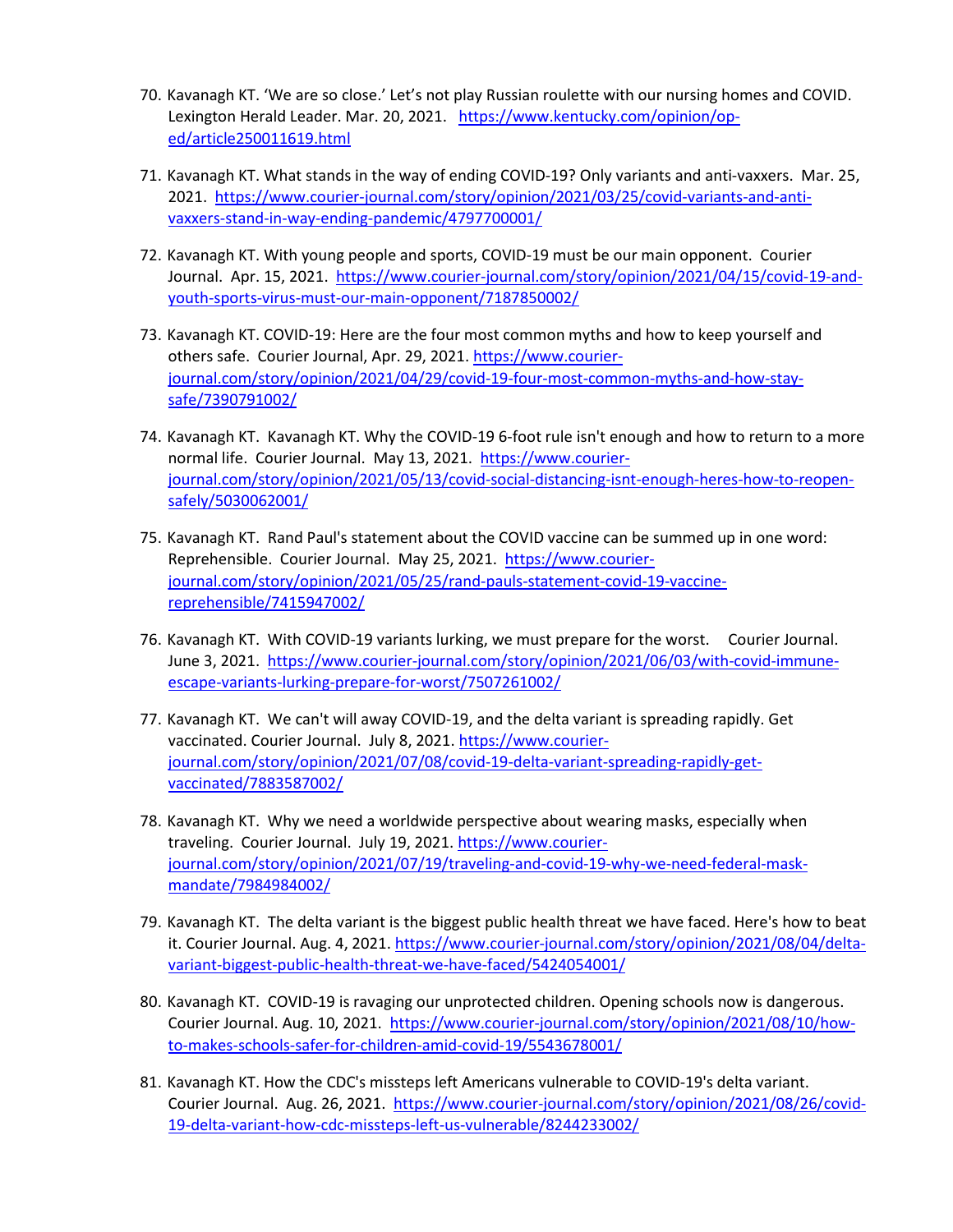- 82. Kavanagh KT. The only way for us to fight COVID-19 is with a 'layered' approach. Here's what you can do. Courier Journal. Sept. 8, 2021. [https://www.courier](https://www.courier-journal.com/story/opinion/2021/09/08/we-must-wear-masks-get-covid-19-vaccines-embrace-boosters/5712515001/)[journal.com/story/opinion/2021/09/08/we-must-wear-masks-get-covid-19-vaccines-embrace](https://www.courier-journal.com/story/opinion/2021/09/08/we-must-wear-masks-get-covid-19-vaccines-embrace-boosters/5712515001/)[boosters/5712515001/](https://www.courier-journal.com/story/opinion/2021/09/08/we-must-wear-masks-get-covid-19-vaccines-embrace-boosters/5712515001/)
- 83. Kavanagh KT. Kentucky's failure to unite against COVID-19 is like 'making a pact with the devil' Courier Journal Sept. 17, 2021. [https://www.courier](https://www.courier-journal.com/story/opinion/2021/09/17/kentuckys-failure-to-fight-covid-like-making-pact-with-devil/8339673002/)[journal.com/story/opinion/2021/09/17/kentuckys-failure-to-fight-covid-like-making-pact-with](https://www.courier-journal.com/story/opinion/2021/09/17/kentuckys-failure-to-fight-covid-like-making-pact-with-devil/8339673002/)[devil/8339673002/](https://www.courier-journal.com/story/opinion/2021/09/17/kentuckys-failure-to-fight-covid-like-making-pact-with-devil/8339673002/)
- 84. Kavanagh KT. Your 'right' not to vaccinate delayed my cancer treatment. Courier Journal. Oct. 23, 2021. [https://www.courier-journal.com/story/opinion/2021/10/25/you-not-vaccinating-stole](https://www.courier-journal.com/story/opinion/2021/10/25/you-not-vaccinating-stole-precious-time-my-fight-against-cancer/8528842002/)[precious-time-my-fight-against-cancer/8528842002/](https://www.courier-journal.com/story/opinion/2021/10/25/you-not-vaccinating-stole-precious-time-my-fight-against-cancer/8528842002/)
- 85. Kavanagh KT. Why we must listen to science and get vaccinated to beat COVID-19 | Opinion. Courier Journal. Dec. 1, 2021. [https://www.courier-journal.com/story/opinion/2021/12/01/facts](https://www.courier-journal.com/story/opinion/2021/12/01/facts-covid-19-and-why-vaccinations-work/8717665002/)[covid-19-and-why-vaccinations-work/8717665002/](https://www.courier-journal.com/story/opinion/2021/12/01/facts-covid-19-and-why-vaccinations-work/8717665002/)
- 86. Kavanagh KT. Kentucky's nursing shortage not about supply but retention in tough working conditions. Lexington Herald Leader. Dec. 16, 2021. [https://www.kentucky.com/opinion/op](https://www.kentucky.com/opinion/op-ed/article256656052.html)[ed/article256656052.html](https://www.kentucky.com/opinion/op-ed/article256656052.html)
- 87. Kavanagh KT. Why the Biden administration needs to take decisive action on COVID-19. Courier Journal. Dec. 27, 2021. [https://www.courier-journal.com/story/opinion/2021/12/27/omicron](https://www.courier-journal.com/story/opinion/2021/12/27/omicron-should-spur-biden-administration-take-decisive-action-opinion/9005223002/)[should-spur-biden-administration-take-decisive-action-opinion/9005223002/](https://www.courier-journal.com/story/opinion/2021/12/27/omicron-should-spur-biden-administration-take-decisive-action-opinion/9005223002/)
- 88. Kavanagh KT. Disinformation is still hurting in Kentucky's battle against COVID-19. Lexington Herald Leader. Feb. 11, 2022.<https://www.kentucky.com/opinion/op-ed/article258253965.html>
- 89. Kavanagh KT. Kentucky COVID-19 bills are based on campaign talking points, not reality: Opinion. Courier Journal. Mar. 6, 2022. [https://www.courier-journal.com/story/opinion/2022/03/06/covid-](https://www.courier-journal.com/story/opinion/2022/03/06/covid-19-bills-based-campaign-talking-points-not-reality-opinion/6880879001/)[19-bills-based-campaign-talking-points-not-reality-opinion/6880879001/](https://www.courier-journal.com/story/opinion/2022/03/06/covid-19-bills-based-campaign-talking-points-not-reality-opinion/6880879001/)

### **Infection Control Today Contributions**

1. Kavanagh KT (Interview). A Conversation With Kevin Kavanagh, MD: Infection Preventionists Are Underutilized and Underappreciated. Infection Control Today (written Interview). Dec. 14, 2019. [https://www.infectioncontroltoday.com/hand-hygiene/conversation-kevin-kavanagh-md-infection](https://www.infectioncontroltoday.com/hand-hygiene/conversation-kevin-kavanagh-md-infection-preventionists-are-underutilized-and-underappreciated)[preventionists-are-underutilized-and-underappreciated](https://www.infectioncontroltoday.com/hand-hygiene/conversation-kevin-kavanagh-md-infection-preventionists-are-underutilized-and-underappreciated)

[https://www.infectioncontroltoday.com/view/conversation-kevin-kavanagh-md-infection](https://www.infectioncontroltoday.com/view/conversation-kevin-kavanagh-md-infection-preventionists-are-underutilized-and-0)[preventionists-are-underutilized-and-0](https://www.infectioncontroltoday.com/view/conversation-kevin-kavanagh-md-infection-preventionists-are-underutilized-and-0) 

- 2. Kavanagh KT. Infection Preventionists, Hospital Administrators Will Be on Frontlines of Coming COVID-19 Epidemic. Infection Control Today. Feb. 27, 2020. [https://www.infectioncontroltoday.com/view/infection-preventionists-hospital-administrators-will](https://www.infectioncontroltoday.com/view/infection-preventionists-hospital-administrators-will-be-frontlines-coming-covid-19-epidemic)[be-frontlines-coming-covid-19-epidemic](https://www.infectioncontroltoday.com/view/infection-preventionists-hospital-administrators-will-be-frontlines-coming-covid-19-epidemic)
- 3. Kavanagh KT. We're Losing the Fight Against COVID-19 So Far. Infection Control Today. Mar. 9, 2020 (Online). [https://www.infectioncontroltoday.com/view/viewpoint-were-losing-fight-against](https://www.infectioncontroltoday.com/view/viewpoint-were-losing-fight-against-covid-19-so-far)[covid-19-so-far](https://www.infectioncontroltoday.com/view/viewpoint-were-losing-fight-against-covid-19-so-far)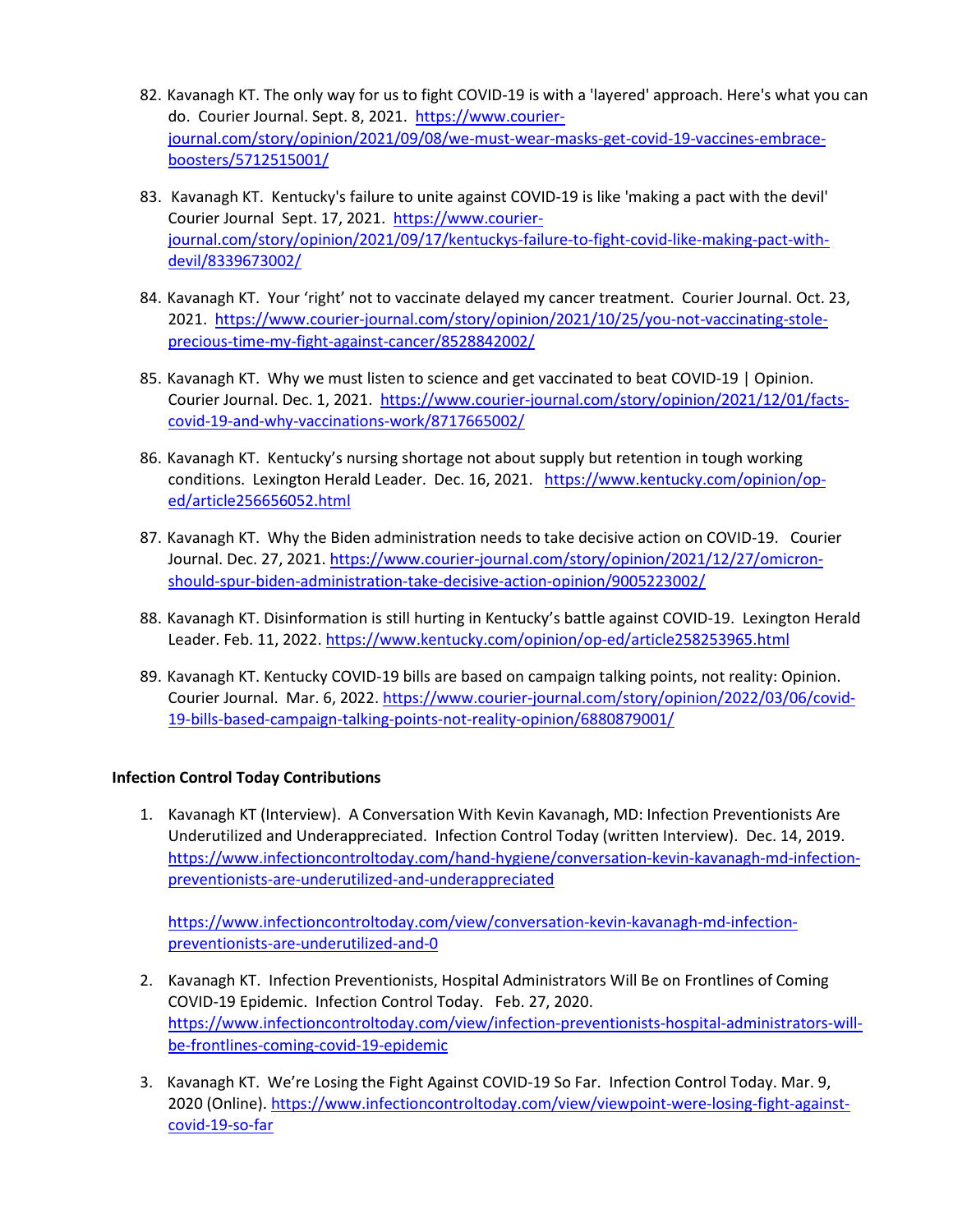- 4. Kavanagh KT. Viewpoint: US Woefully Unprepared for COVID-19 Pandemic. Infection Control Today. Mar. 11, 2020 (Online)[. https://www.infectioncontroltoday.com/view/viewpoint-us](https://www.infectioncontroltoday.com/view/viewpoint-us-woefully-unprepared-covid-19-pandemic)[woefully-unprepared-covid-19-pandemic](https://www.infectioncontroltoday.com/view/viewpoint-us-woefully-unprepared-covid-19-pandemic)
- 5. Kavanagh KT. COVID-19: IPs, Other Healthcare Workers at Greater Jeopardy Than Thought. Infection Control Today. Mar. 17, 2020 (Online). [https://www.infectioncontroltoday.com/view/covid-19-ips-other-healthcare-workers-greater](https://www.infectioncontroltoday.com/view/covid-19-ips-other-healthcare-workers-greater-jeopardy-thought)[jeopardy-thought](https://www.infectioncontroltoday.com/view/covid-19-ips-other-healthcare-workers-greater-jeopardy-thought)
- 6. Kavanagh KT. COVID-19: IPs, We'll Know We've Won the War Against COVID-19 When... Infection Control Today. Mar. 20, 2020 (Online)[. https://www.infectioncontroltoday.com/view/well-know](https://www.infectioncontroltoday.com/view/well-know-weve-won-war-against-covid-19-when)[weve-won-war-against-covid-19-when](https://www.infectioncontroltoday.com/view/well-know-weve-won-war-against-covid-19-when)
- 7. Kavanagh KT. Have you ever wondered why hypertension appears so common in COVID-19 patients? Infection Control Today. March 26, 2020. [https://www.infectioncontroltoday.com/view/evidence-continues-link-ace-inhibitors-severe-covid-](https://www.infectioncontroltoday.com/view/evidence-continues-link-ace-inhibitors-severe-covid-19-symptoms)[19-symptoms](https://www.infectioncontroltoday.com/view/evidence-continues-link-ace-inhibitors-severe-covid-19-symptoms)
- 8. Kavanagh KT. As COVID-19 Knocks on Nursing Homes' Doors, Full-Time Infection Preventionists Needed More Than Ever. Infection Control Today. March 27, 2020. <http://www.healthwatchusa.org/HWUSA-Publications/Op-Eds/20200327-NursingHomes-ICT.pdf>
- 9. Kavanagh KT. Churches Could be the Deadliest Places in the COVID-19 Pandemic. Infection Control Today. April 3, 2020. [https://www.infectioncontroltoday.com/view/churches-could-be-deadliest](https://www.infectioncontroltoday.com/view/churches-could-be-deadliest-places-covid-19-pandemic)[places-covid-19-pandemic](https://www.infectioncontroltoday.com/view/churches-could-be-deadliest-places-covid-19-pandemic)
- 10. Kavanagh KT. Authorities are split on what to do if a person is already on ACE Inhibitors and ARBs. Infection Control Today. April 7, 2020. [https://www.infectioncontroltoday.com/view/viewpoint](https://www.infectioncontroltoday.com/view/viewpoint-what-do-about-ace-inhibitors-during-covid-19-pandemic)[what-do-about-ace-inhibitors-during-covid-19-pandemic](https://www.infectioncontroltoday.com/view/viewpoint-what-do-about-ace-inhibitors-during-covid-19-pandemic)
- 11. Kavanagh KT. Viewpoint: As COVID-19 Spreads, Where's All the Money Hospitals Have Made? Infection Control Today (redacted version). April 10, 2020: [https://www.infectioncontroltoday.com/view/viewpoint-covid-19-spreads-where'-all-money](https://www.infectioncontroltoday.com/view/viewpoint-covid-19-spreads-where)[hospitals-have-made](https://www.infectioncontroltoday.com/view/viewpoint-covid-19-spreads-where)
- 12. Kavanagh KT. Viewpoint: CDC's Changing Guidance Underscores How COVID-19 Keeps Winning. Infection Control Today. April 15, 2020[. https://www.infectioncontroltoday.com/view/viewpoint](https://www.infectioncontroltoday.com/view/viewpoint-cdcs-changing-guidance-underscores-how-covid-19-keeps-winning)[cdcs-changing-guidance-underscores-how-covid-19-keeps-winning](https://www.infectioncontroltoday.com/view/viewpoint-cdcs-changing-guidance-underscores-how-covid-19-keeps-winning)
- 13. Kavanagh KT, Calderon LE. Lessons of the Hydroxychloroquine Debacle: Solid COVID-19 Research Matters. Infection Control Today. April 26, 2020. [https://www.infectioncontroltoday.com/view/lessons-hydroxychloroquine-debacle-solid-covid-19](https://www.infectioncontroltoday.com/view/lessons-hydroxychloroquine-debacle-solid-covid-19-research-matters) [research-matters](https://www.infectioncontroltoday.com/view/lessons-hydroxychloroquine-debacle-solid-covid-19-research-matters)
- 14. Kavanagh KT. Viewpoint: Have You Heard About the Herd? It's a COVID-19 Fallacy. Infection Control Today. April 29, 2020. [https://www.infectioncontroltoday.com/view/viewpoint-have-you-heard](https://www.infectioncontroltoday.com/view/viewpoint-have-you-heard-about-herd-its-covid-19-fallacy)[about-herd-its-covid-19-fallacy](https://www.infectioncontroltoday.com/view/viewpoint-have-you-heard-about-herd-its-covid-19-fallacy)
- 15. Kavanagh KT. Viewpoint: COVID-19 Modeling: Lies, Damn Lies and Statistics. Infection Control Today. May 6, 2020. [https://www.infectioncontroltoday.com/view/viewpoint-covid-19-modeling](https://www.infectioncontroltoday.com/view/viewpoint-covid-19-modeling-lies-damn-lies-and-statistics)[lies-damn-lies-and-statistics](https://www.infectioncontroltoday.com/view/viewpoint-covid-19-modeling-lies-damn-lies-and-statistics)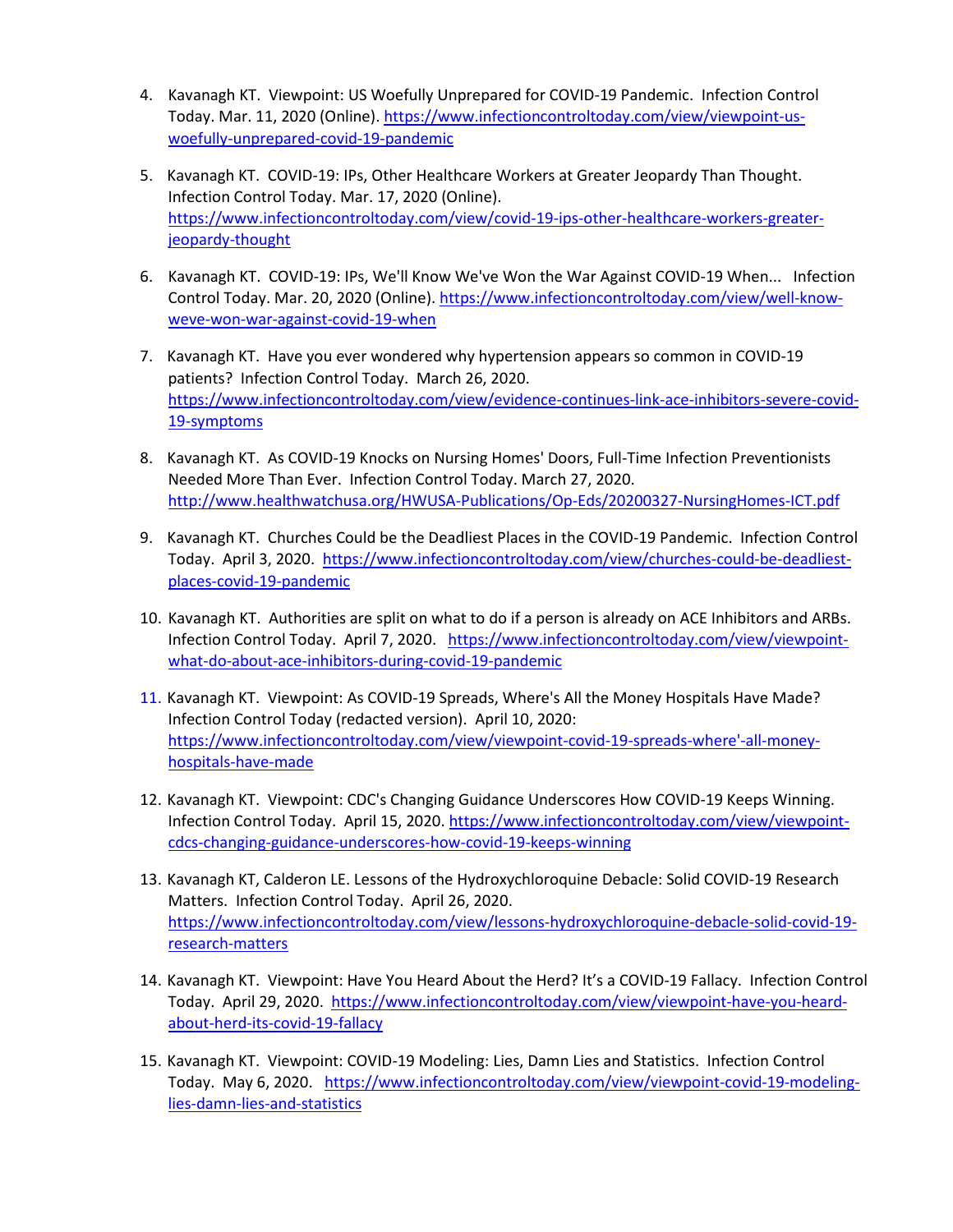- 16. Kavanagh KT. When COVID-19 Knocks on Nursing Homes' Doors, Systemic Problems Welcome It. Infection Control Today. May 7, 2020. [https://www.infectioncontroltoday.com/view/when-covid-](https://www.infectioncontroltoday.com/view/when-covid-19-knocks-nursing-homes-doors-systemic-problems-welcome-it)[19-knocks-nursing-homes-doors-systemic-problems-welcome-it](https://www.infectioncontroltoday.com/view/when-covid-19-knocks-nursing-homes-doors-systemic-problems-welcome-it)
- 17. Kavanagh KT. Why the Public Should Wear Masks During the COVID-19 Pandemic. May 27, 2020. [https://www.infectioncontroltoday.com/view/why-public-should-wear-masks-during-covid-19](https://www.infectioncontroltoday.com/view/why-public-should-wear-masks-during-covid-19-pandemic) [pandemic](https://www.infectioncontroltoday.com/view/why-public-should-wear-masks-during-covid-19-pandemic)
- 18. Kavanagh KT (Interview). Reopening After COVID-19 Needs to be Done Carefully. Infection Control Today. May 28, 2020. [https://www.infectioncontroltoday.com/view/qa-reopening-after-covid-19](https://www.infectioncontroltoday.com/view/qa-reopening-after-covid-19-proceed-caution) [proceed-caution](https://www.infectioncontroltoday.com/view/qa-reopening-after-covid-19-proceed-caution)
- 19. Kavanagh KT. COVID-19 Experience Suggests Need for National Reporting System for Dangerous Pathogens. Infection Control Today. June 8, 2020. [https://www.infectioncontroltoday.com/view/covid-19-experience-suggests-need-national](https://www.infectioncontroltoday.com/view/covid-19-experience-suggests-need-national-reporting-system-dangerous-pathogens)[reporting-system-dangerous-pathogens](https://www.infectioncontroltoday.com/view/covid-19-experience-suggests-need-national-reporting-system-dangerous-pathogens)
- 20. Kavanagh KT. Viewpoint: Despite Happy Talk, We're Far From Out of the COVID Woods. Infection Control Today. June 22, 2020. [https://www.infectioncontroltoday.com/view/viewpoint-despite](https://www.infectioncontroltoday.com/view/viewpoint-despite-happy-talk-we-re-far-from-out-of-the-covid-woods)[happy-talk-we-re-far-from-out-of-the-covid-woods](https://www.infectioncontroltoday.com/view/viewpoint-despite-happy-talk-we-re-far-from-out-of-the-covid-woods)
- 21. Kavanagh KT. New Study: Hydroxychloroquine Works in Monkeys, Not Humans. Infection Control Today. Aug. 3, 2020. [https://www.infectioncontroltoday.com/view/new-study](https://www.infectioncontroltoday.com/view/new-study-hydroxychloroquine-works-in-monkeys-not-humans)[hydroxychloroquine-works-in-monkeys-not-humans](https://www.infectioncontroltoday.com/view/new-study-hydroxychloroquine-works-in-monkeys-not-humans)
- 22. Kavanagh KT. Infection Preventionists Might be Needed in Schools. Infection Control Today. Aug. 10, 2020. [https://www.infectioncontroltoday.com/view/infection-preventionists-might-be-needed](https://www.infectioncontroltoday.com/view/infection-preventionists-might-be-needed-in-schools)[in-schools](https://www.infectioncontroltoday.com/view/infection-preventionists-might-be-needed-in-schools)
- 23. Kavanagh KT. The 2020 Flu: Dud or Devastation, It is Up To You. Infection Control Today. Aug. 18, 2020. [https://www.infectioncontroltoday.com/view/the-2020-flu-dud-or-devastation-it-is-up-to](https://www.infectioncontroltoday.com/view/the-2020-flu-dud-or-devastation-it-is-up-to-you)[you](https://www.infectioncontroltoday.com/view/the-2020-flu-dud-or-devastation-it-is-up-to-you)
- 24. Kavanagh KT (Interview). Q&A: Flu Data Show Potency of Anti-COVID Tactics Like Masking, Hand Hygiene. Infection Control Today. Aug. 18, 2020. [https://www.infectioncontroltoday.com/view/q](https://www.infectioncontroltoday.com/view/q-and-a-flu-data-show-potency-of-anti-covid-tactics-like-masking-hand-hygiene)[and-a-flu-data-show-potency-of-anti-covid-tactics-like-masking-hand-hygiene](https://www.infectioncontroltoday.com/view/q-and-a-flu-data-show-potency-of-anti-covid-tactics-like-masking-hand-hygiene)
- 25. Kavanagh KT. Infection Preventionist Guide to Dealing with COVID Misinformation. Infection Control Today. Sept. 7, 2020. [https://www.infectioncontroltoday.com/view/viewpoint-infection](https://www.infectioncontroltoday.com/view/viewpoint-infection-preventionist-guide-to-dealing-with-covid-misinformation)[preventionist-guide-to-dealing-with-covid-misinformation](https://www.infectioncontroltoday.com/view/viewpoint-infection-preventionist-guide-to-dealing-with-covid-misinformation)
- 26. Kavanagh KT. Is COVID-19 Primarily a Heart and Vascular Disease? Infection Control Today. Sept. 8, 2020. [https://www.infectioncontroltoday.com/view/is-covid-19-primarily-a-heart-and-vascular](https://www.infectioncontroltoday.com/view/is-covid-19-primarily-a-heart-and-vascular-diseases)[diseases](https://www.infectioncontroltoday.com/view/is-covid-19-primarily-a-heart-and-vascular-diseases)
- 27. Kavanagh KT. Taking Aim at Antibiotic-Resistant Bacteria During COVID A review of the Fall 2020 PACCARB Meeting. Infection Control Today. Sept. 16, 2020. [https://www.infectioncontroltoday.com/view/taking-aim-at-antibiotic-resistant-bacteria-during](https://www.infectioncontroltoday.com/view/taking-aim-at-antibiotic-resistant-bacteria-during-covid)[covid](https://www.infectioncontroltoday.com/view/taking-aim-at-antibiotic-resistant-bacteria-during-covid)
- 28. Kavanagh KT. Eli Lilly Neutralizing Antibodies: Breakthrough for COVID-19 Treatment? Infection Control Today. Sept. 17, 2020. [http://www.healthwatchusa.org/HWUSA-Publications/PDF-](http://www.healthwatchusa.org/HWUSA-Publications/PDF-Downloads/20200921-ICT-Immune-Serum.pdf)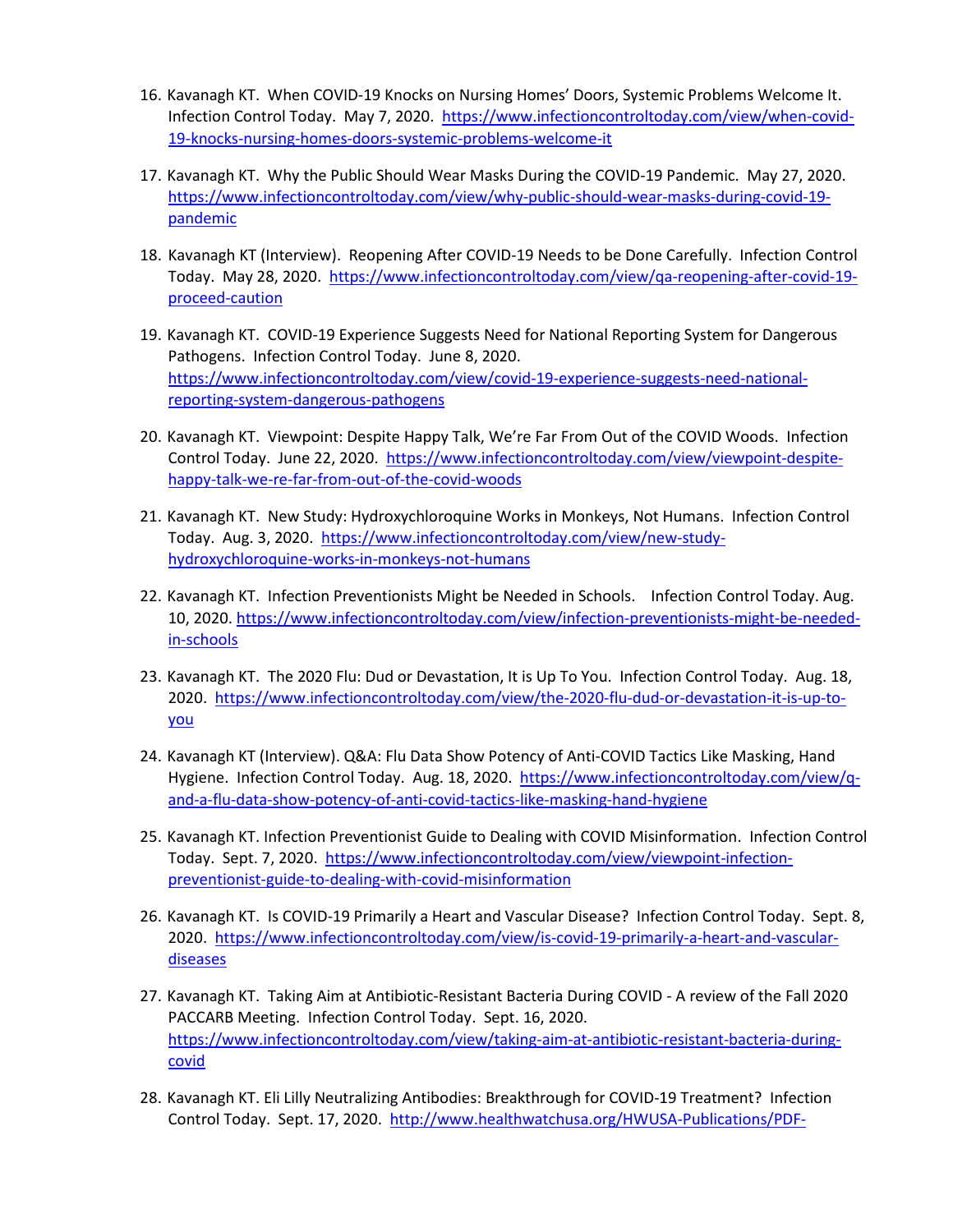[Downloads/20200921-ICT-Immune-Serum.pdf](http://www.healthwatchusa.org/HWUSA-Publications/PDF-Downloads/20200921-ICT-Immune-Serum.pdf) 

Update[: http://www.healthwatchusa.org/HWUSA-Publications/PDF-Downloads/20201008-](http://www.healthwatchusa.org/HWUSA-Publications/PDF-Downloads/20201008-PublishedUpdate-ImmuneSerum.pdf) [PublishedUpdate-ImmuneSerum.pdf](http://www.healthwatchusa.org/HWUSA-Publications/PDF-Downloads/20201008-PublishedUpdate-ImmuneSerum.pdf) (Article updated again on Nov. 10, 2020 by ICT editorial staff).

- 29. Kavanagh KT. Trick or Treat … or COVID-19? Yes it is Airborne. Infection Control Today. Sept. 28, 2020. <https://www.infectioncontroltoday.com/view/trick-or-treat-or-covid-19->
- 30. Kavanagh KT. School Daze: COVID-19 Spreads Fear, Confusion:. Infection Control Today. October 2020. [https://cdn.sanity.io/files/0vv8moc6/infenctioncontrol/5f2ddf41a688625d1f8afd54dcb8e87d7cb5c](https://cdn.sanity.io/files/0vv8moc6/infenctioncontrol/5f2ddf41a688625d1f8afd54dcb8e87d7cb5cbfa.pdf) [bfa.pdf](https://cdn.sanity.io/files/0vv8moc6/infenctioncontrol/5f2ddf41a688625d1f8afd54dcb8e87d7cb5cbfa.pdf)
- 31. Kavanagh KT (Interview). Q&A: Are Infection Preventionists Being Misinformed? Infection Control Today. Oct. 9, 2020. [https://www.infectioncontroltoday.com/view/q-a-are-infection-preventionists](https://www.infectioncontroltoday.com/view/q-a-are-infection-preventionists-being-misinformed-)[being-misinformed-](https://www.infectioncontroltoday.com/view/q-a-are-infection-preventionists-being-misinformed-)
- 32. Kavanagh KT. Viewpoint: The "Not So" Great Barrington Declaration. Infection Control Today. Oct. 15, 2020. [https://www.infectioncontroltoday.com/view/viewpoint-the-not-so-great-barrington](https://www.infectioncontroltoday.com/view/viewpoint-the-not-so-great-barrington-declaration)[declaration](https://www.infectioncontroltoday.com/view/viewpoint-the-not-so-great-barrington-declaration)
- 33. Kavanagh KT. FDA Panel Reviews Many Challenges Facing a COVID Vaccine -- Vaccines: Safety & Efficacy. Infection Control Today. Oct. 25, 2020.[https://www.infectioncontroltoday.com/view/fda](https://www.infectioncontroltoday.com/view/fda-panel-reviews-many-challenges-facing-a-covid-vaccine)[panel-reviews-many-challenges-facing-a-covid-vaccine](https://www.infectioncontroltoday.com/view/fda-panel-reviews-many-challenges-facing-a-covid-vaccine)
- 34. Kavanagh KT (Interview). COVID Vaccine: What Infection Preventionists Need to Know. Infection Control Today. Oct. 30. 2020. [https://www.infectioncontroltoday.com/view/covid-vaccine-what](https://www.infectioncontroltoday.com/view/covid-vaccine-what-infection-preventionists-need-to-know)[infection-preventionists-need-to-know](https://www.infectioncontroltoday.com/view/covid-vaccine-what-infection-preventionists-need-to-know)
- 35. Kavanagh KT. Viewpoint: Quackery Might Stall Progress Against COVID-19. Infection Control Today. Nov. 7, 2020. [https://www.infectioncontroltoday.com/view/viewpoint-quackery-might-stall](https://www.infectioncontroltoday.com/view/viewpoint-quackery-might-stall-progress-against-covid-19)[progress-against-covid-19](https://www.infectioncontroltoday.com/view/viewpoint-quackery-might-stall-progress-against-covid-19)
- 36. Kavanagh KT. Viewpoint: Healthcare Workers Not Being Protected from COVID. Infection Control Today. Nov. 15, 2020. [https://www.infectioncontroltoday.com/view/viewpoint-healthcare](https://www.infectioncontroltoday.com/view/viewpoint-healthcare-workers-not-being-protected-from-covid)[workers-not-being-protected-from-covid](https://www.infectioncontroltoday.com/view/viewpoint-healthcare-workers-not-being-protected-from-covid)
- 37. Kavanagh KT (Interview). Healthcare Workers Hit by COVID Need Workers Comp. Infection Control Today. Nov. 15, 2020. [https://www.infectioncontroltoday.com/view/healthcare-workers-stricken](https://www.infectioncontroltoday.com/view/healthcare-workers-stricken-by-covid-need-workers-comp)[by-covid-need-workers-comp](https://www.infectioncontroltoday.com/view/healthcare-workers-stricken-by-covid-need-workers-comp)
- 38. Kavanagh KT (Interview). Q&A: 'Arguing' Before the Supreme Court. Infection Control Today. Dec. 1, 2020.<https://www.infectioncontroltoday.com/view/q-a-arguing-before-the-supreme-court>
- 39. Kavanagh KT COVID-19 Vaccine? Hurry Up and Wait. Infection Control Today. Dec. 10, 2020. <https://www.infectioncontroltoday.com/view/covid-19-vaccine-hurry-up-and-wait>
- 40. Kavanagh KT. Viewpoint: Monitoring Systems Track COVID Vaccine Reactions. Infection Control Today. Dec 15, 2020. [https://www.infectioncontroltoday.com/view/viewpoint-monitoring](https://www.infectioncontroltoday.com/view/viewpoint-monitoring-systems-track-covid-vaccine-reactions)[systems-track-covid-vaccine-reactions](https://www.infectioncontroltoday.com/view/viewpoint-monitoring-systems-track-covid-vaccine-reactions)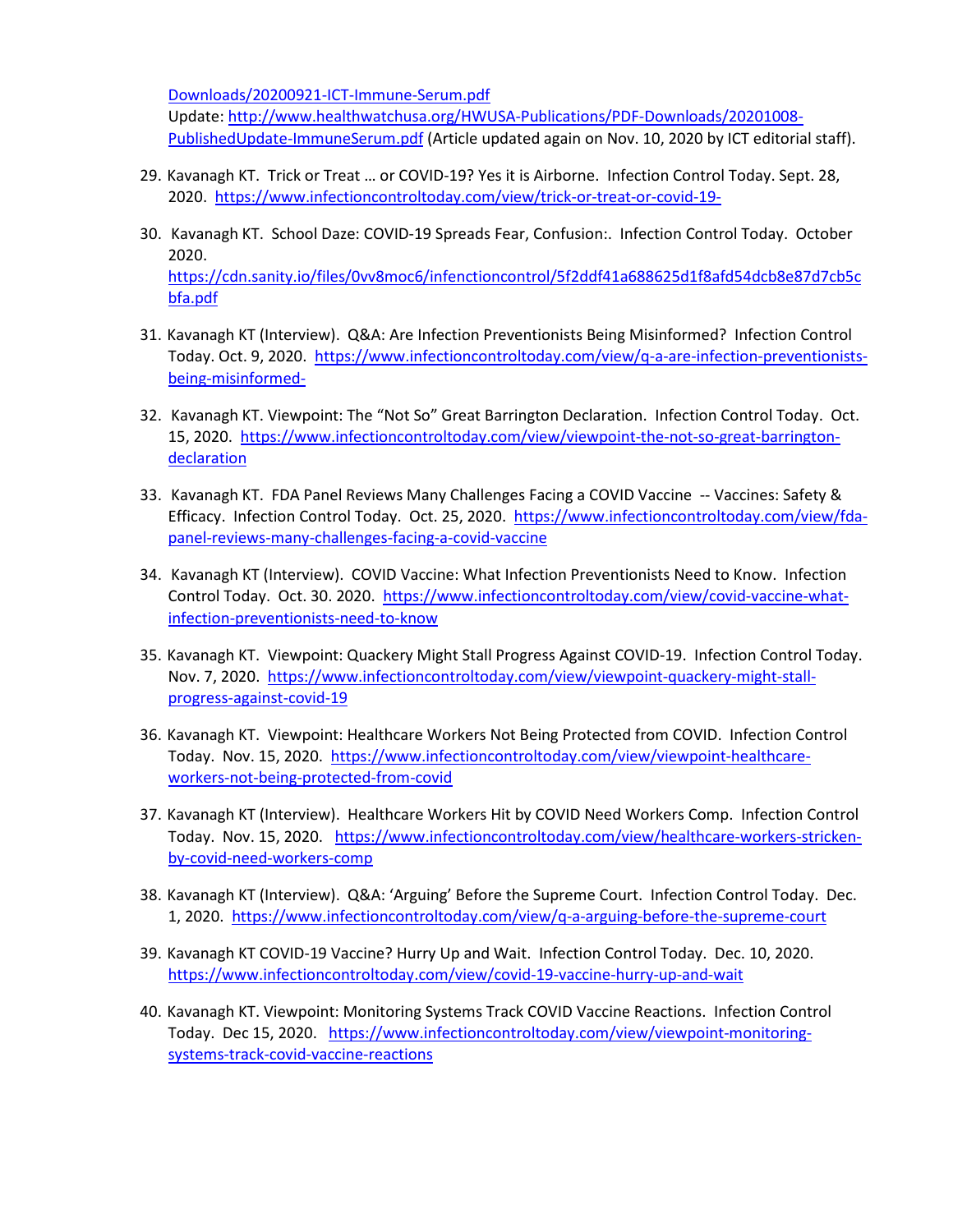- 41. Kavanagh KT. Vaccines Should Work Against New COVID-19 Strain. Infection Control Today. Dec. 22, 2020. [https://www.infectioncontroltoday.com/view/vaccines-should-work-against-new-covid-](https://www.infectioncontroltoday.com/view/vaccines-should-work-against-new-covid-19-strain)[19-strain](https://www.infectioncontroltoday.com/view/vaccines-should-work-against-new-covid-19-strain)
- 42. Kavanagh KT. COVID-19 Variants Make Infection Prevention Harder. COVID-19 Variants Make Infection Prevention Harder. Infection Control Today. Jan. 4, 2021. <https://www.infectioncontroltoday.com/view/covid-19-variants-make-infection-prevention-harder>
- 43. Kavanagh KT. As Vaccine Rollout Stalls, Move Monoclonal Antibodies Into COVID Fight. Infection Control Today. Jan 17, 2021. [https://www.infectioncontroltoday.com/view/as-vaccine-rollout](https://www.infectioncontroltoday.com/view/as-vaccine-rollout-stalls-move-monoclonal-antibodies-into-covid-fight)[stalls-move-monoclonal-antibodies-into-covid-fight](https://www.infectioncontroltoday.com/view/as-vaccine-rollout-stalls-move-monoclonal-antibodies-into-covid-fight)
- 44. Kavanagh KT. Problem: COVID-19 Hospital-Acquired Infections. Infection Control Today. Jan 20, 2021. <https://www.infectioncontroltoday.com/view/problem-covid-19-hospital-acquired-infections>
- 45. Kavanagh KT. Beginning of the End? Some Hopeful COVID Developments. Infection Control Today. Feb. 3, 2021. [https://www.infectioncontroltoday.com/view/beginning-of-the-end-some-hopeful](https://www.infectioncontroltoday.com/view/beginning-of-the-end-some-hopeful-covid-developments)[covid-developments](https://www.infectioncontroltoday.com/view/beginning-of-the-end-some-hopeful-covid-developments)
- 46. Kavanagh KT. Viewpoint: CDC's School Reopening Plan Gets an 'F'. Infection Control Today. Feb. 15, 2021. [https://www.infectioncontroltoday.com/view/viewpoint-cdc-s-school-reopening-plan-gets](https://www.infectioncontroltoday.com/view/viewpoint-cdc-s-school-reopening-plan-gets-an-f-)[an-f-](https://www.infectioncontroltoday.com/view/viewpoint-cdc-s-school-reopening-plan-gets-an-f-)
- 47. Kavanagh KT. Rush to Reopen Buys COVID-19 More Time. Infection Control Today. Mar. 4, 2021. <https://www.infectioncontroltoday.com/view/rush-to-reopen-buys-covid-19-more-time>
- 48. Kavanagh KT. Viewpoint: Nursing Home Guidance Endangers Elderly Infection Control Today. Mar. 17, 2021. [https://www.infectioncontroltoday.com/view/kentucky-nursing-home-outbreak](https://www.infectioncontroltoday.com/view/kentucky-nursing-home-outbreak-argues-against-relaxed-visiting-rules)[argues-against-relaxed-visiting-rules](https://www.infectioncontroltoday.com/view/kentucky-nursing-home-outbreak-argues-against-relaxed-visiting-rules)
- 49. Kavanagh KT. Viewpoint: South African Variant Could Spur a New U.S. Surge. Infection Control Today. Mar. 19, 2021. [https://www.infectioncontroltoday.com/view/viewpoint-south-african](https://www.infectioncontroltoday.com/view/viewpoint-south-african-variant-could-spur-a-new-u-s-surge)[variant-could-spur-a-new-u-s-surge](https://www.infectioncontroltoday.com/view/viewpoint-south-african-variant-could-spur-a-new-u-s-surge)
- 50. Kavanagh KT. COVID-19 Variants Make Road to Normal a Bit Rocky. Infection Control Today. Apr. 8, 2021. References [https://www.infectioncontroltoday.com/view/covid-19-variants-make-road-to](https://www.infectioncontroltoday.com/view/covid-19-variants-make-road-to-normal-a-bit-rocky)[normal-a-bit-rocky](https://www.infectioncontroltoday.com/view/covid-19-variants-make-road-to-normal-a-bit-rocky)
- 51. Kavanagh KT. Viewpoint: Health Care Professionals—Get Vaccinated or Get Out. Infection Control Today. Apr. 22, 2021. [https://www.infectioncontroltoday.com/view/iewpoint-health-care](https://www.infectioncontroltoday.com/view/iewpoint-health-care-professionals-get-vaccinated-or-get-out)[professionals-get-vaccinated-or-get-out](https://www.infectioncontroltoday.com/view/iewpoint-health-care-professionals-get-vaccinated-or-get-out)
- 52. Kavanagh KT. Infection Preventionists Must Ward Off a COVID Comeback. Infection Control Today. May 4, 2021. [https://www.infectioncontroltoday.com/view/infection-preventionists-must-ward](https://www.infectioncontroltoday.com/view/infection-preventionists-must-ward-off-a-covid-comeback)[off-a-covid-comeback](https://www.infectioncontroltoday.com/view/infection-preventionists-must-ward-off-a-covid-comeback)
- 53. Kavanagh KT. Viewpoint: CDC Might Help COVID-19 Make a Comeback in U.S. Infection Control Today. May 18, 2021. [https://www.infectioncontroltoday.com/view/viewpoint-cdc-might-help](https://www.infectioncontroltoday.com/view/viewpoint-cdc-might-help-covid-19-make-a-comeback-in-u-s-)[covid-19-make-a-comeback-in-u-s-](https://www.infectioncontroltoday.com/view/viewpoint-cdc-might-help-covid-19-make-a-comeback-in-u-s-)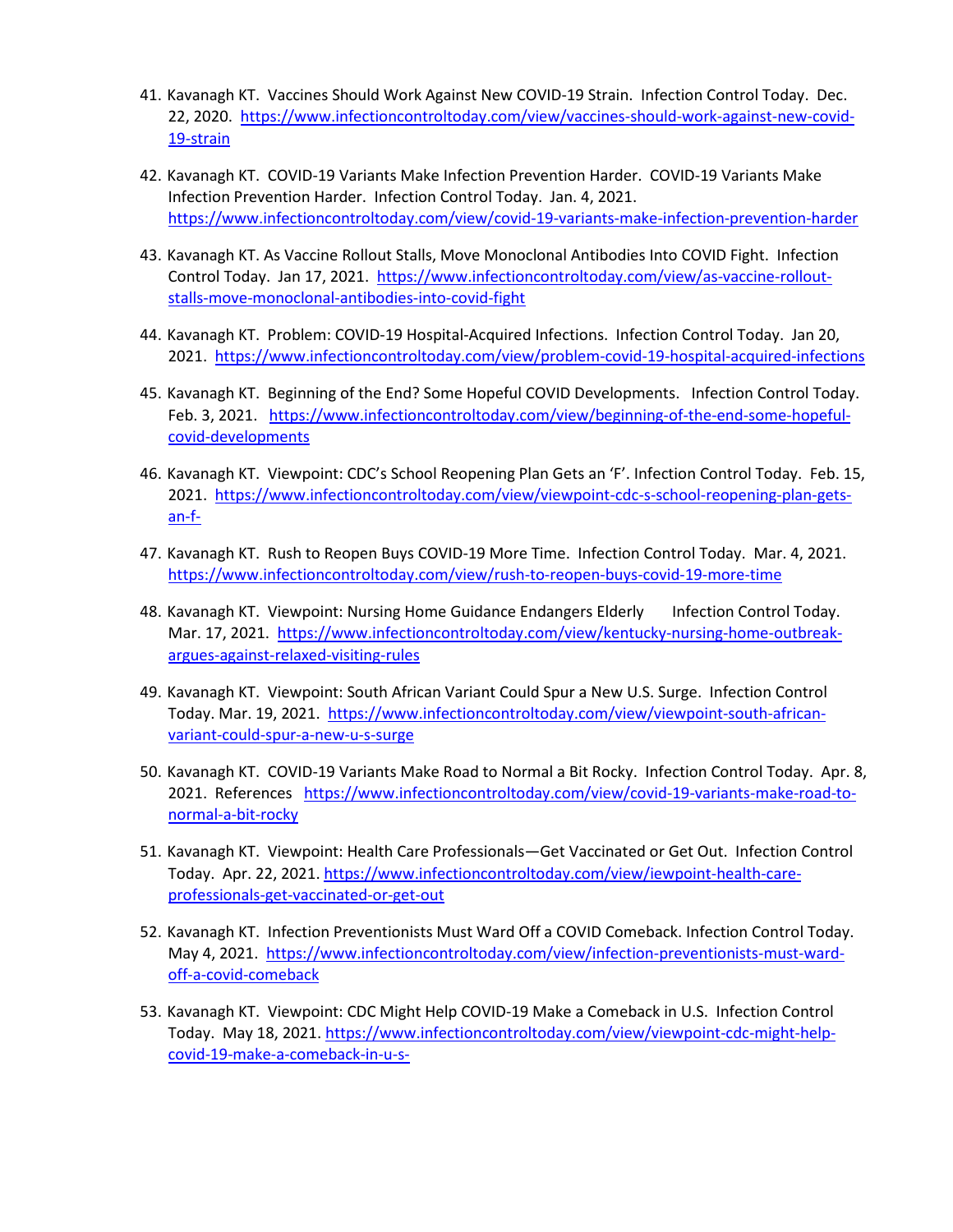- 54. Kavanagh KT. Not Quite Over Yet: COVID-19 Variants on Rise in the U.S. Infection Control Today. June 7, 2021[. https://www.infectioncontroltoday.com/view/not-quite-over-yet-covid-19-variants](https://www.infectioncontroltoday.com/view/not-quite-over-yet-covid-19-variants-on-rise-in-the-u-s-)[on-rise-in-the-u-s-](https://www.infectioncontroltoday.com/view/not-quite-over-yet-covid-19-variants-on-rise-in-the-u-s-)
- 55. Kavanagh KT. Cormier LE. We Might Ignore the Delta Variant, but It's Not Ignoring the U.S. Infection Control Today. June 21, 2021. [https://www.infectioncontroltoday.com/view/we-might-ignore-the](https://www.infectioncontroltoday.com/view/we-might-ignore-the-delta-variant-but-it-s-not-ignoring-the-u-s-)[delta-variant-but-it-s-not-ignoring-the-u-s-](https://www.infectioncontroltoday.com/view/we-might-ignore-the-delta-variant-but-it-s-not-ignoring-the-u-s-)
- 56. Kavanagh KT. Stage May be Set for Next COVID-19 Surge. Infection Control Today. July 13, 2021. <https://www.infectioncontroltoday.com/view/stage-may-be-set-for-next-covid-19-surge>
- 57. Kavanagh KT. Viewpoint: CDC Continues to Bumble COVID-19 Response. Infection Control Today. July 20, 2021. [https://www.infectioncontroltoday.com/view/cdc-arguably-continues-to-bumble](https://www.infectioncontroltoday.com/view/cdc-arguably-continues-to-bumble-covid-19-response)[covid-19-response](https://www.infectioncontroltoday.com/view/cdc-arguably-continues-to-bumble-covid-19-response)
- 58. Kavanagh KT. Latest Data Point to a Need for COVID-19 Booster Shots. Infection Control Today. July 29, 2021. [https://www.infectioncontroltoday.com/view/latest-data-point-to-a-need-for](https://www.infectioncontroltoday.com/view/latest-data-point-to-a-need-for-covid-19-booster-shots)[covid-19-booster-shots](https://www.infectioncontroltoday.com/view/latest-data-point-to-a-need-for-covid-19-booster-shots)
- 59. Kavanagh KT. COVID-19 Booster Shots for Older Americans Might be Needed. Infection Control Today. Aug. 2, 2021. [https://www.infectioncontroltoday.com/view/covid-19-booster-shots-for](https://www.infectioncontroltoday.com/view/covid-19-booster-shots-for-older-americans-might-be-needed)[older-americans-might-be-needed](https://www.infectioncontroltoday.com/view/covid-19-booster-shots-for-older-americans-might-be-needed)
- 60. Kavanagh KT. Lambda Variant, COVID-19 Animal Hosts Present Deadly Mix. Infection Control Today. Aug. 5, 2021. [https://www.infectioncontroltoday.com/view/lambda-variant-covid-19](https://www.infectioncontroltoday.com/view/lambda-variant-covid-19-animal-hosts-present-deadly-mix) [animal-hosts-present-deadly-mix](https://www.infectioncontroltoday.com/view/lambda-variant-covid-19-animal-hosts-present-deadly-mix)
- 61. Kavanagh KT. Get Vaccinated Even If You've Gotten COVID-19, Study Suggests. Infection Control Today. Aug 8, 2021. [https://www.infectioncontroltoday.com/view/get-vaccinated-even-if-you-ve](https://www.infectioncontroltoday.com/view/get-vaccinated-even-if-you-ve-gotten-covid-19-study-suggests)[gotten-covid-19-study-suggests](https://www.infectioncontroltoday.com/view/get-vaccinated-even-if-you-ve-gotten-covid-19-study-suggests)
- 62. Kavanagh KT. Messaging Muddle: Pushing Vaccination as COVID Vaccines' Effectiveness Wanes. Infection Control Today. Aug. 12, 2021. [https://www.infectioncontroltoday.com/view/messaging-muddle-pushing-vaccination-as-covid](https://www.infectioncontroltoday.com/view/messaging-muddle-pushing-vaccination-as-covid-vaccines-effectiveness-wanes)[vaccines-effectiveness-wanes](https://www.infectioncontroltoday.com/view/messaging-muddle-pushing-vaccination-as-covid-vaccines-effectiveness-wanes)
- 63. Kavanagh KT. Take a Stand Now to Stop COVID-19 Variants. Infection Control Today. Aug 17, 2021<https://www.infectioncontroltoday.com/view/take-a-stand-now-to-stop-covid-19-variants>
- 64. Kavanagh KT. Viewpoint: Expanding Booster Shots to US Adults Needed to Happen. Infection Control Today. Aug. 18, 2021. [https://www.infectioncontroltoday.com/view/viewpoint](https://www.infectioncontroltoday.com/view/viewpoint-expanding-booster-shots-to-us-adults-needed-to-happen)[expanding-booster-shots-to-us-adults-needed-to-happen](https://www.infectioncontroltoday.com/view/viewpoint-expanding-booster-shots-to-us-adults-needed-to-happen)
- 65. Kavanagh KT. Viewpoint: Should US Adopt an Elimination Strategy Against COVID-19? Infection Control Today. Aug. 25, 2021. [https://www.infectioncontroltoday.com/view/should-us-adopt-an](https://www.infectioncontroltoday.com/view/should-us-adopt-an-elimination-strategy-against-covid-19-)[elimination-strategy-against-covid-19-](https://www.infectioncontroltoday.com/view/should-us-adopt-an-elimination-strategy-against-covid-19-)
- 66. Kavanagh KT. Viewpoint: We're Reopening Schools Too Quickly. Infection Control Today. Sept. 10, 2021. [https://www.infectioncontroltoday.com/view/viewpoint-we-re-reopening-schools-too](https://www.infectioncontroltoday.com/view/viewpoint-we-re-reopening-schools-too-quickly)[quickly](https://www.infectioncontroltoday.com/view/viewpoint-we-re-reopening-schools-too-quickly)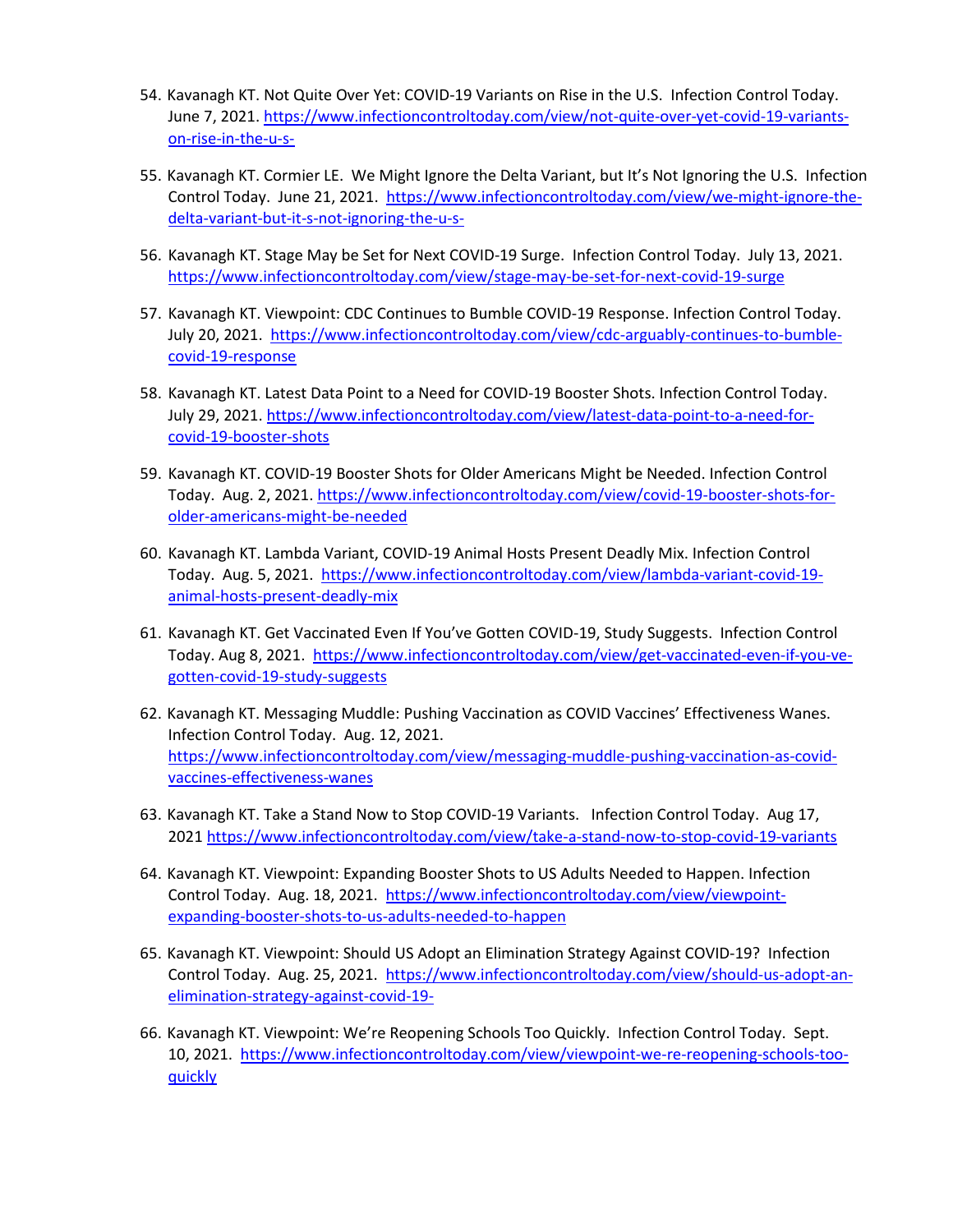- 67. Kavanagh KT. FDA Panel Sidesteps Decision for Broad Distribution of Booster Shots. Infection Control Today. Sept. 18, 2021. [https://www.infectioncontroltoday.com/view/fda-panel](https://www.infectioncontroltoday.com/view/fda-panel-sidesteps-decision-for-broad-distribution-of-booster-shots)[sidesteps-decision-for-broad-distribution-of-booster-shots](https://www.infectioncontroltoday.com/view/fda-panel-sidesteps-decision-for-broad-distribution-of-booster-shots)
- 68. Kavanagh KT. Viewpoint: On COVID Boosters, CDC Panel Must Recover Ball That FDA Panel Fumbled. Infection Control Today. Sept. 20, 2021. [https://www.infectioncontroltoday.com/view/viewpoint-on-covid-boosters-cdc-panel-must](https://www.infectioncontroltoday.com/view/viewpoint-on-covid-boosters-cdc-panel-must-recover-ball-that-fda-panel-fumbled)[recover-ball-that-fda-panel-fumbled](https://www.infectioncontroltoday.com/view/viewpoint-on-covid-boosters-cdc-panel-must-recover-ball-that-fda-panel-fumbled)
- 69. Kavanagh KT. Viewpoint: Politics, Bad Science Taints Decisions About COVID-19. Infection Control Today. Sept. 24, 2021[. https://www.infectioncontroltoday.com/view/viewpoint-politics-bad](https://www.infectioncontroltoday.com/view/viewpoint-politics-bad-science-taints-decisions-about-covid-19)[science-taints-decisions-about-covid-19](https://www.infectioncontroltoday.com/view/viewpoint-politics-bad-science-taints-decisions-about-covid-19)
- 70. Kavanagh KT. Viewpoint: Here's Why COVID-19 Is Much Worse Than Flu. Infection Control Today. Sept. 27, 2021. [https://www.infectioncontroltoday.com/view/viewpoint-here-s-why-covid-19-is](https://www.infectioncontroltoday.com/view/viewpoint-here-s-why-covid-19-is-much-worse-than-flu)[much-worse-than-flu](https://www.infectioncontroltoday.com/view/viewpoint-here-s-why-covid-19-is-much-worse-than-flu)
- 71. Kavanagh KT. Viewpoint: Those Who Underestimate Omicron Aren't Doing the Math. Infection Control Today. Jan. 3, 2022. [https://www.infectioncontroltoday.com/view/viewpoint-those-who](https://www.infectioncontroltoday.com/view/viewpoint-those-who-underestimate-omicron-aren-t-doing-the-math)[underestimate-omicron-aren-t-doing-the-math](https://www.infectioncontroltoday.com/view/viewpoint-those-who-underestimate-omicron-aren-t-doing-the-math)
- 72. Kavanagh KT. Omicron More Infectious in Younger People, People of African Ethnicity, Study States. Infection Control Today. Dec. 23, 2021. [https://www.infectioncontroltoday.com/view/omicron-more-infectious-in-younger-people](https://www.infectioncontroltoday.com/view/omicron-more-infectious-in-younger-people-people-of-african-ethnicity-study-states)[people-of-african-ethnicity-study-states](https://www.infectioncontroltoday.com/view/omicron-more-infectious-in-younger-people-people-of-african-ethnicity-study-states)
- 73. Kavanagh KT. Countries Around the Globe Deluged by Delta, as Omicron Threat Grows. Infection Control Today. Dec. 20, 2021. [https://www.infectioncontroltoday.com/view/countries-around](https://www.infectioncontroltoday.com/view/countries-around-the-globe-deluged-by-delta-as-omicron-threat-grows)[the-globe-deluged-by-delta-as-omicron-threat-grows](https://www.infectioncontroltoday.com/view/countries-around-the-globe-deluged-by-delta-as-omicron-threat-grows)
- 74. Kavanagh KT. Omicron's Mild Symptoms Can't Mask Danger It Poses. Infection Control Today. Dec. 14, 2021. https://www.infectioncontroltoday.com/view/omicron-s-mild-symptoms-can-tmask-danger-it-poses
- 75. Kavanagh KT. Omicron Proving to Be Nothing to Sneeze At. Infection Control Today. Dec. 11, 2021. <https://www.infectioncontroltoday.com/view/omicron-proving-to-be-nothing-to-sneeze-at>
- 76. Kavanagh KT. Viewpoint: What Doesn't Kill You Mutates and Tries Again. Infection Control Today. Dec. 8, 2021. [https://www.infectioncontroltoday.com/view/viewpoint-what-doesn-t-kill-you](https://www.infectioncontroltoday.com/view/viewpoint-what-doesn-t-kill-you-mutates-and-tries-again)[mutates-and-tries-again](https://www.infectioncontroltoday.com/view/viewpoint-what-doesn-t-kill-you-mutates-and-tries-again)
- 77. Kavanagh KT. COVID-19 Omicron May Be More Infectious, Deadlier Than Delta. Infection Control Today. Nov. 29, 2021. [https://www.infectioncontroltoday.com/view/covid-19-omicron-may-be](https://www.infectioncontroltoday.com/view/covid-19-omicron-may-be-more-infectious-deadlier-than-delta)[more-infectious-deadlier-than-delta](https://www.infectioncontroltoday.com/view/covid-19-omicron-may-be-more-infectious-deadlier-than-delta)
- 78. Kavanagh KT. Smallpox Scare Offers Lessons About COVID-19 Vaccine Uptake. Infection Control Today. Nov. 17, 2021. [https://www.infectioncontroltoday.com/view/smallpox-scare-offers](https://www.infectioncontroltoday.com/view/smallpox-scare-offers-lessons-about-covid-19-vaccine-uptake)[lessons-about-covid-19-vaccine-uptake](https://www.infectioncontroltoday.com/view/smallpox-scare-offers-lessons-about-covid-19-vaccine-uptake)
- 79. Kavanagh KT. Confused Messaging About Boosters Might Cause 5th Wave of COVID. Infection Control Today. Nov. 15, 2021. [https://www.infectioncontroltoday.com/view/confused-messaging](https://www.infectioncontroltoday.com/view/confused-messaging-about-boosters-might-cause-5th-wave-of-covid)[about-boosters-might-cause-5th-wave-of-covid](https://www.infectioncontroltoday.com/view/confused-messaging-about-boosters-might-cause-5th-wave-of-covid)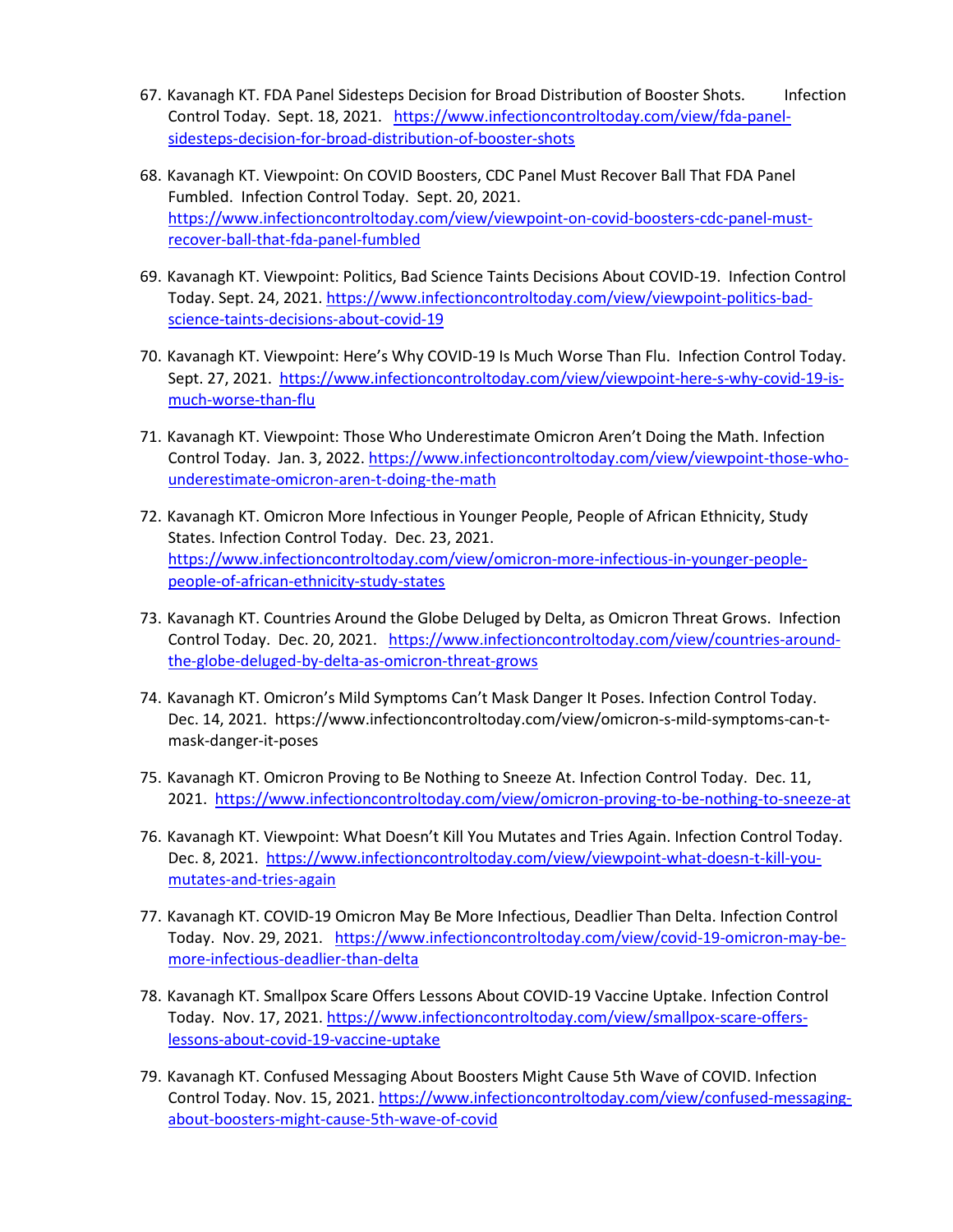- 80. Kavanagh KT. Natural Immunity vs. Super Immunity: Only a COVID-19 Vaccination Away. Infection Control Today. Nov. 2, 2021. [https://www.infectioncontroltoday.com/view/covid-19-booster](https://www.infectioncontroltoday.com/view/covid-19-booster-policy-in-flux-from-super-immunity-to-3-dose-discussions)[policy-in-flux-from-super-immunity-to-3-dose-discussions](https://www.infectioncontroltoday.com/view/covid-19-booster-policy-in-flux-from-super-immunity-to-3-dose-discussions)
- 81. Kavanagh KT. COVID-19: Numbers Look Good, but Keep Guard Up. Infection Control Today. Oct. 27, 2021. [https://www.infectioncontroltoday.com/view/covid-19-numbers-look-good-but-keep](https://www.infectioncontroltoday.com/view/covid-19-numbers-look-good-but-keep-guard-up)[guard-up](https://www.infectioncontroltoday.com/view/covid-19-numbers-look-good-but-keep-guard-up)
- 82. Kavanagh KT. COVID-19 Boosters Need to be Encouraged. Infection Control Today. Oct. 25, 2021. <https://www.infectioncontroltoday.com/view/covid-19-boosters-need-to-be-encouraged>
- 83. Natural Immunity vs. Super Immunity: Only a COVID-19 Vaccination Away. Infection Control Today. Nov. 2, 2021. [https://www.infectioncontroltoday.com/view/covid-19-booster-policy-in](https://www.infectioncontroltoday.com/view/covid-19-booster-policy-in-flux-from-super-immunity-to-3-dose-discussions)[flux-from-super-immunity-to-3-dose-discussions](https://www.infectioncontroltoday.com/view/covid-19-booster-policy-in-flux-from-super-immunity-to-3-dose-discussions)
- 84. Confused Messaging About Boosters Might Cause 5th Wave of COVID. Infection Control Today. Nov. 15, 2021. [https://www.infectioncontroltoday.com/view/confused-messaging-about](https://www.infectioncontroltoday.com/view/confused-messaging-about-boosters-might-cause-5th-wave-of-covid)[boosters-might-cause-5th-wave-of-covid](https://www.infectioncontroltoday.com/view/confused-messaging-about-boosters-might-cause-5th-wave-of-covid)
- 85. Kavanagh KT. Smallpox Scare Offers Lessons About COVID-19 Vaccine Uptake. Infection Control Today. Nov. 17, 2021. [https://www.infectioncontroltoday.com/view/smallpox-scare-offers](https://www.infectioncontroltoday.com/view/smallpox-scare-offers-lessons-about-covid-19-vaccine-uptake)[lessons-about-covid-19-vaccine-uptake](https://www.infectioncontroltoday.com/view/smallpox-scare-offers-lessons-about-covid-19-vaccine-uptake)
- 86. Kavanagh KT. COVID-19 Omicron May Be More Infectious, Deadlier Than Delta. Nov. 29, 2021. [https://www.infectioncontroltoday.com/view/covid-19-omicron-may-be-more-infectious](https://www.infectioncontroltoday.com/view/covid-19-omicron-may-be-more-infectious-deadlier-than-delta)[deadlier-than-delta](https://www.infectioncontroltoday.com/view/covid-19-omicron-may-be-more-infectious-deadlier-than-delta)
- 87. Kavanagh KT. Viewpoint: What Doesn't Kill You Mutates and Tries Again. Infection Control Today. Dec. 8, 2021. [https://www.infectioncontroltoday.com/view/viewpoint-what-doesn-t-kill-you](https://www.infectioncontroltoday.com/view/viewpoint-what-doesn-t-kill-you-mutates-and-tries-again)[mutates-and-tries-again](https://www.infectioncontroltoday.com/view/viewpoint-what-doesn-t-kill-you-mutates-and-tries-again)
- 88. Kavanagh KT. Omicron Proving to Be Nothing to Sneeze At. Infection Control Today. Dec. 11, 2021. <https://www.infectioncontroltoday.com/view/omicron-proving-to-be-nothing-to-sneeze-at>
- 89. Kavanagh KT. Omicron's Mild Symptoms Can't Mask Danger It Poses. Infection Control Today. Dec. 14, 2021. [https://www.infectioncontroltoday.com/view/omicron-s-mild-symptoms-can-t](https://www.infectioncontroltoday.com/view/omicron-s-mild-symptoms-can-t-mask-danger-it-poses)[mask-danger-it-poses](https://www.infectioncontroltoday.com/view/omicron-s-mild-symptoms-can-t-mask-danger-it-poses)
- 90. Kavanagh KT. Countries Around the Globe Deluged by Delta, as Omicron Threat Grows. Infection Control Today. Dec. 20, 2021. [https://www.infectioncontroltoday.com/view/countries-around](https://www.infectioncontroltoday.com/view/countries-around-the-globe-deluged-by-delta-as-omicron-threat-grows)[the-globe-deluged-by-delta-as-omicron-threat-grows](https://www.infectioncontroltoday.com/view/countries-around-the-globe-deluged-by-delta-as-omicron-threat-grows)
- 91. Kavanagh KT. Omicron More Infectious in Younger People, People of African Ethnicity, Study States. Infection Control Today. Dec. 23, 2021. [https://www.infectioncontroltoday.com/view/omicron-more-infectious-in-younger-people](https://www.infectioncontroltoday.com/view/omicron-more-infectious-in-younger-people-people-of-african-ethnicity-study-states)[people-of-african-ethnicity-study-states](https://www.infectioncontroltoday.com/view/omicron-more-infectious-in-younger-people-people-of-african-ethnicity-study-states)
- 92. Kavanagh KT. Viewpoint: Those Who Underestimate Omicron Aren't Doing the Math. Infection Control Today. Jan. 3, 2022. [https://www.infectioncontroltoday.com/view/viewpoint-those-who](https://www.infectioncontroltoday.com/view/viewpoint-those-who-underestimate-omicron-aren-t-doing-the-math)[underestimate-omicron-aren-t-doing-the-math](https://www.infectioncontroltoday.com/view/viewpoint-those-who-underestimate-omicron-aren-t-doing-the-math)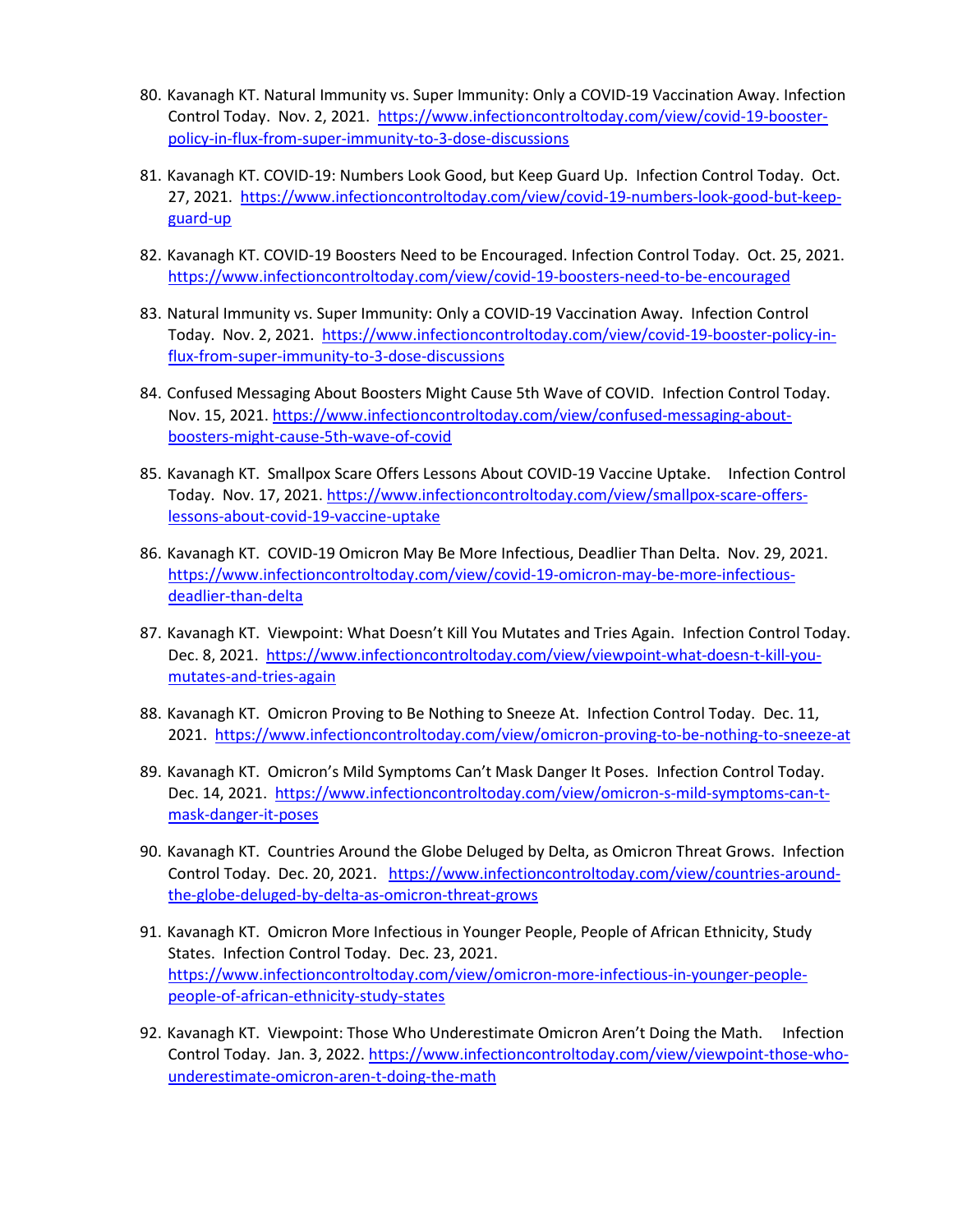- 93. Kavanagh KT. Even 'Mild' COVID-19 Can Make You the Sickest You've Ever Been. Infection Control Today. Jan. 4, 2022[. https://www.infectioncontroltoday.com/view/even-mild-covid-19-can-make](https://www.infectioncontroltoday.com/view/even-mild-covid-19-can-make-you-the-sickest-you-ve-ever-been)[you-the-sickest-you-ve-ever-been](https://www.infectioncontroltoday.com/view/even-mild-covid-19-can-make-you-the-sickest-you-ve-ever-been)
- 94. Kavanagh KT. Viewpoint: Time to Consider Penalties for COVID-19 Unvaccinated. Infection Control Today. Jan. 9, 2022. [https://www.infectioncontroltoday.com/view/viewpoint-time-to-consider](https://www.infectioncontroltoday.com/view/viewpoint-time-to-consider-penalties-for-covid-19-unvaccinated)[penalties-for-covid-19-unvaccinated](https://www.infectioncontroltoday.com/view/viewpoint-time-to-consider-penalties-for-covid-19-unvaccinated)
- 95. Kavanagh KT. Animal Farms: COVID-19 Doesn't Need Humans to Survive. Infection Control Today. Jan. 20, 2022. [https://www.infectioncontroltoday.com/view/animal-farm-covid-19-doesn-t-need](https://www.infectioncontroltoday.com/view/animal-farm-covid-19-doesn-t-need-humans-to-grow)[humans-to-grow](https://www.infectioncontroltoday.com/view/animal-farm-covid-19-doesn-t-need-humans-to-grow)
- 96. Kavanagh KT. Viewpoint: COVID-19 Forever Cancels the Old Normal. Infection Control Today. Jan. 24, 2022. [https://www.infectioncontroltoday.com/view/viewpoint-covid-19-forever-cancels](https://www.infectioncontroltoday.com/view/viewpoint-covid-19-forever-cancels-the-old-normal)[the-old-normal](https://www.infectioncontroltoday.com/view/viewpoint-covid-19-forever-cancels-the-old-normal)
- 97. Kavanagh KT. Those Who Believe in Herd Immunity Cannot Do the Math. Infection Control Today. Feb. 7, 2022. [https://www.infectioncontroltoday.com/view/viewpoint-how-to-improve-u-s](https://www.infectioncontroltoday.com/view/viewpoint-how-to-improve-u-s-dismal-covid-19-response)[dismal-covid-19-response](https://www.infectioncontroltoday.com/view/viewpoint-how-to-improve-u-s-dismal-covid-19-response)
- 98. Kavanagh KT. COVID-19 Boosters: New MMWR Report Explores Waning Immunity. Infection Control Today. Feb. 18, 2022[. https://www.infectioncontroltoday.com/view/covid-19-boosters](https://www.infectioncontroltoday.com/view/covid-19-boosters-new-mmwr-report-explores-waning-immunity)[new-mmwr-report-explores-waning-immunity](https://www.infectioncontroltoday.com/view/covid-19-boosters-new-mmwr-report-explores-waning-immunity)
- 99. Kavanagh KT. Perspective: Relaxing Mask Guidance Must Be Done 'Carefully' Infection Control Today. Feb. 25, 2022[. https://www.infectioncontroltoday.com/view/perspective-relaxing-mask](https://www.infectioncontroltoday.com/view/perspective-relaxing-mask-guidance-must-be-done-carefully)[guidance-must-be-done-carefully](https://www.infectioncontroltoday.com/view/perspective-relaxing-mask-guidance-must-be-done-carefully)
- 100. Kavanagh KT. Mutated SARS-CoV-2 Detected in White-Tailed Deer in Ontario. Infection Control Today. Mar. 1, 2022. https://www.infectioncontroltoday.com/view/mutated-sars-cov-2 detected-white-tailed-deer-ontario
- 101. Kavanagh KT. COVID-19 Brain Changes: New Evidence Details Long-Term Effects of Infection. Infection Control Today. Mar. 9, 2021. [https://www.infectioncontroltoday.com/view/covid-19](https://www.infectioncontroltoday.com/view/covid-19-brain-changes-new-evidence-details-long-term-effects-infection) [brain-changes-new-evidence-details-long-term-effects-infection](https://www.infectioncontroltoday.com/view/covid-19-brain-changes-new-evidence-details-long-term-effects-infection)
- 102. Kavanagh KT. Evidence Shows Students Need to Wear Masks in Schools Despite Disinformation. Infection Control Today. Mar. 14, 2022. [https://www.infectioncontroltoday.com/view/evidence](https://www.infectioncontroltoday.com/view/evidence-shows-students-need-wear-masks-schools-despite-disinformation)[shows-students-need-wear-masks-schools-despite-disinformation](https://www.infectioncontroltoday.com/view/evidence-shows-students-need-wear-masks-schools-despite-disinformation)

# **Radio Shows Regarding COVID-19 (Jack Pattie, Jeff Santos & Infection Control Today):**

Over 313 Radio Segments Regarding COVID-19

- Jeff Santos Show (Total 73 on COVID-19): [https://www.youtube.com/playlist?list=PLKKV6p\\_etRmOng-t5p4Y\\_zOxwlmlQ0FWS](https://www.youtube.com/playlist?list=PLKKV6p_etRmOng-t5p4Y_zOxwlmlQ0FWS)
- Jack Pattie Show (Total of 257; Total of 250 on COVID-19): [https://www.youtube.com/playlist?list=PLKKV6p\\_etRmNP-qACkxSJ15UFFW2P5C0s](https://www.youtube.com/playlist?list=PLKKV6p_etRmNP-qACkxSJ15UFFW2P5C0s)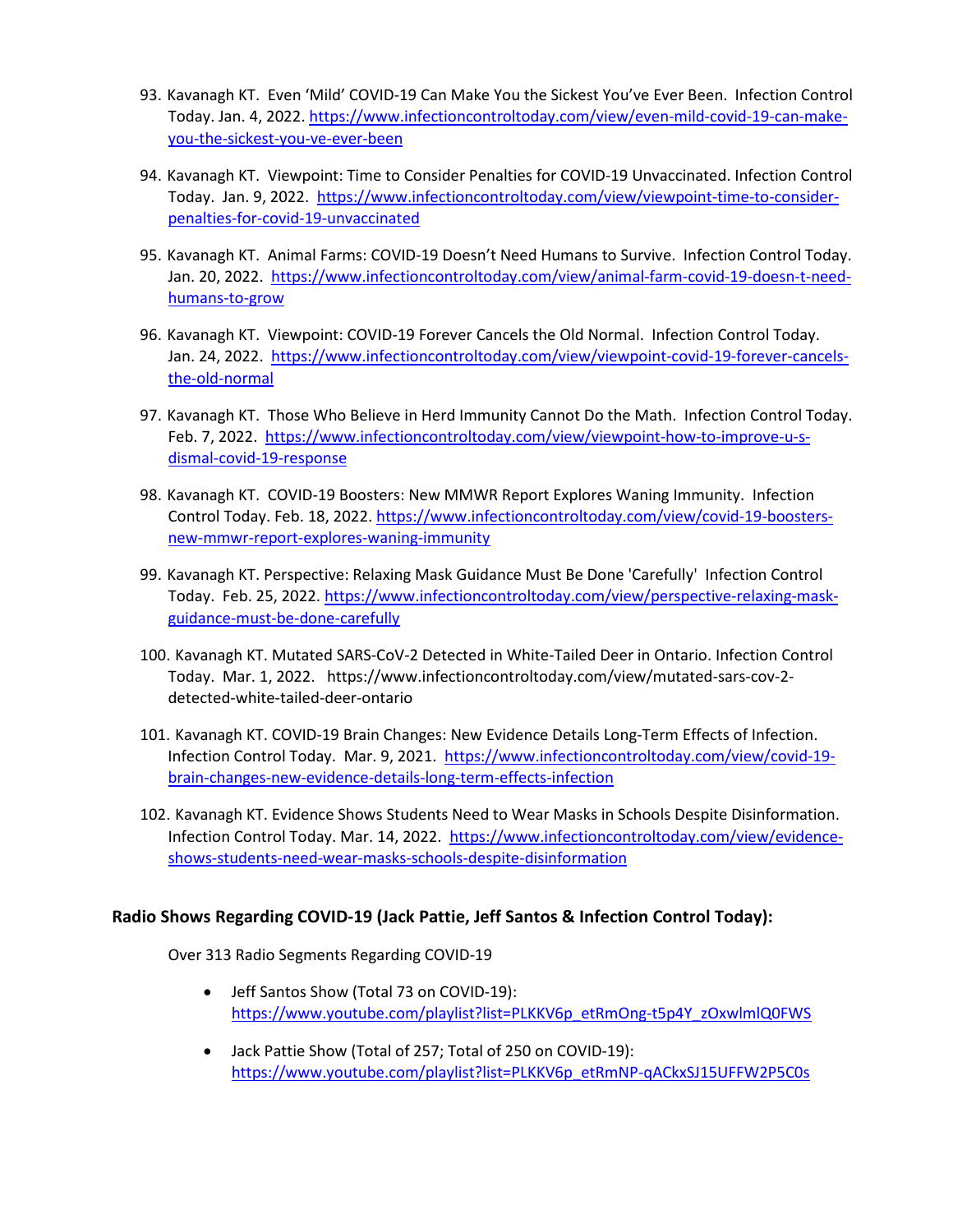• Infection Control Today, Pod Cast Interviews (Total 26 on COVID-19): <http://www.healthwatchusa.org/COVID19-InfectionControlToday-Videos.htm>

### **Blogs and Approved Comments on Major Medical Websites:**

- 1. Saman DM, Kavanagh KT. A tale of two cows: Why we have a cow map and not a healthcare acquired infection map. Centers for Disease Dynamics, Economics and Policy March 13, 2012. http://www.cddep.org/blog/posts/tale\_two\_cows\_why\_we\_have\_cow\_map\_and\_not\_healthcare acquired infection map
- 2. Kavanagh KT: The incidence of MRSA infections in the United States: Is a more comprehensive tracking system needed? On Health. BioMed Central. April 10, 2017. [http://blogs.biomedcentral.com/on-health/2017/04/10/the-incidence-of-mrsa-infections-in-the](http://blogs.biomedcentral.com/on-health/2017/04/10/the-incidence-of-mrsa-infections-in-the-united-states-is-a-more-comprehensive-tracking-system-needed/)[united-states-is-a-more-comprehensive-tracking-system-needed/](http://blogs.biomedcentral.com/on-health/2017/04/10/the-incidence-of-mrsa-infections-in-the-united-states-is-a-more-comprehensive-tracking-system-needed/)
- 3. Kavanagh KT, Kraman SS. Comment Regarding: Prevalence, Underlying Causes, and Preventability of Sepsis-Associated Mortality in US Acute Care Hospitals. JAMAOpenNetwork: "But when medicine makes the leap from a death caused deliberately to one caused by a preventable error we all too often use the patient's terminal condition to negate or ignore the occurrence. I feel many would question the logic behind this philosophy and that almost all would realize this is not how one achieves a high-performance delivery system which is patient centered." <https://jamanetwork.com/journals/jamanetworkopen/fullarticle/2724768>
- 4. Kavanagh KT. The changing narrative of MRSA infection control in the United States. On Health BMC Blog Network. Jun. 19, 2020. [http://blogs.biomedcentral.com/on-health/2019/06/19/the](http://blogs.biomedcentral.com/on-health/2019/06/19/the-changing-narrative-of-mrsa-infection-control-in-the-united-states/)[changing-narrative-of-mrsa-infection-control-in-the-united-states/](http://blogs.biomedcentral.com/on-health/2019/06/19/the-changing-narrative-of-mrsa-infection-control-in-the-united-states/)
- 5. Kavanagh KT. Will the COVID-19 Pandemic Transform Health Care ? Biomed Central. Nov. 11, 2020. [http://blogs.biomedcentral.com/on-health/2020/11/11/will-the-covid-19-pandemic-transform](http://blogs.biomedcentral.com/on-health/2020/11/11/will-the-covid-19-pandemic-transform-health-care/)[health-care/](http://blogs.biomedcentral.com/on-health/2020/11/11/will-the-covid-19-pandemic-transform-health-care/)
- 6. Kavanagh KT. Distortion of Science to Inhibit the Adoption of Infectious Disease Strategies. Biomed Central. Nov. 13, 2020. [https://blogs.biomedcentral.com/on-health/2020/11/13/distortion-of](https://blogs.biomedcentral.com/on-health/2020/11/13/distortion-of-science-to-inhibit-the-adoption-of-infectious-disease-strategies/)[science-to-inhibit-the-adoption-of-infectious-disease-strategies/](https://blogs.biomedcentral.com/on-health/2020/11/13/distortion-of-science-to-inhibit-the-adoption-of-infectious-disease-strategies/)

### **Public and Community Presentations**

- 1. Kavanagh KT. MRSA Surveillance, Concerns Regarding Chlorhexidine and Bacterial Resistance. SFAR (Stakeholder' Forum in Antibiotic Resistance) Conference. Oct. 9, 2014. Philadelphia, PA <https://youtu.be/MC7ztSASvuc>
- 2. Kavanagh KT. Prevention of MRSA infections using surveillance, isolation and decolonization. Bluegrass Healthcare Coalition. Lexington, KY. Mar. 18, 2014. <https://youtu.be/w6MVNjJZxd0>
- 3. Kavanagh KT. MRSA Epidemiology, Surveillance and Chlorhexidine. Health Watch USA<sup>sm</sup> 2014 Conference. Lexington, KY. Nov 7, 2014 <https://youtu.be/dgsQatT4f8I>
- 4. Kevin Kavanagh, MD presents comments before the National Quality Forums Consensus Standards Approval Committee regarding a proposed metric for measuring Wait Listing of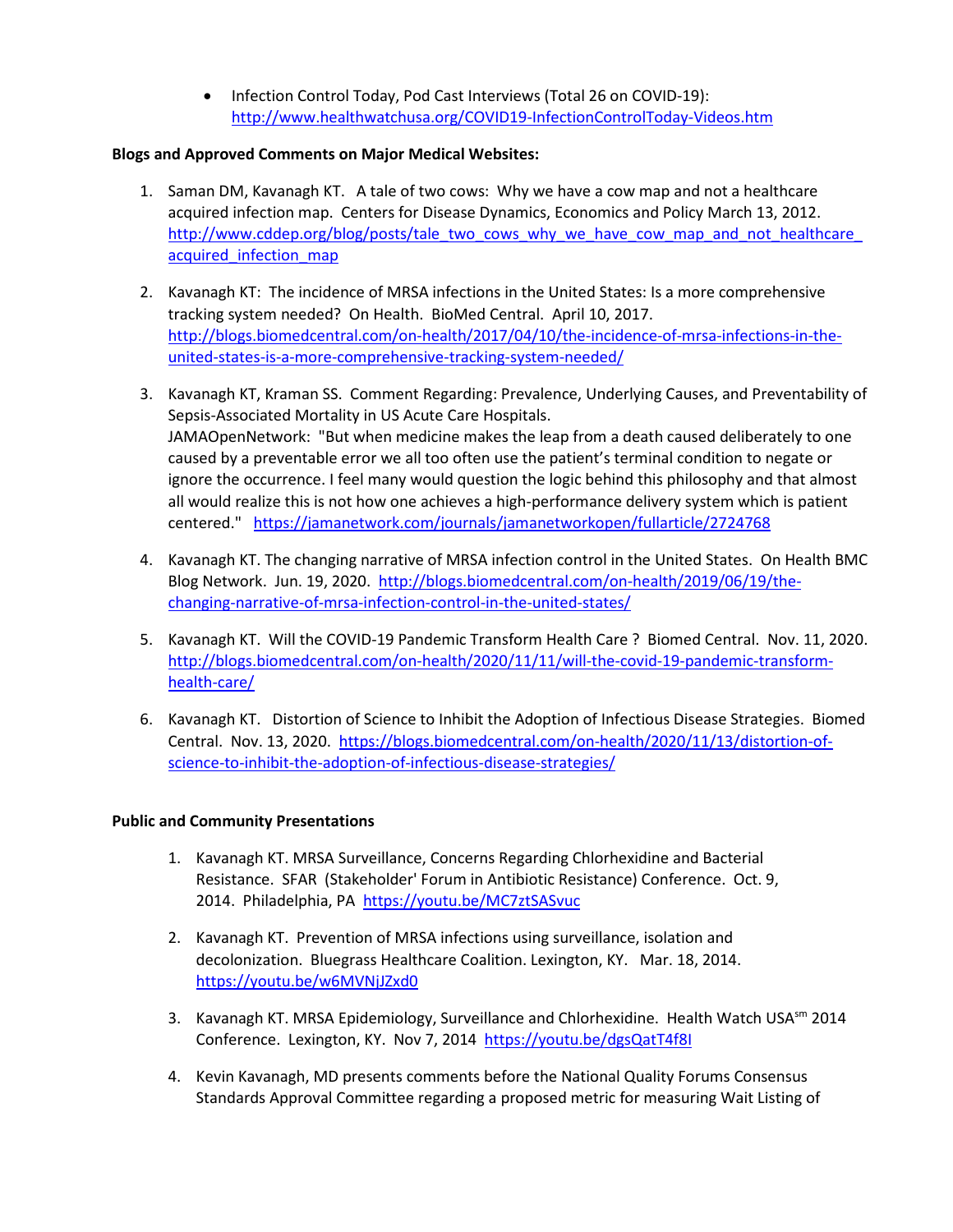dialysis patients for renal transplantation. NQF CSAC meeting on March 12, 2018. Washington, DC.<https://youtu.be/-2RlK-gFKO0>

- 5. Kavanagh KT. Research Integrity in Infectious Disease. Health Watch USA 2016 Patient Safety Conference. Lexington, KY. Nov. 4, 2016 YouTube Video: [https://youtu.be/m9UxOOzSA\\_8](https://youtu.be/m9UxOOzSA_8)
- 6. Kavanagh KT. Research Integrity in Infectious Disease. Health Watch USA<sup>sm</sup> 2016 Patient Safety Conference. Lexington, KY. Nov. 4, 2016. [https://youtu.be/m9UxOOzSA\\_8](https://youtu.be/m9UxOOzSA_8)
- 7. Kavanagh KT. The Context of the Patient Does Not Mitigate Preventable Hospital Mortality. Consumer Union Conference. Yonkers, NY. Dec. 8, 2016. <https://youtu.be/HRlfhxB-cQY>
- 8. Kavanagh KT. The Need for Better Tracking and Reporting of MRSA Infections in the United States. Health Watch USA Nov. 3, 2017 Conference. <https://youtu.be/yZ4E8QLAJT0>
- 9. Kavanagh KT. Health Watch USA<sup>sm</sup> Initiatives and Policy. The Leapfrog Group Health Care Ratings Summit. Washington, DC. Dec. 6-7, 2017. https://youtu.be/cmYJiKkC7HM
- 10. Kavanagh KT. Preventable Hospital Mortality. Anesthesia Patient Safety Foundation. Phoenix, AZ. Sept 5, 2018. <https://youtu.be/bndnpO-hr8Y>
- 11. Kavanagh KT. The Epidemic of Multi-Drug Resistant Organisms. It is NOT the Nurses Fault!! Kentucky Nurses Association. Lexington, KY. Nov. 2, 2018. https://youtu.be/k-fXApc3lA
- 12. Kavanagh KT. The Perfect Storm The History of the Ineffective Disease Policy. Through The Eyes of The Frontline. Health Watch USA & Massachusetts Nurses Association's, international conference regarding COVID-19. <https://youtu.be/L7qShgRSLIU>
- 13. Kavanagh KT. COVID-19: How We Got To Where We AreCOVID-19: The History of the Ineffective Disease Policy. Through The Eyes of The Frontline. Health Watch USA & Massachusetts Nurses Association's, international conference regarding COVID-19. <https://youtu.be/L7qShgRSLIU>
- 14. Kavanagh KT. The COVID-19 Pandemic The Virus & Infection Health Watch USA COVID-19 Continuing Education Course Through Southern Kentucky AHEC. Aug. 26, 2020. <https://youtu.be/Y4p6C0mORiM>
- 15. Kavanagh KT. COVID 19: Tracing the History of Ineffective Infectious Disease Policy. Kentucky Association for Healthcare Quality. Sept. 29, 2020, and Southern Kentucky AHEC. Sept 28, 2020. <https://youtu.be/xA7pR2bDAes>and <https://youtu.be/E6wZoBTvWCE>
- 16. Kavanagh KT. COVID-19 The Need for the Public To Embrace Public Health Strategies. To be given before the Kentucky Rural Health Association on Nov. 12, 2020. Preview of presentation: <https://youtu.be/G7OUYGWaatA>
- 17. Kavanagh KT. COVID-19: Lessons Learned in the United States. Health Watch USA & Massachusetts Nurses Association. Conference "COVID-19 Lessons Learned: A Global Perspective". June 15, 2021. <https://youtu.be/eV8lBv7ADU4>
- 18. Kavanagh KT. COVID-19: Comments Regarding Variants. Health Watch USA & Massachusetts Nurses Association. Conference "COVID-19 Lessons Learned: A Global Perspective". June 15, 2021. <https://youtu.be/U9Xs6JizJSE>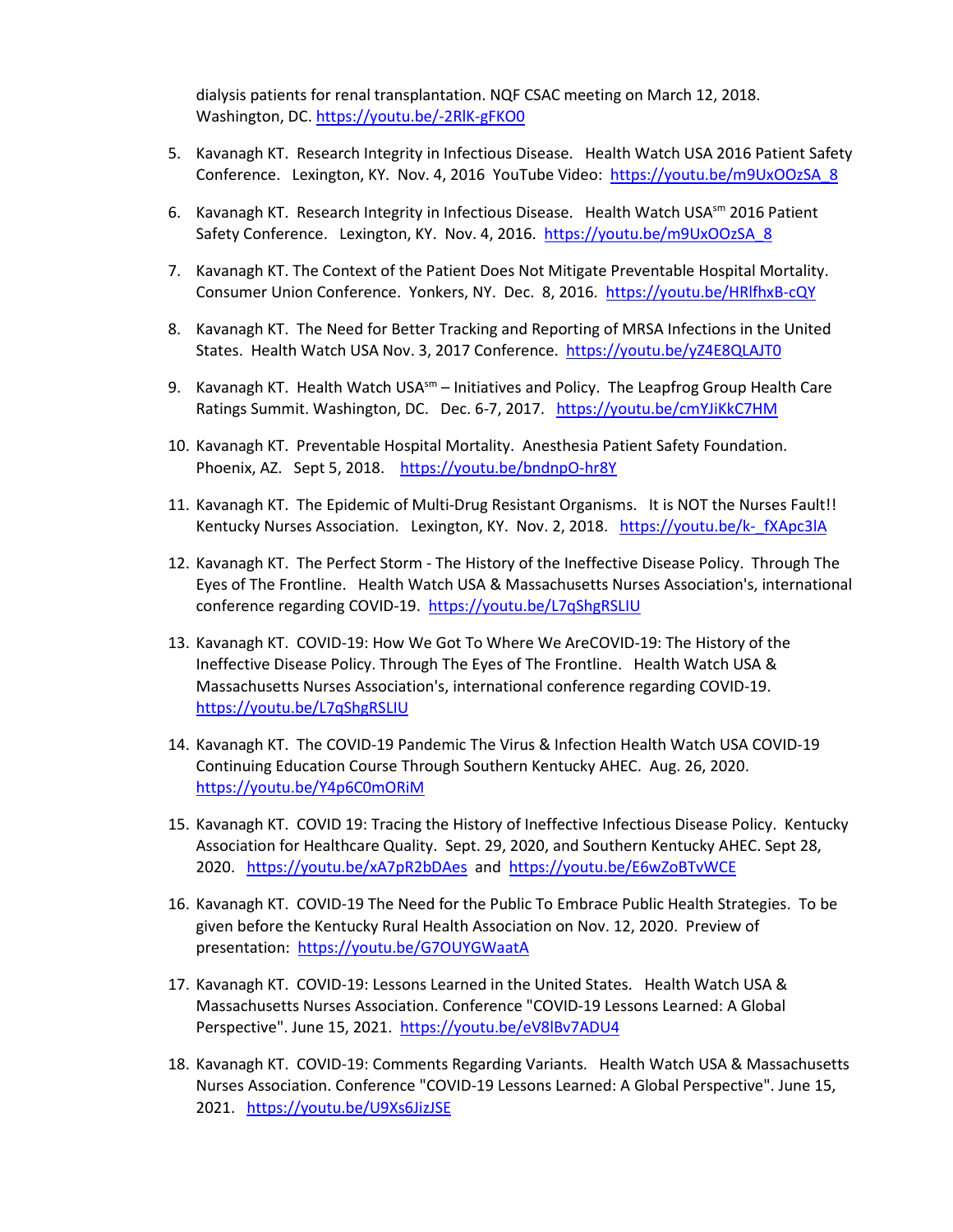- 19. Kavanagh KT. COVID-19: Lessons Learned in the United States. . Health Watch USA & Massachusetts Nurses Association. Conference "COVID-19 Lessons Learned: A Global Perspective". June 15, 2021. <https://youtu.be/eV8lBv7ADU4>
- 20. Kavanagh KT. COVID-19 Lessons Learned: A Global Perspective. Southern Kentucky AHEC. Aug. 6, 2021. <https://youtu.be/dIgEAT73kcM>

### **Public Comment Before Federal Committees**

- 1. Kavanagh KT. Health Watch USAsm **comments on research integrity, conflicts-of-interest, the need for firm standards**, the tying of antibiotic stewardship to funds for antibiotic development and public reporting of antibiotic provider utilization data. Presidential Advisory Council for Combating Antibiotic Resistant Bacteria. Sep. 29, 2015. Washington DC. <https://youtu.be/b67J-X5c8gU>
- 2. Dr. Kevin Kavanagh's **comments regarding chlorhexidine, surveillance and public disclosure of conflicts of interest** in the confrontation of the antibiotic bacterial resistance epidemic. Presidential Advisory Council for Combating Antibiotic Resistant Bacteria. Mar. 30, 2016. Washington, DC.<https://youtu.be/iG1aQZftqb0>
- 3. Kavanagh KT. Health Watch USAsm **Comments on the importance of preventing patient to patient transmission**. Presidential Advisory Council for Combating Antibiotic Resistant Bacteria. Mar. 31 , 2016. Washington, DC.<https://youtu.be/-IB1qF1qP48>
- 4. Kavanagh KT. Health Watch USAsm **Comments on Importance of preventing the transmission of resistant bacteria between patients.** In addition, the importance of nursing, worker safety and carrier surveillance was stressed. Attention was also drawn to polymyxin B in topical overthe-counter antibiotics as a possible cause of resistance to colistin. Presidential Advisory Council for Combating Antibiotic Resistant Bacteria Jun. 21, 2016. Washington, DC. <https://youtu.be/t2LM9IuN7fQ>
- 5. Kavanagh KT. Health Watch USAsm **Comments at the Presidential Advisory Council on Combating Antibiotic-Resistant Bacteria**. "The committee needs to ensure that our healthcare institutions make the needed investments in prevention and patient safety, along with setting well defined standards for screening, isolation, environmental cleaning, appropriate staffing and worker safety. Sept. 19, 2016. Washington, DC. <https://youtu.be/RGlpKY1L-S4>
- 6. Kavanagh KT. Health Watch USAsm **Comments at the Presidential Advisory Council on Combating Antibiotic-Resistant Bacteria** regarding the United States missing goals for reducing MRSA and other resistant pathogens along with the need for a mandatory publicly reported comprehensive surveillance system to track multi-drug resistant organisms. Jan. 25, 2017. [https://youtu.be/hbdXX3a\\_OIY](https://youtu.be/hbdXX3a_OIY)
- 7. Kevin T. Kavanagh, MD, MS. **Comments regarding the need for greater focusing on the control of spread of Multi-Drug Resistant Organisms.** Antibiotic stewardship programs alone are not likely to reverse the epidemic and there is no certainty that new antibiotics can be developed. The Presidential Advisory Council on Combating Antibiotic-Resistant Bacteria (PACCARB) - Sept. 26, 2018. <https://youtu.be/OnX-QH51JQ8>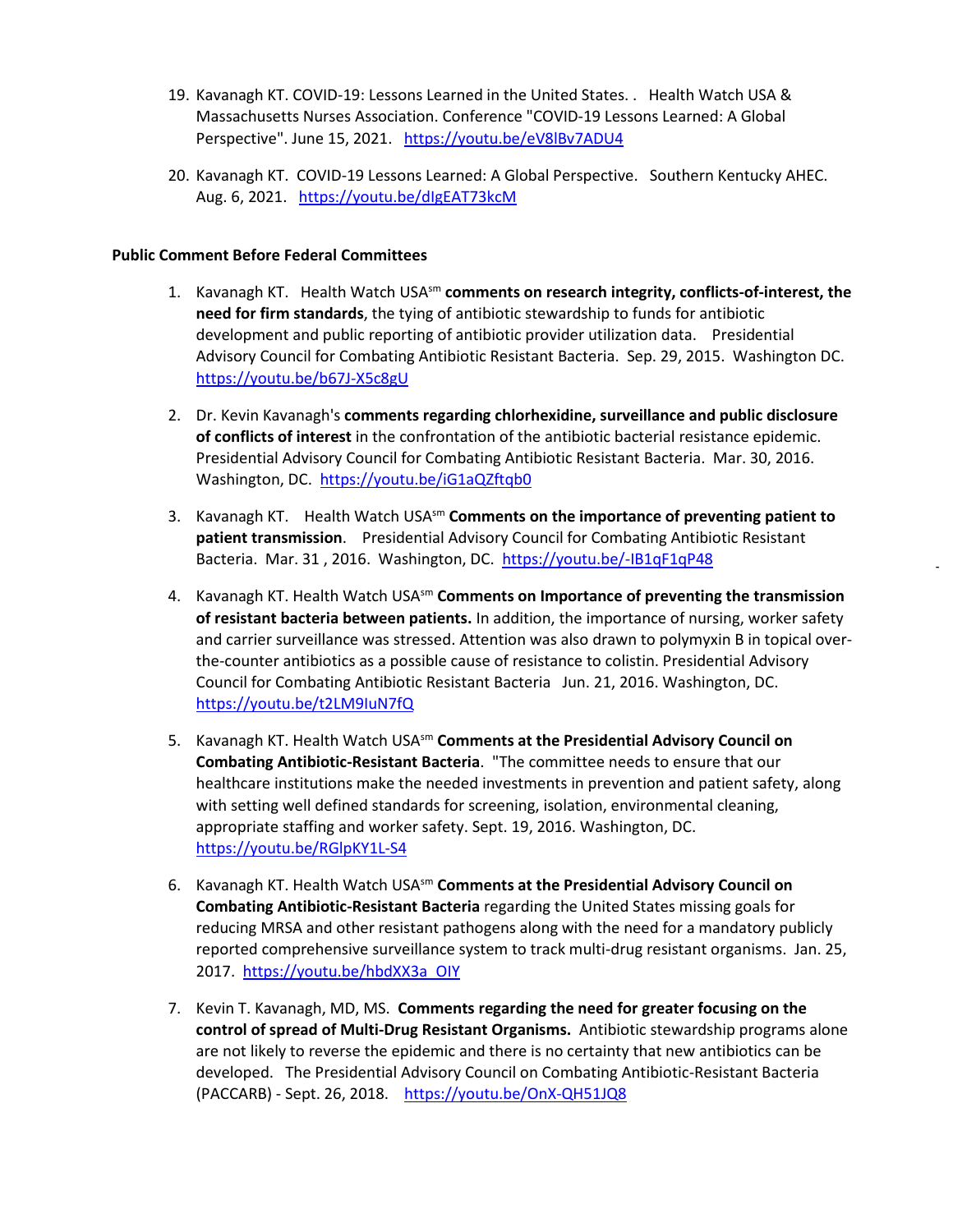- 8. Kevin T. Kavanagh, MD, MS. **Comments regarding the importance of the microbiome to overall patient health and the prevention of infectious disease.** Until we have the capability of monitoring a patient's microbiome we should at least be screening for dangerous pathogens. Presidential Advisory Council on Combating Antibiotic Resistant Bacteria. Jan. 31, 2019. <https://youtu.be/cLjN6MTkuPc>
- 9. Kevin Kavanagh, MD, Health Watch USAsm stresses **the need for accurate reporting of and increased transparency of dangerous pathogens.** Public Comment given before the CDC's HICPAC Committee. May 16, 2019. <https://youtu.be/zFGjj4D42x4>
- 10. **Resistant Bacteria the Need for Increased Vigilance and Healthcare Worker Protection:** Kevin Kavanagh, MD from Health Watch USA<sup>sm</sup> presents at Presidential Advisory Council for Combating Antibiotic Resistant Bacteria regarding the need for surveillance, to regard dangerous pathogens seriously and to protect our healthcare workers. July 10, 2019. <https://youtu.be/aSdtHMUgVt8>
- 11. **Risk Adjustment and the Need for More Comprehensive Reporting of Deadly Infections:** Kevin Kavanagh, MD comments before the Presidential Advisory Committee on Combating Antibiotic Resistant Bacteria on the pitfalls for risk adjustment and the need for more complete and comprehensive data on infections from deadly pathogens. Health Watch USA<sup>sm</sup> PACCARB Comment on July 11, 2019 <https://youtu.be/kShI4jDQvyk>
- 12. Kevin Kavanagh, MD, MS from Health Watch USAsm **expresses concern regarding the efficacy of enhanced barrier precautions** in preventing the spread of dangerous pathogens in nursing homes. Public Comment CDC HICPAC Meeting, Nov. 14, 2019. https://youtu.be/dYuvzAdGJV0
- 13. Dr. Kevin Kavanagh stresses the importance of **public disclosure of antibiotic resistant bacteria outbreaks**. And how the United States performance is not that much better than what occurred with the coronavirus (COVID-19) outbreak in China. Public comment before the Presidential Advisory Council on Combating Antibiotic Resistant Bacteria. Feb. 27, 2020. YouTube Video: https://youtu.be/q\_hiy2wB1wg
- 14. **Enhanced Precautions for Nursing Homes** -- Will they be enough to stop infections? Kevin Kavanagh, MD presents public comments regarding enhanced barrier precautions for nursing homes and concerns are raised regarding their effectiveness in preventing spread of dangerous pathogens. The concept of a facility's microbiome being compatible with that of the residents' is discussed. PACCARB Meeting Feb. 26, 2020.<https://youtu.be/HIBmlDQvz54>
- 15. Dr. Kevin Kavanagh from Health Watch USAsm gives a short **public comment calling for a comprehensive publicly reported real-time national reporting system for dangerous pathogens**. He also stresses the importance of community surveillance and the need for a national NOT a "one size does not fit all" strategy. Presidential Advisory Council on Combating Antibiotic-Resistant Bacteria. Sept. 9-10, 2020. <https://youtu.be/yfJ8Yb5LiQk>
- 16. **Better Standards & Tracking To Protect Frontline Workers - CDC HICPAC Public Comment**. Dr. Kevin Kavanagh from Health Watch USA $^{5m}$  discusses the need for stronger standards to stop dangerous pathogens. These standards should be based upon what is required to stop spread, rather than what we currently have or are willing to provide. In addition, it is imperative that a national reporting system, and harmonization of CDC materials and standards be implemented. Greater attention also needs to be placed on aerosolization of the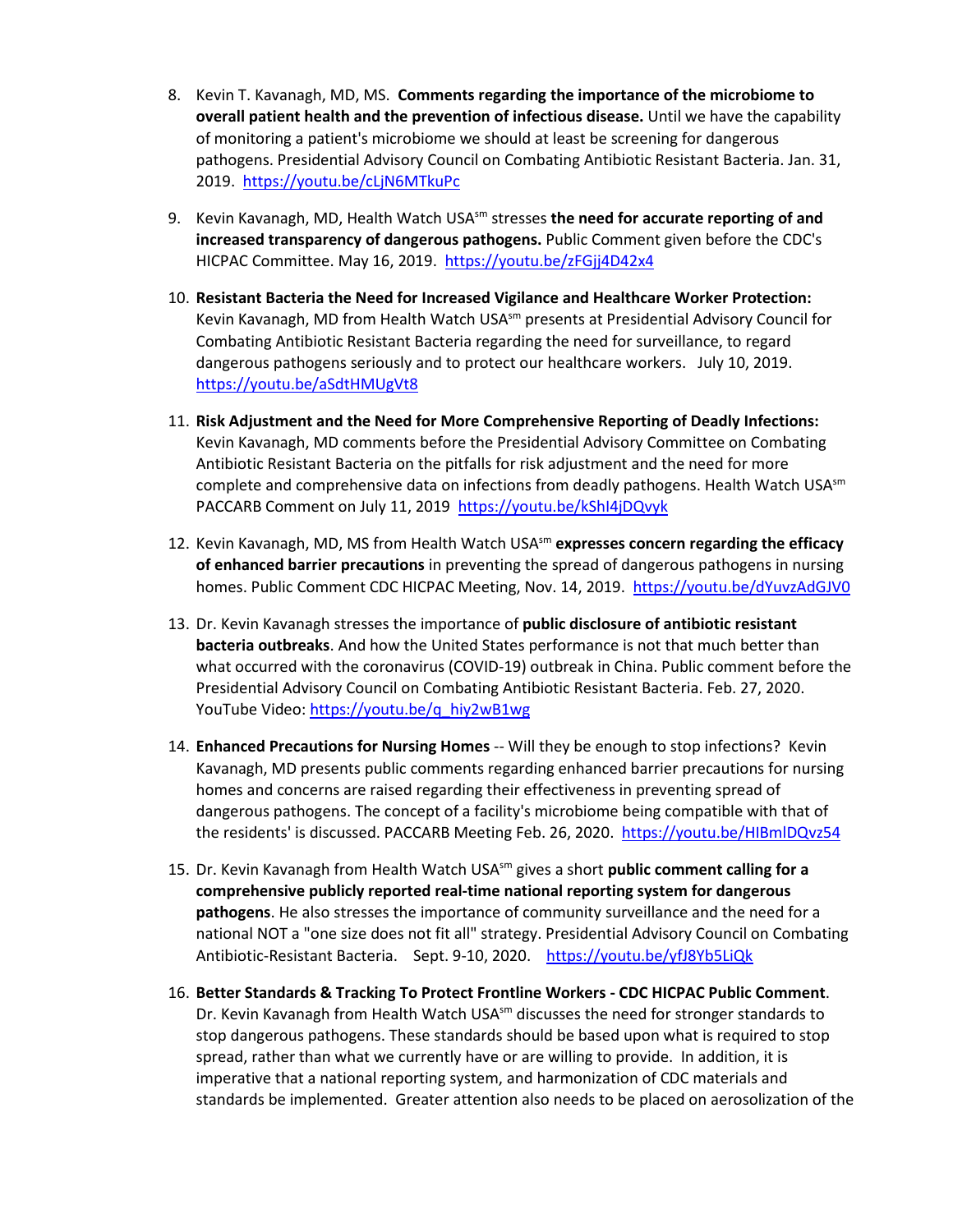SARS-CoV-2 and recommendations for air sanitization and complete air exchanges. Public Comment Before the CDC HICPAC Committee. March 4, 2021. <https://youtu.be/G-Ea1dfecAQ>

# 17. **Heightened Action on Delta Variant is Needed - CDC HICPAC Public Comment**

Dr. Kevin Kavanagh from Health Watch USA $^{5m}$  stresses the importance of having real-time accurate reporting of the COVID-19 immune escape variants. We also need to be genomic sequencing more specimens and should be reporting state specific data to help safeguard the public. The CDC should classify the Delta variant, as a variant of concern. The CDC's main site should have easy to access and the most up to date data available in the world. Advisories regarding both the Indian Variant and the P.1 Brazilian or Gamma Variant need to be made. Public Comment Before the CDC HICPAC Committee. June 3,

2021. [http://www.healthwatchusa.org/HWUSA-Presentations-Community/PDF-](http://www.healthwatchusa.org/HWUSA-Presentations-Community/PDF-Downloads/20210603-HICPAC-Variants-2-Letter.pdf)[Downloads/20210603-HICPAC-Variants-2-Letter.pdf](http://www.healthwatchusa.org/HWUSA-Presentations-Community/PDF-Downloads/20210603-HICPAC-Variants-2-Letter.pdf) <https://youtu.be/KVYt4PyQuZw>

# 18. **CDC's ACIP Committee Regarding Pfizer Vaccine Boosters.**

Initially, the FDA VRBPA committee focused on vaccinated individuals who are biologically high-risk of developing severe COVID-19, but finally, also recommended boosters for those at high-risk of SARS-CoV-2 exposure. However, the degree of exposure is like being pregnant you either are exposed or you are not. During a raging pandemic, action is needed NOW, we do not have the luxury of waiting for the results of randomized controlled trials. I would recommend reconsideration of offering Pfizer boosters to all who are 16 years of age or older; or at least offering boosters to those who are 30 years of age or older, plus all individuals who are at risk of SARS-CoV-2 exposure. As a side note, we encourage the flu vaccine to be taken by all, not just those at high risk of severe disease or disease acquisition, we need to be consistent with our messaging. Comment Before CED ACIP, Sept 23, 2021. https://voutu.be/CELug9tZI\_0 Written Comment: [http://www.healthwatchusa.org/HWUSA-Presentations-Community/PDF-](http://www.healthwatchusa.org/HWUSA-Presentations-Community/PDF-Downloads/20210922-The_CDC_ACIP_Written-Comment-3.pdf)[Downloads/20210922-The\\_CDC\\_ACIP\\_Written-Comment-3.pdf](http://www.healthwatchusa.org/HWUSA-Presentations-Community/PDF-Downloads/20210922-The_CDC_ACIP_Written-Comment-3.pdf) 

# **Position Paper and Regulation Comments:**

- 1. **A Call for Repeal of the Provision in the Social Security Act Which Prevents the U. S. Dept of Health and Human Services from making public hospital accreditation surveys.** View letter to Senator Harken signed by over 50 patient advocates: [http://www.healthwatchusa.org/HWUSA-](http://www.healthwatchusa.org/HWUSA-Initiatives/PDF-Downloads/20110910-Senator_Tom_Harkin-Post-2.pdf)[Initiatives/PDF-Downloads/20110910-Senator\\_Tom\\_Harkin-Post-2.pdf](http://www.healthwatchusa.org/HWUSA-Initiatives/PDF-Downloads/20110910-Senator_Tom_Harkin-Post-2.pdf) View letter to Senator McConnell signed by over 20 business healthcare purchasing alliances: [http://www.healthwatchusa.org/HWUSA-Initiatives/PDF-](http://www.healthwatchusa.org/HWUSA-Initiatives/PDF-Downloads/20111118NS_Senator_Mitch_McConnell.pdf)[Downloads/20111118NS\\_Senator\\_Mitch\\_McConnell.pdf](http://www.healthwatchusa.org/HWUSA-Initiatives/PDF-Downloads/20111118NS_Senator_Mitch_McConnell.pdf)
- 2. **Commentary on AHRQ DRAFT Report on MRSA Surveillance:** [http://www.healthwatchusa.org/HWUSA-Initiatives/PDF-Downloads/20120325-4L-MRSA-](http://www.healthwatchusa.org/HWUSA-Initiatives/PDF-Downloads/20120325-4L-MRSA-CommentLetter-Final.pdf)[CommentLetter-Final.pdf](http://www.healthwatchusa.org/HWUSA-Initiatives/PDF-Downloads/20120325-4L-MRSA-CommentLetter-Final.pdf)
- 3. **Commentary on Governance and Quality Assurance of Accountable Care Organizations (ACO):** Comment on the 2011 Accountable Care Organization's Proposed Regulations Apr. 2011: [http://www.healthwatchusa.org/HWUSA-Initiatives/PDF-Downloads/ACO-](http://www.healthwatchusa.org/HWUSA-Initiatives/PDF-Downloads/ACO-Berwick-11b.pdf)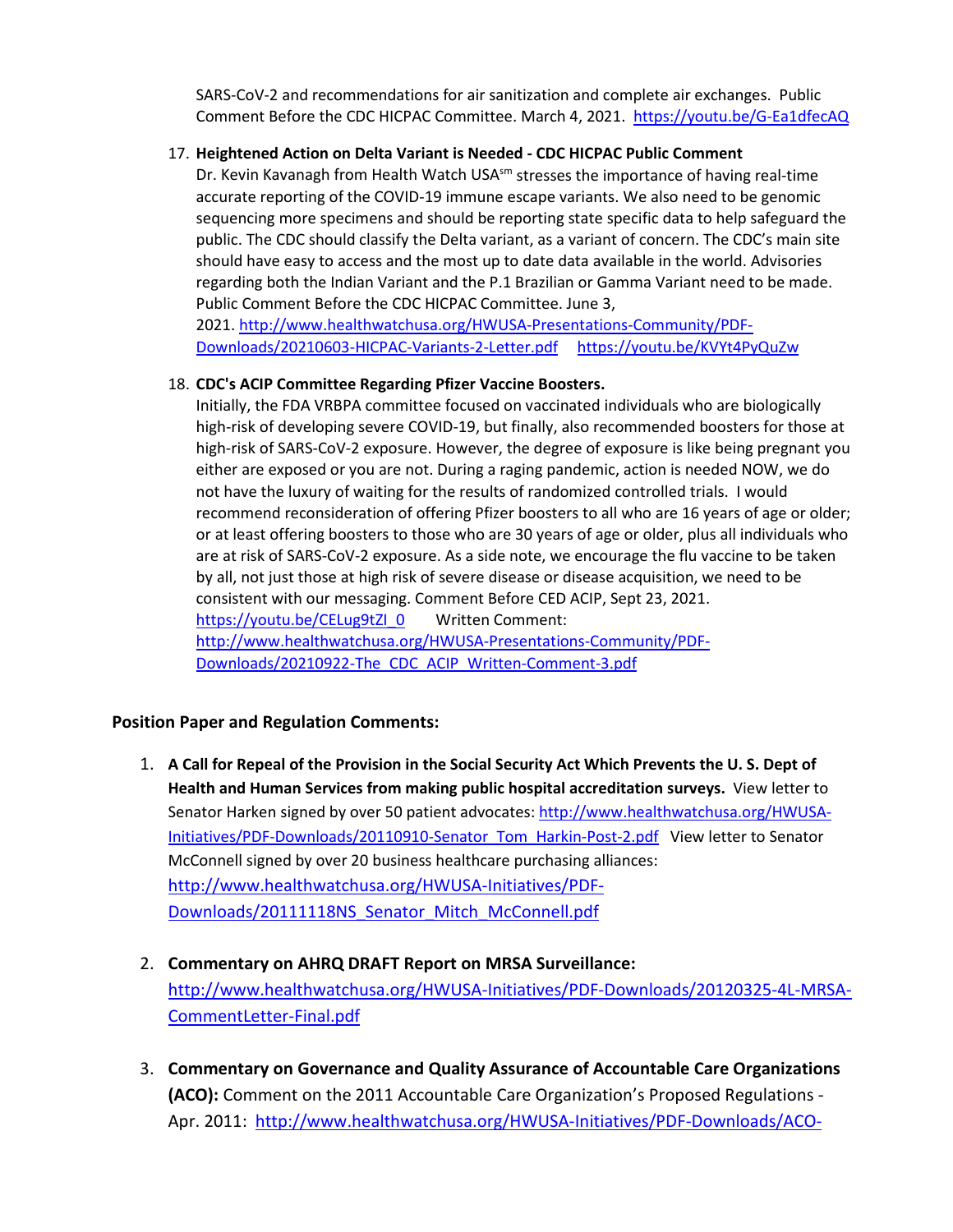### [Berwick-11b.pdf](http://www.healthwatchusa.org/HWUSA-Initiatives/PDF-Downloads/ACO-Berwick-11b.pdf)

- 4. **Leveling the Medicare and Medicaid reimbursement difference between different locations of service.** Comment on 42 CFR, Parts 405, 410, 412, Federal Register Friday July 19, 2013. [http://www.healthwatchusa.org/publications/2013-Documents/20130806b-Comment](http://www.healthwatchusa.org/publications/2013-Documents/20130806b-Comment-on-42-CFR-Parts-405.pdf)[on-42-CFR-Parts-405.pdf](http://www.healthwatchusa.org/publications/2013-Documents/20130806b-Comment-on-42-CFR-Parts-405.pdf)
- 5. **Support of the Hospital-Acquired Condition (HAC) Reduction Program** proposed rule in the Federal Register, 79 FR 27977. June 26, 2014. [http://www.healthwatchusa.org/HWUSA-](http://www.healthwatchusa.org/HWUSA-Initiatives/PDF-Downloads/20140627-HAC-Comments.pdf)[Initiatives/PDF-Downloads/20140627-HAC-Comments.pdf](http://www.healthwatchusa.org/HWUSA-Initiatives/PDF-Downloads/20140627-HAC-Comments.pdf)
- 6. **Comment to recommend that the FDA include Chlorhexidine in its requirement to expand research on antiseptics.** Proposed rule. Document Citation: 80 FR 25165. Page: 25165 -25205 (41 pages). CFR: 21 CFR 310. Agency/Docket Number: Docket No. FDA-2015-N-01 June 10,2015. <http://www.healthwatchusa.org/downloads/20150610-CommentToFDA.pdf>
- 7. **Comment letter regarding proposed changes in CMS regulations regarding the reporting of facility acquired infections.** Proposed CMS Regulations. RIN 0938-AT27. June 25, 2016. [http://www.healthwatchusa.org/HWUSA-Initiatives/PDF-Downloads/20180625-Letter-CMS-Regs-](http://www.healthwatchusa.org/HWUSA-Initiatives/PDF-Downloads/20180625-Letter-CMS-Regs-Submitted.pdf)[Submitted.pdf](http://www.healthwatchusa.org/HWUSA-Initiatives/PDF-Downloads/20180625-Letter-CMS-Regs-Submitted.pdf)
- 8. **Comment on proposed CDC recommendations regarding healthcare worker safety and multidrug resistant organisms**. "Infection Control in Healthcare Personnel: Infrastructure and Routine Practices for Occupational Infection Prevention and Control Services." Docket No. CDC-2018-0099 [http://www.healthwatchusa.org/HWUSA-Initiatives/PDF-Downloads/20181031-](http://www.healthwatchusa.org/HWUSA-Initiatives/PDF-Downloads/20181031-RecommendationsForHealthcareWorkers.pdf) [RecommendationsForHealthcareWorkers.pdf](http://www.healthwatchusa.org/HWUSA-Initiatives/PDF-Downloads/20181031-RecommendationsForHealthcareWorkers.pdf)
- 9. **Comment regarding the retention of records for Universal Device Identifier and UDI labeling of implanted devices.** Dec. 12, 2019. [http://www.healthwatchusa.org/HWUSA-Initiatives/PDF-](http://www.healthwatchusa.org/HWUSA-Initiatives/PDF-Downloads/20191212_Letter_to_FDA_re_UDI_December_12-Final3.pdf)[Downloads/20191212\\_Letter\\_to\\_FDA\\_re\\_UDI\\_December\\_12-Final3.pdf](http://www.healthwatchusa.org/HWUSA-Initiatives/PDF-Downloads/20191212_Letter_to_FDA_re_UDI_December_12-Final3.pdf)
- 10. **Heightened Action on Delta Variant is Needed - CDC Public Comment.** Comment Letter to CDC HICPAC. June 3, 2021. [http://www.healthwatchusa.org/HWUSA-Presentations-Community/PDF-](http://www.healthwatchusa.org/HWUSA-Presentations-Community/PDF-Downloads/20210603-HICPAC-Variants-2-Letter.pdf)[Downloads/20210603-HICPAC-Variants-2-Letter.pdf](http://www.healthwatchusa.org/HWUSA-Presentations-Community/PDF-Downloads/20210603-HICPAC-Variants-2-Letter.pdf)
- 11. *Public Comment Regarding Vaccines Boosters in the Elderly.* CDC Advisory Committee on Immunization Practices. Aug. 13, 2021 [https://www.infectioncontroltoday.com/view/the-doctor](https://www.infectioncontroltoday.com/view/the-doctor-is-on-fields-tough-questions-about-covid-19)[is-on-fields-tough-questions-about-covid-19](https://www.infectioncontroltoday.com/view/the-doctor-is-on-fields-tough-questions-about-covid-19)
- 12. **Written Comment on the U.S. Senate Help Committee's bipartisan Pandemic and Public Health Preparedness and Response Bill** (PREVENT Pandemics Act) Feb. 3, 2022. [http://www.healthwatchusa.org/HWUSA-Initiatives/PDF-Downloads/20220205-](http://www.healthwatchusa.org/HWUSA-Initiatives/PDF-Downloads/20220205-WrittenComment-SenateHELPCommittee.pdf)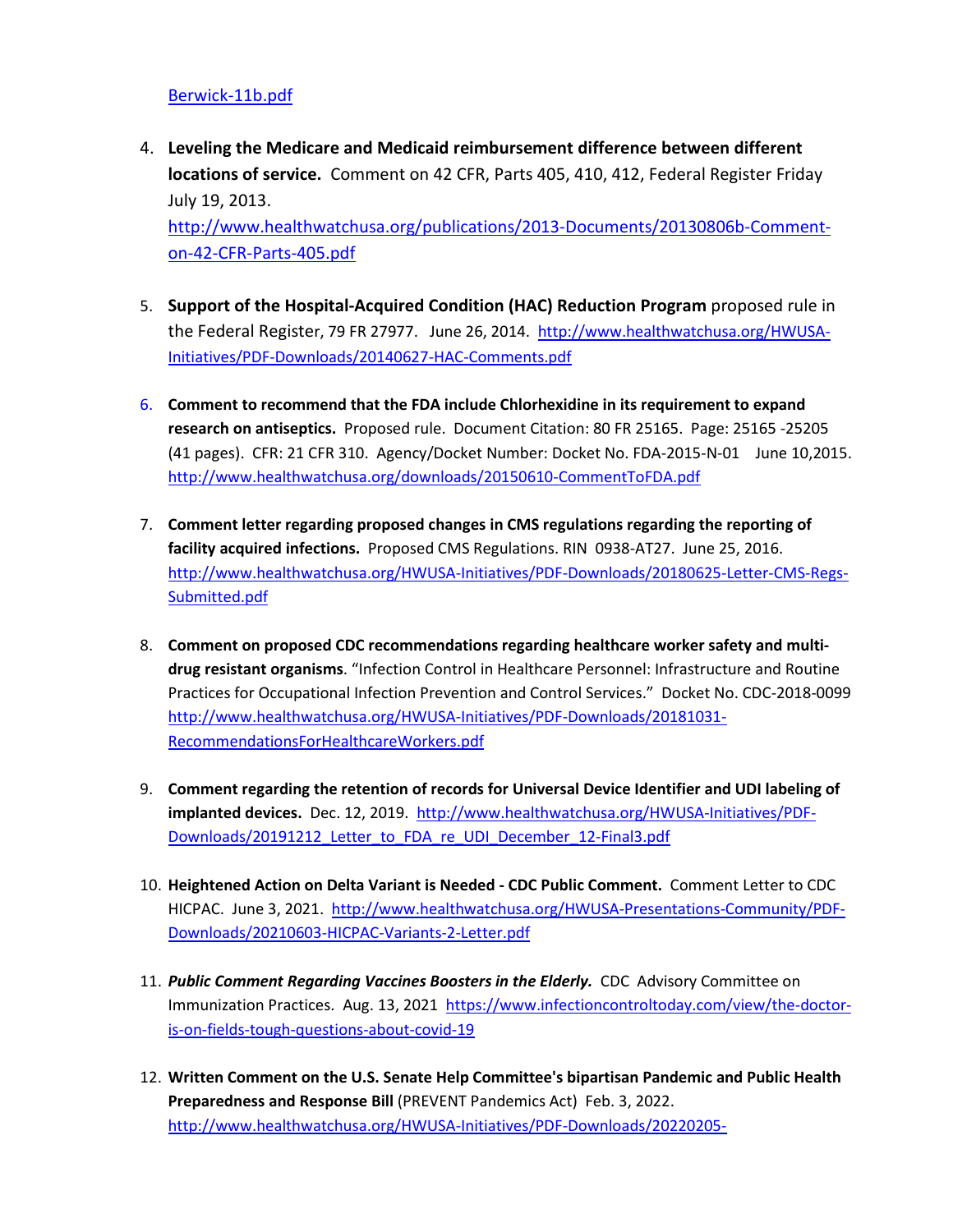[WrittenComment-SenateHELPCommittee.pdf](http://www.healthwatchusa.org/HWUSA-Initiatives/PDF-Downloads/20220205-WrittenComment-SenateHELPCommittee.pdf) 

13. **Action Letters Requesting an independent Presidential Federal Advisory Committee for COVID-19** be reestablished under the Biden administration. The letter is signed by Health Watch USA, National Nurses United and the Mass. Nurses Assoc. Jan. 15, 2022. [http://www.healthwatchusa.org/downloads/20220115-TaskForce-HealthWatchUSA-](http://www.healthwatchusa.org/downloads/20220115-TaskForce-HealthWatchUSA-McConnell.pdf)[McConnell.pdf](http://www.healthwatchusa.org/downloads/20220115-TaskForce-HealthWatchUSA-McConnell.pdf) 

# **Testimony Before Kentucky State House and Senate Committees:**

- 1. Nov. 19, 2007 Kevin T. Kavanagh, Transparency in Healthcare, State of Kentucky's Interim Joint (House and Senate) Committee on Health and Welfare.
- 2. Mar. 6, 2008 Kevin T. Kavanagh, Mandatory Public Reporting of MRSA and HAI in Kentucky, Kentucky State Senate Health and Welfare Committee meeting.
- 3. Oct. 20, 2010 Kevin T. Kavanagh, Hospital Acquired Infections and Public Reporting, State of Kentucky's Interim Joint (House and Senate) Committee on Health and Welfare. [http://www.healthwatchusa.org/HWUSA-Presentations-Testimony/20100120-KY-House-](http://www.healthwatchusa.org/HWUSA-Presentations-Testimony/20100120-KY-House-Senate/20101020-KY-HAI-HW-Cmt.htm)[Senate/20101020-KY-HAI-HW-Cmt.htm](http://www.healthwatchusa.org/HWUSA-Presentations-Testimony/20100120-KY-House-Senate/20101020-KY-HAI-HW-Cmt.htm)
- 4. Feb. 10, 2011 Kevin T. Kavanagh, Public Reporting of Healthcare Acquired Infections in support of HB 72, State of Kentucky House Committee on Health and Welfare. [http://www.healthwatchusa.org/HWUSA-Presentations-Testimony/20110210-KY-](http://www.healthwatchusa.org/HWUSA-Presentations-Testimony/20110210-KY-House/kavanagh.htm)[House/kavanagh.htm](http://www.healthwatchusa.org/HWUSA-Presentations-Testimony/20110210-KY-House/kavanagh.htm)
- 5. Jun. 21, 2011 Kevin T. Kavanagh, Public Reporting of Healthcare Acquired Infections and the Policy Leadership of the Veterans Administration Hospital in Control of Infections. State of Kentucky Joint House and Senate Veterans, Military Affairs and Public Protection Committee. [http://www.healthwatchusa.org/HWUSA-Presentations-Testimony/20110621-KY-House-](http://www.healthwatchusa.org/HWUSA-Presentations-Testimony/20110621-KY-House-Senate/20110621-kavanagh.htm)[Senate/20110621-kavanagh.htm](http://www.healthwatchusa.org/HWUSA-Presentations-Testimony/20110621-KY-House-Senate/20110621-kavanagh.htm)
- 6. Aug. 1, 2011 Kevin T. Kavanagh, Healthcare Acquired Infections, Impact on the Community: State of Kentucky Senate & House Joint Subcommittee on Elementary and Secondary Education. [http://www.healthwatchusa.org/HWUSA-Presentations-Testimony/20110801-KY-House-](http://www.healthwatchusa.org/HWUSA-Presentations-Testimony/20110801-KY-House-Senate/20110801-kavanagh.htm)[Senate/20110801-kavanagh.htm](http://www.healthwatchusa.org/HWUSA-Presentations-Testimony/20110801-KY-House-Senate/20110801-kavanagh.htm)
- 7. Dec. 19, 2011 Kevin T. Kavanagh, Healthcare Acquired Infections & Public Reporting: State of Kentucky Interim Joint House and Senate Committee on Health and Welfare. [http://www.healthwatchusa.org/HWUSA-Presentations-Testimony/20111219-KY-House-](http://www.healthwatchusa.org/HWUSA-Presentations-Testimony/20111219-KY-House-Senate/20111219-kavanagh.htm)[Senate/20111219-kavanagh.htm](http://www.healthwatchusa.org/HWUSA-Presentations-Testimony/20111219-KY-House-Senate/20111219-kavanagh.htm)
- 8. Jan. 14, 2011 Kevin T. Kavanagh, Healthcare Acquired Infections: The need for State Engagement. State of Kentucky House Health and Welfare Committee. [http://www.healthwatchusa.org/HWUSA-Presentations-Testimony/20130215-KY-](http://www.healthwatchusa.org/HWUSA-Presentations-Testimony/20130215-KY-House/20130214-kavanagh.htm)[House/20130214-kavanagh.htm](http://www.healthwatchusa.org/HWUSA-Presentations-Testimony/20130215-KY-House/20130214-kavanagh.htm)
- 9. Jun. 19, 2013 -- Healthcare Acquired Infections: State of Kentucky Joint Senate & House Committee on Health & Welfare. Kevin Kavanagh, MD, MS, FACS.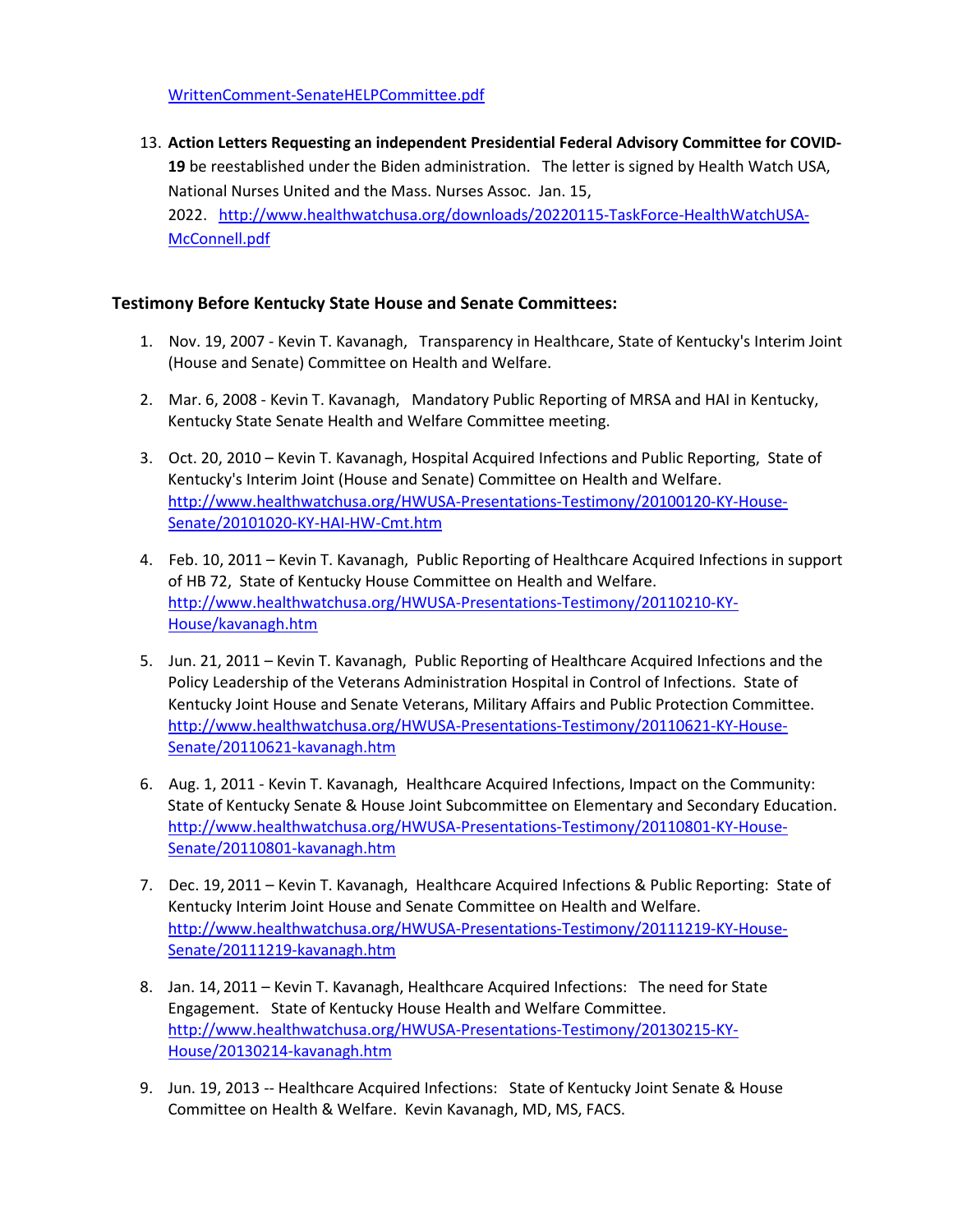[http://www.healthwatchusa.org/HWUSA-Presentations-Testimony/20130619-KY-House-](http://www.healthwatchusa.org/HWUSA-Presentations-Testimony/20130619-KY-House-Senate/20130619-kavanagh.htm)[Senate/20130619-kavanagh.htm](http://www.healthwatchusa.org/HWUSA-Presentations-Testimony/20130619-KY-House-Senate/20130619-kavanagh.htm) 

- 10. Jan. 9, 2014 -- Kevin T Kavanagh, Healthcare Acquired Infections & Multi-resistant Drug Organisms. State of Kentucky House Committee on Health & Welfare. [http://www.healthwatchusa.org/HWUSA-Presentations-Testimony/20140109-KY-](http://www.healthwatchusa.org/HWUSA-Presentations-Testimony/20140109-KY-House/20140109-kavanagh2.htm)[House/20140109-kavanagh2.htm](http://www.healthwatchusa.org/HWUSA-Presentations-Testimony/20140109-KY-House/20140109-kavanagh2.htm)
- 11. Mar. 6, 2014 Kevin T Kavanagh, Public Reporting of Healthcare Acquired Infections & Multiresistant Drug Organisms. State of Kentucky House Committee on Health & Welfare. [http://www.healthwatchusa.org/HWUSA-Presentations-Testimony/20140306-KY-](http://www.healthwatchusa.org/HWUSA-Presentations-Testimony/20140306-KY-House/Kavanagh/20140306-kavanagh2.htm)[House/Kavanagh/20140306-kavanagh2.htm](http://www.healthwatchusa.org/HWUSA-Presentations-Testimony/20140306-KY-House/Kavanagh/20140306-kavanagh2.htm)
- 12. Mar. 13, 2014 Kevin T Kavanagh, Public Reporting of Healthcare Acquired Infections & Multiresistant Drug Organisms. Response to Opposition Testimony. State of Kentucky House Committee on Health & Welfare. [http://www.healthwatchusa.org/HWUSA-Presentations-](http://www.healthwatchusa.org/HWUSA-Presentations-Testimony/20140313-KY-House/20140313-kavanagh2.htm)[Testimony/20140313-KY-House/20140313-kavanagh2.htm](http://www.healthwatchusa.org/HWUSA-Presentations-Testimony/20140313-KY-House/20140313-kavanagh2.htm)
- 13. Nov. 19, 2014 Kevin T Kavanagh, Multi-Drug Resistant Organisms and Hospital Acquired Conditions. Kentucky Joint Senate and House Committee on Health & Welfare. [http://www.healthwatchusa.org/HWUSA-Presentations-Testimony/20141119-KY-House-](http://www.healthwatchusa.org/HWUSA-Presentations-Testimony/20141119-KY-House-Senate/20141119-kavanagh.htm)[Senate/20141119-kavanagh.htm](http://www.healthwatchusa.org/HWUSA-Presentations-Testimony/20141119-KY-House-Senate/20141119-kavanagh.htm)
- 14. Jan. 13, 2015 Kevin T Kavanagh, In support of Regulation 902.2.020, Reportable Diseases Surveillance. Kentucky Joint Administrative Regulation Review Subcommittee. (Rerecorded due to technical problems) [http://www.healthwatchusa.org/HWUSA-Presentations-](http://www.healthwatchusa.org/HWUSA-Presentations-Testimony/20150113-KY-House-Senate/20150113-kavanagh.htm)[Testimony/20150113-KY-House-Senate/20150113-kavanagh.htm](http://www.healthwatchusa.org/HWUSA-Presentations-Testimony/20150113-KY-House-Senate/20150113-kavanagh.htm)
- 15. Dec. 16. 2015 Kevin T Kavanagh, Multi-Drug Resistant Organisms and Hospital Acquired Conditions. Kentucky Joint Senate and House Committee on Health & Welfare. [http://www.healthwatchusa.org/HWUSA-Presentations-Testimony/20150116-KY-House-](http://www.healthwatchusa.org/HWUSA-Presentations-Testimony/20150116-KY-House-Senate/20151216-kavanagh.htm)[Senate/20151216-kavanagh.htm](http://www.healthwatchusa.org/HWUSA-Presentations-Testimony/20150116-KY-House-Senate/20151216-kavanagh.htm)
- 16. Dec. 14, 2016 Kevin T. Kavanagh, Multi-Drug Resistant Organisms Reporting and Health Dept. Engagement. Kentucky Joint Senate and House Committee on Health & Welfare. YouTube Video [http://www.healthwatchusa.org/HWUSA-Presentations-Testimony/20161214-KY-House-](http://www.healthwatchusa.org/HWUSA-Presentations-Testimony/20161214-KY-House-Senate/20161214-kavanagh.htm)[Senate/20161214-kavanagh.htm](http://www.healthwatchusa.org/HWUSA-Presentations-Testimony/20161214-KY-House-Senate/20161214-kavanagh.htm)

# **Grant Review Boards**

- Grant review board for Special Projects of Regional and National Significance, Office of Maternal and Child Health. Rockville, MD, May 7-9, 1989.
- Grant review board for Cooperative Agreement to Support Navigators in Federally-facilitated and State Partnership Exchanges (PPH 2013, 13 EXN) July 2013.
- Grant review board for Cooperative Agreement to Support Navigators in Federally-facilitated and State Partnership Marketplaces (CA-NAV-14-002, CFDA: 93.332) July-Aug 2014